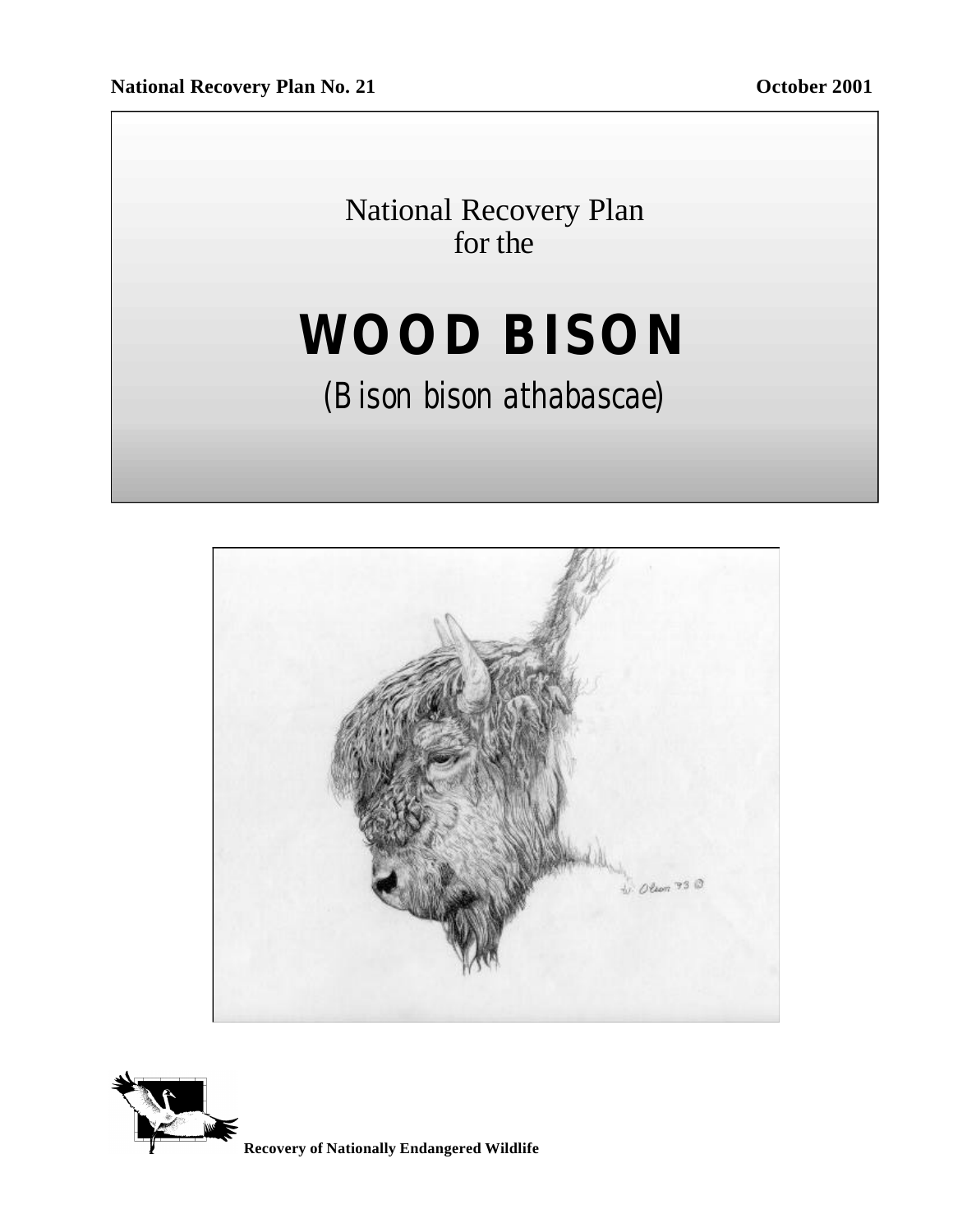#### **For additional copies contact:**

Recovery Secretariat c/o Canadian Wildlife Service Environment Canada Ottawa, Ontario K1A 0H3

> Tel: 819-953-1410 Fax: 819-994-3684

#### E-mail: RENEW-RESCAPE@ec.gc.ca

Recovery Web site: English: http://www.speciesatrisk.gc.ca/sar/efforts/index..htm Français: http://www.especesenperil.gc.ca/eep/efforts/index.htm

Cover illustration: Wood bison by Wes Olson©

Également disponible en français sous le titre « Plan canadien de rétablissement du bison de bois (*Bison bison athabascae*) »

Catalogue no. CW66-11/21-2001E ISBN 0-662-29640-0 ©Recovery of Nationally Endangered Wildlife 2001 Content (excluding the cover illustration) may be used without permission, with appropriate credit to the source.

#### **Recommended citation:**

Gates, C.C., R.O. Stephenson, H.W. Reynolds, C.G. van Zyll de Jong, H. Schwantje, M. Hoefs, J. Nishi, N. Cool, J. Chisholm, A. James, and B. Koonz. 2001. National Recovery Plan for the Wood Bison (*Bison bison athabascae*). National Recovery Plan No. 21. Recovery of Nationally Endangered Wildlife (RENEW). Ottawa, Ontario. 50 pp.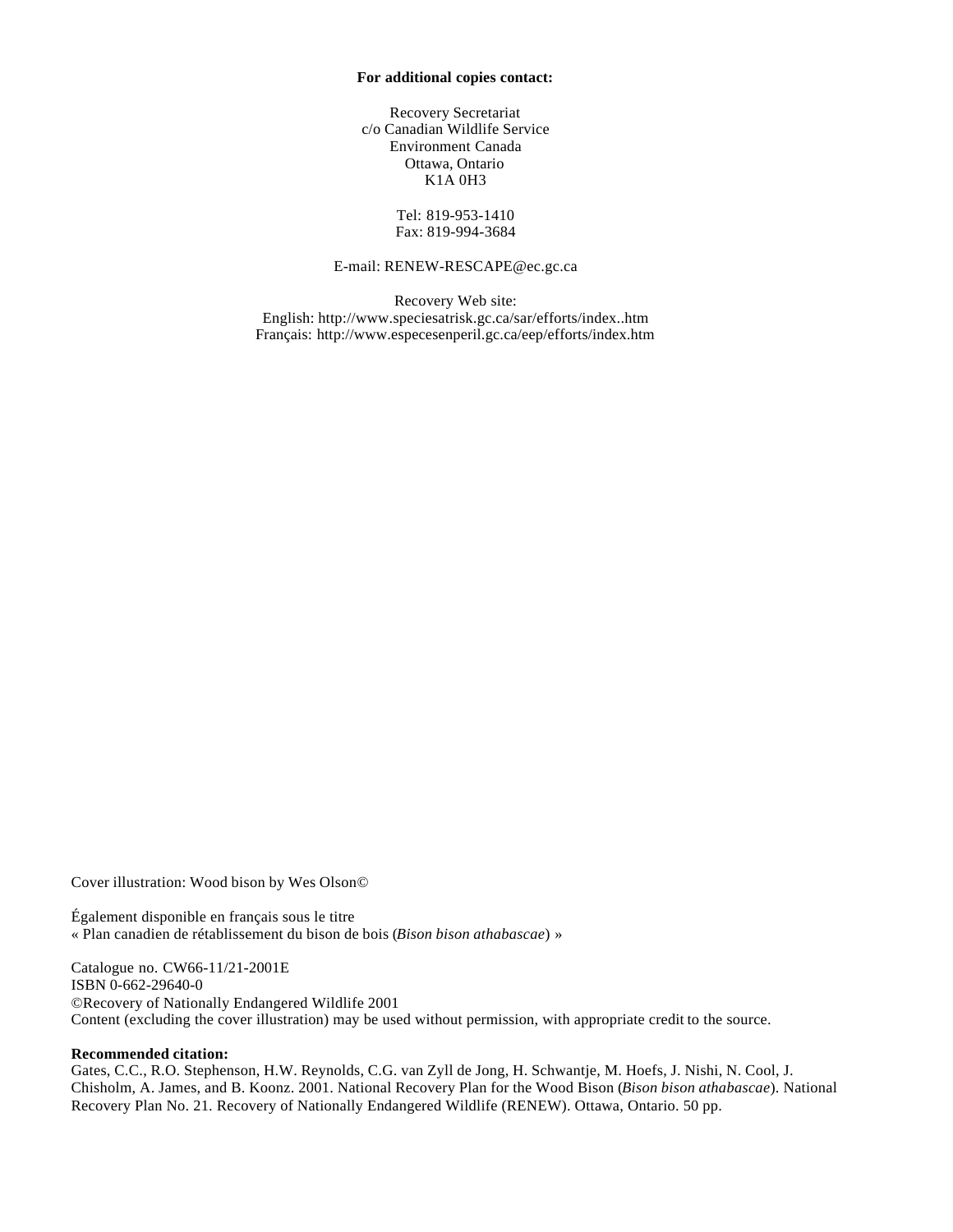# National Recovery Plan for the

# **WOOD BISON**

# *(Bison bison athabascae)*

prepared by The National Wood Bison Recovery Team

*C. Cormack Gates, University of Calgary Robert O. Stephenson, Alaska Department of Fish & Game Hal W. Reynolds, Canadian Wildlife Service, Environment Canada C.G. van Zyll de Jong, Mammalogist, Canadian Museum of Nature Helen Schwantje, British Columbia Ministry of Environment, Lands and Parks Manfred Hoefs, Yukon Department of Renewable Resources John Nishi, Northwest Territories Resources, Wildlife and Economic Development Normand Cool and Jane Chisholm, Parks Canada Agency Adam James, Alberta Fish and Wildlife Service, Sustainable Resource Development Bill Koonz, Manitoba Department of Natural Resources*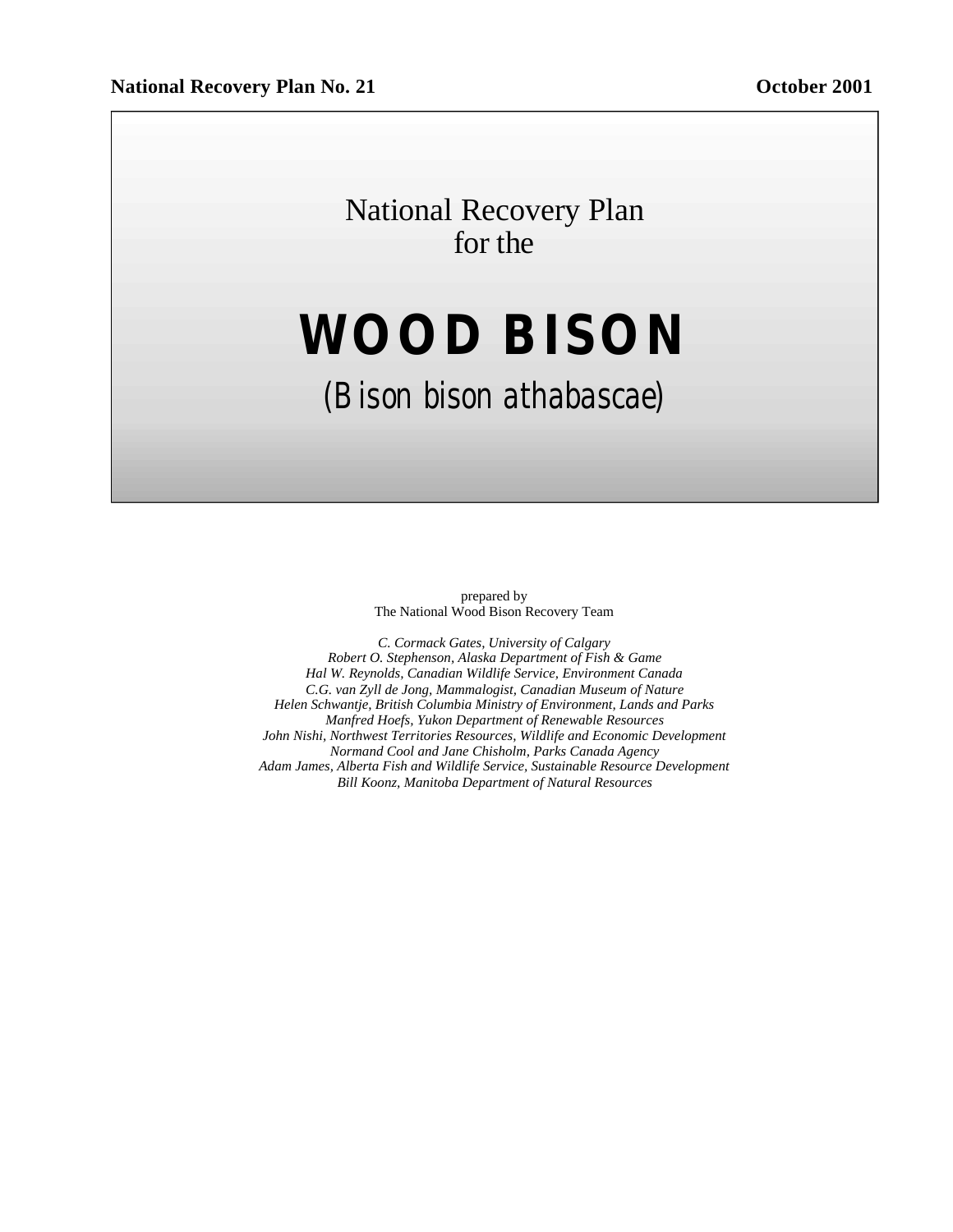# **Recovery Plan Approval**

Approved:



Date: 21 December 2000

Approved:





Approved:



Date: 19 July 2000

Date: 17 July 2000

Approved:

Approved:

Date:  $\overline{21}$  July 20

Approved:





Approved:



Date: 19 July 2000

Approved:

Date: 25 July 2000

Mr. Ken Ambrock Director, Fisheries and Wildlife Management Fish and Wildlife Service, Sustainable Resource Development, Government of Alberta

Mr. M.A. Hayden Deputy Director, Wildlife Branch Ministry of Environment, Lands and Parks Government of British Columbia

Mr. Brian Gillespie Director, Wildlife Branch, Department of Natural Resources Government of Manitoba

Mr. Kent Jingfors Director, Fish and Wildlife Branch, Department of Renewable Resources Government of Yukon

Mr. Nik Lopoukhine Director, Ecosystems Branch Parks Canada Agency

Mr. Gerald McKeating Regional Director, Prairie and Northern Region Environmental Conservation Branch Environment Canada

Mr. Doug Stewart Director, Wildlife and Fisheries Division, Department of Resources, Wildlife and Economic Development, Government of the Northwest **Territories** 

Mr. Trevor Swerdfager Regional Director, Pacific and Yukon Region Environment Canada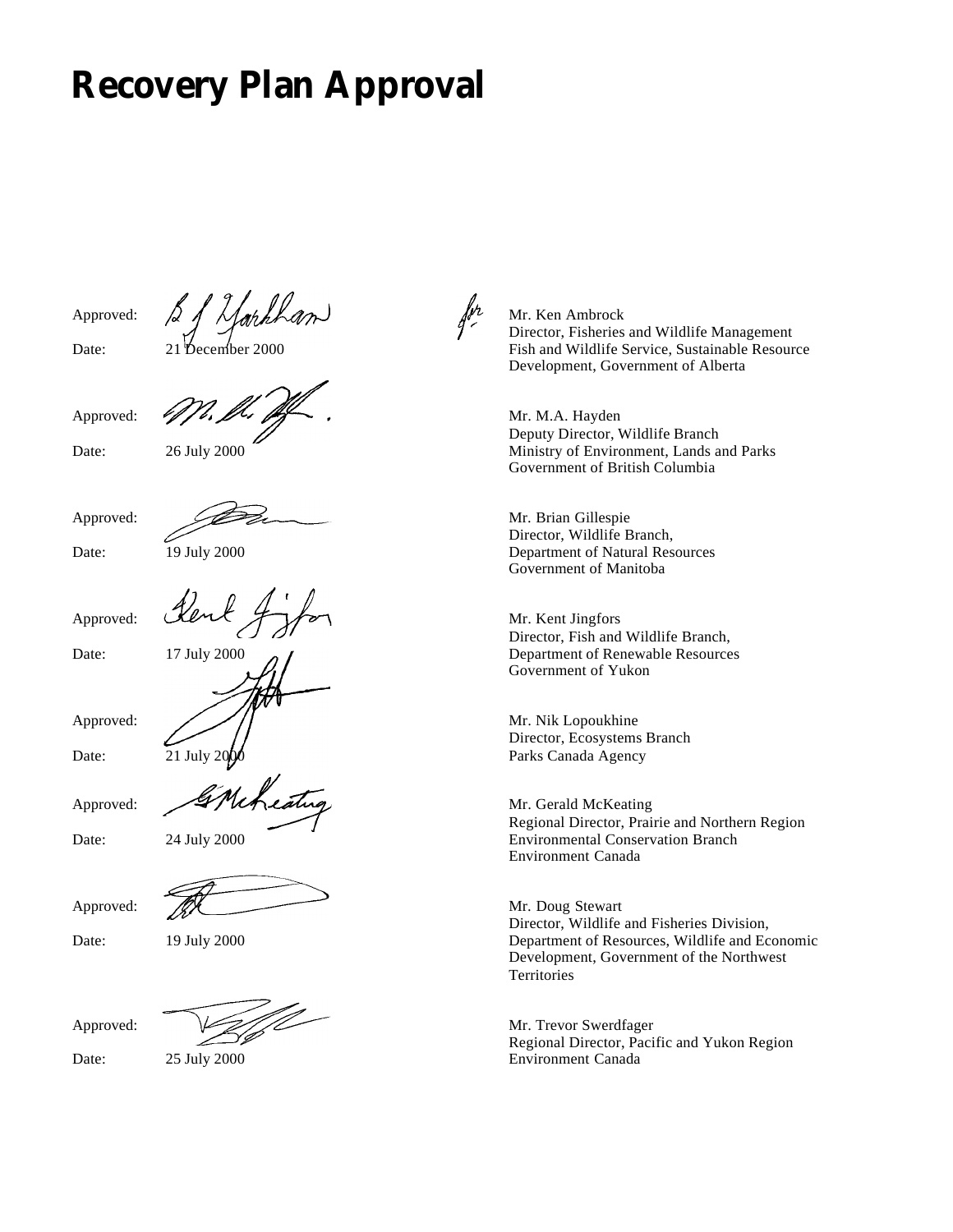### **Disclaimer**

The National Recovery Plan for the Wood Bison was prepared by the Wood Bison Recovery Team in consultation with participants and observers to identify recovery actions that are deemed necessary, based on sound biological principles, to protect and recover the subspecies. It does not necessarily represent official positions of agencies and/or the views of all individuals involved in the plan's preparation. The goals, objectives, and recovery actions identified in the recovery document are subject to the priorities and budgetary constraints of participating jurisdictions and organizations, as well as modifications to accommodate new objectives or findings.

### **Acknowledgments**

Planning the recovery of an animal with a long history of public interest and political controversy has benefited from the efforts of a wide variety of people. Numerous individuals and communities have contributed to the recovery and enlightened stewardship of wood bison. The Recovery Team recognizes the special contributions of Chief Harvey Nepinak of the Waterhen First Nation; Danny Beaulieu, Chief Don Balsillie, Maurice Boucher, Tom Unka, and Ron Boucher of the Deninu Kue' First Nation; Billy Schaefer of the Salt River First Nation; Harvey Denechoan and Angus Apannah of the Dene Tha First Nation; the Fort Providence Resource Management Committee; Vern Neal, advisor to Little Red River Cree and Tall Cree First Nations; the communities of the Yukon Flats, Alaska; Craig Fleener of Fort Yukon; and Dan Patten and Norm Moore of the Canadian Bison Association.

The Recovery Team also acknowledges the contributions of the following people in the development of the Recovery Plan and their actions in support of wood bison recovery: Malcolm Dennington, formerly with the Canadian Wildlife Service; Dr. Harvey Payne and Ron Larche, formerly with the Manitoba Department of Natural Resources; Robert McFetridge and Bill Hall, formerly with Alberta Environmental Protection; Wes Olson with Parks Canada Agency; Lou Comin, formerly with Parks Canada Agency; Dan Blower, formerly with the Wildlife Branch, British Columbia Ministry of Environment, Lands and Parks; John Elliott with the Wildlife Branch, British Columbia Ministry of Environment, Lands and Parks; Dr. Brett Elkin, Troy Ellsworth, Tom Chowns, Al Helmer, and Mike Labine with the Department of Resources, Wildlife and Economic Development, Government of the Northwest Territories; Janie Fadley with the Office of Endangered Species, U.S. Fish and Wildlife Service; Dr. Ron Pauls and Jack (Torchy) Peden with Syncrude Canada

Ltd.; J.Y. Jones with Safari Club International; and Dr. Curtis Strobeck and Greg Wilson with the Department of Biological Sciences, University of Alberta. Development of the recovery plan benefited from independent scientific review by four anonymous reviewers.

The Recovery Team extends special recognition to the late Dr. C.G. (Stan) van Zyll de Jong, who passed away in May 1997. Dr. van Zyll de Jong contributed significantly to our understanding of the evolution and taxonomy of modern bison. He was a preeminent member of the world fraternity of mammalian taxonomists and served as a member of the Recovery Team from its inception. He will be remembered for his substantial and long-standing contributions to wildlife biology and conservation.

# **Definition of Terms and Risk Categories**

Committee on the Status of Endangered Wildlife in Canada (COSEWIC) (November 2000)

**SPECIES:** any indigenous species, subspecies, variety, or geographically defined population of wild fauna and flora. **EXTINCT:** a species that no longer exists.

**EXTIRPATED:** a species no longer existing in the wild in Canada, but occurring elsewhere.

**ENDANGERED:** a species facing imminent extirpation or extinction.

**THREATENED:** a species likely to become endangered if limiting factors are not reversed.

**SPECIAL CONCERN** (formerly "vulnerable"): a species of special concern because of characteristics that make it particularly sensitive to human activities or natural events. **NOT AT RISK** (formerly "not in any category"): a species that has been evaluated and found to be not at risk. **DATA DEFICIENT** (formerly "indeterminate"): a species for which there is insufficient scientific information to support status designation.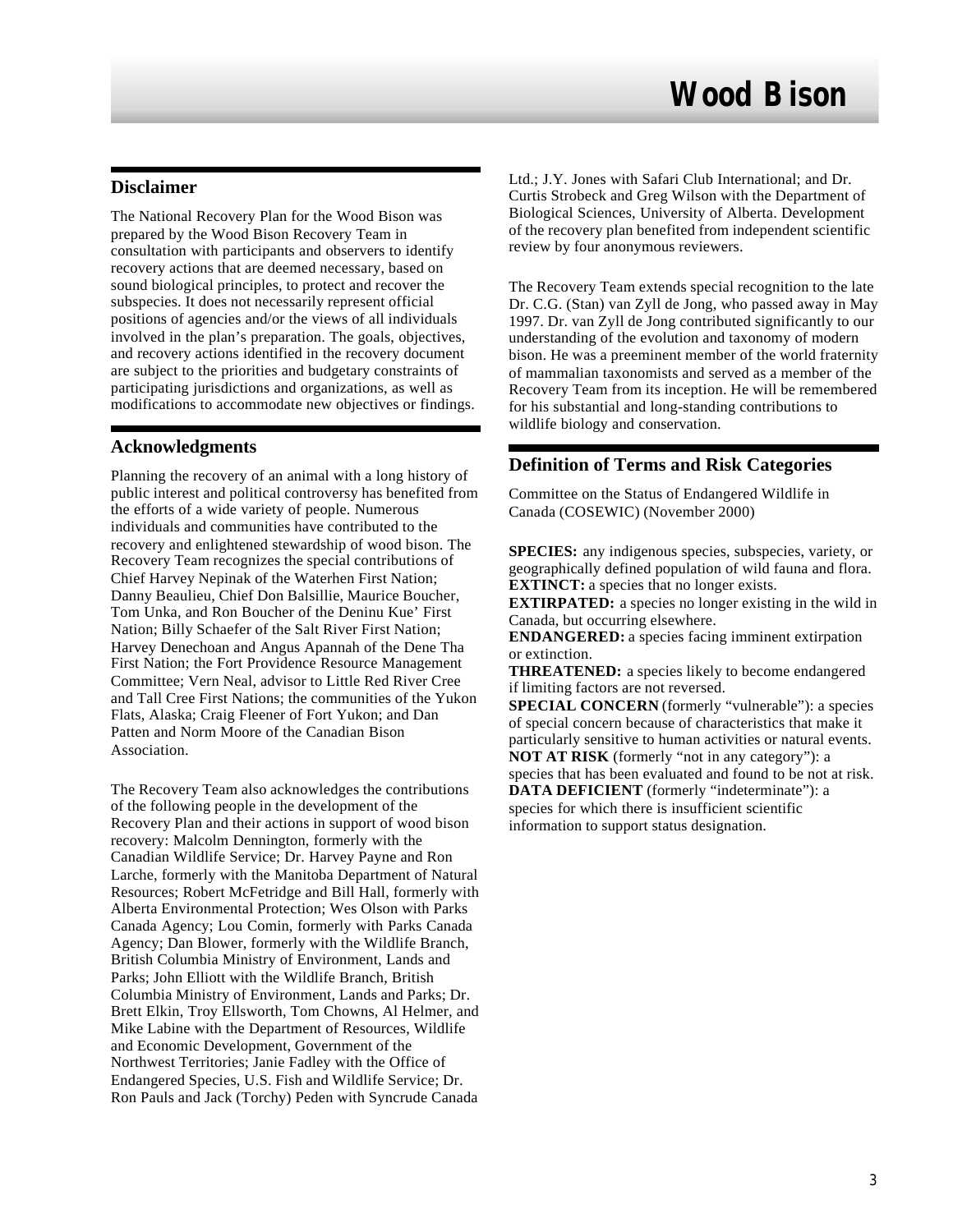# **Canadian Cataloguing in Publication Data**

Main entry under title: National Recovery Plan for the Wood Bison *(Bison bison athabascae*) (National Recovery Plan No. 21) Issued also in French under title: Plan canadien de rétablissement du bison des bois (*Bison bison athabascae*) Includes bibliographical references. ISBN 0-662-29640-0 Cat. no. CW66-11/21-2001E

1. Wood bison — Canada. 2. Wildlife conservation — Canada. 3. Endangered species — Canada. I. Gates, Charles Cormack. II. National Wood Bison Recovery Team (Canada) III. RENEW (Canada) IV. Canadian Wildlife Service, Recovery Secretariat. V. Series.

QL737.U53N37 2001 599.643 C2001-980265-X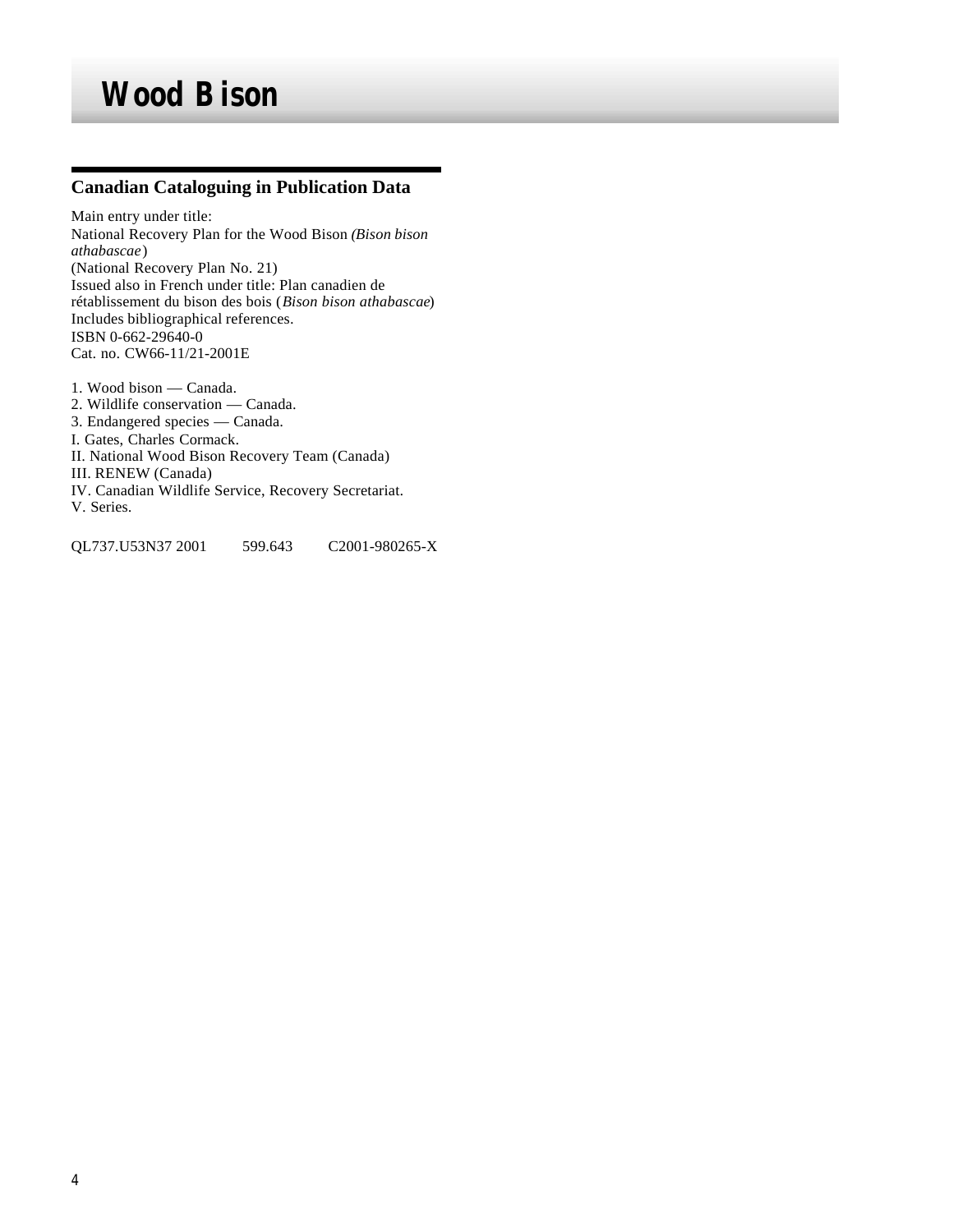# **Table of contents**

| <b>SECTION I</b>  | INTRODUCTION/SPECIES' BACKGROUND/STATUS EVALUATION And a service of the service of the 10                        |  |
|-------------------|------------------------------------------------------------------------------------------------------------------|--|
|                   |                                                                                                                  |  |
| 1.                |                                                                                                                  |  |
| $\mathfrak{D}$    |                                                                                                                  |  |
|                   |                                                                                                                  |  |
|                   |                                                                                                                  |  |
|                   |                                                                                                                  |  |
|                   |                                                                                                                  |  |
|                   |                                                                                                                  |  |
|                   | L                                                                                                                |  |
|                   |                                                                                                                  |  |
|                   |                                                                                                                  |  |
| <b>SECTION II</b> |                                                                                                                  |  |
|                   |                                                                                                                  |  |
| $1_{-}$           |                                                                                                                  |  |
| 2.                |                                                                                                                  |  |
| 3.                |                                                                                                                  |  |
|                   | A. Undertake studies to fill information gaps pertinent to recovery contract to the context of the studies of 33 |  |
|                   |                                                                                                                  |  |
|                   |                                                                                                                  |  |
|                   |                                                                                                                  |  |
|                   |                                                                                                                  |  |
|                   | <b>B.</b>                                                                                                        |  |
|                   | I.                                                                                                               |  |
|                   |                                                                                                                  |  |
|                   |                                                                                                                  |  |
|                   |                                                                                                                  |  |
|                   | L.                                                                                                               |  |
|                   |                                                                                                                  |  |
|                   | III. Evaluate management alternatives for populations infected with tuberculosis                                 |  |
|                   | and brucellosis, including inaction, interim containment, and efforts to eradicate disease $\cdots$ 34           |  |
|                   |                                                                                                                  |  |
| 4.                |                                                                                                                  |  |
|                   |                                                                                                                  |  |
|                   | L                                                                                                                |  |
|                   |                                                                                                                  |  |
|                   |                                                                                                                  |  |
|                   |                                                                                                                  |  |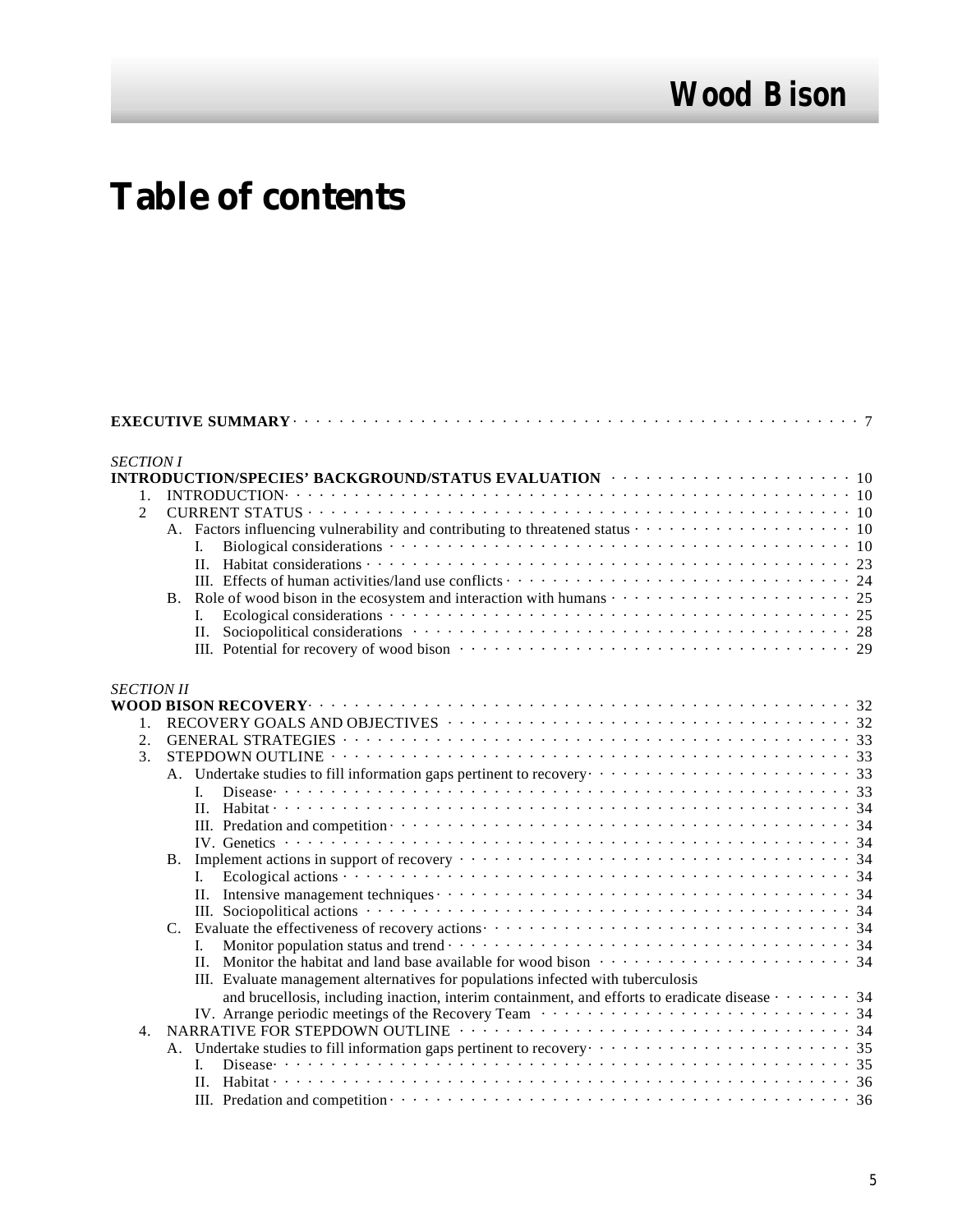|                                                                                                                                                    | B. Implement actions in support of recovery $\cdots \cdots \cdots \cdots \cdots \cdots \cdots \cdots \cdots \cdots \cdots \cdots$                                                                                                                                                                               |  |  |  |  |  |  |  |
|----------------------------------------------------------------------------------------------------------------------------------------------------|-----------------------------------------------------------------------------------------------------------------------------------------------------------------------------------------------------------------------------------------------------------------------------------------------------------------|--|--|--|--|--|--|--|
|                                                                                                                                                    | II. Monitor the habitat and land base available for wood bison $\cdots \cdots \cdots \cdots \cdots \cdots \cdots$<br>III. Evaluate management alternatives for population infected with tuberculosis and                                                                                                        |  |  |  |  |  |  |  |
|                                                                                                                                                    | brucellosis, including inaction, interim containment, and efforts to eradicate disease $\cdots \cdots \cdots 41$<br>IV. Arrange periodic meetings of the Recovery Team $\cdots \cdots \cdots \cdots \cdots \cdots \cdots \cdots \cdots 41$                                                                      |  |  |  |  |  |  |  |
| <b>SECTION III</b>                                                                                                                                 |                                                                                                                                                                                                                                                                                                                 |  |  |  |  |  |  |  |
| <b>SECTION IV</b>                                                                                                                                  |                                                                                                                                                                                                                                                                                                                 |  |  |  |  |  |  |  |
| <b>LIST OF TABLES</b><br>Table 1: Status, trend, and potential of (a) free-ranging and (b) captive breeding wood bison herds in Canada $\cdots$ 16 |                                                                                                                                                                                                                                                                                                                 |  |  |  |  |  |  |  |
| <b>LIST OF FIGURES</b>                                                                                                                             | Figure 1: Original and late-Holocene range of wood bison in North America, based on available<br>zooarchaeological, paleontological, oral, and written historical documentation vertures with the state of 12<br>Figure 2: Distribution of captive breading and free rooming wood bison berds in Canada and the |  |  |  |  |  |  |  |

| Figure 2: Distribution of captive breeding and free-roaming wood bison herds in Canada and the |  |
|------------------------------------------------------------------------------------------------|--|
|                                                                                                |  |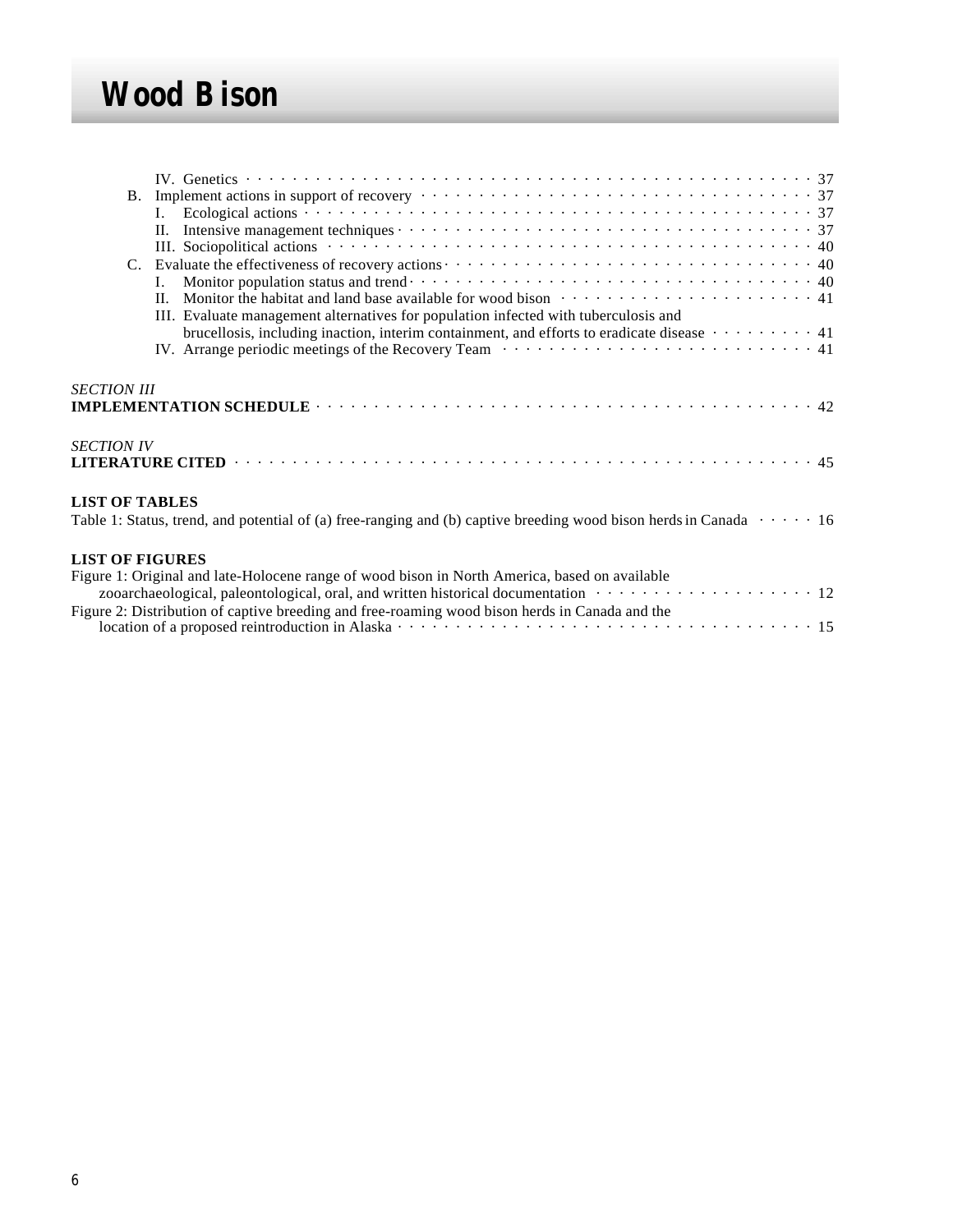# **Executive summary**

Section I provides an introduction, current status and background information. The wood bison (*Bison bison athabascae*) was nearly extinct by the late 1800s. The history of the decline and subsequent conservation efforts is documented in the 1987 status report prepared for the Committee on the Status of Endangered Wildlife in Canada (COSEWIC) by the Wood Bison Recovery Team and is summarized in this plan. The subspecies was designated as "endangered" by COSEWIC in 1978, and subsequent progress towards recovery resulted in its downlisting to "threatened" status in 1988. This recovery plan was prepared as part of a collaborative effort by the various range jurisdictions for wood bison in Canada and the United States under the umbrella of the Recovery of Nationally Endangered Wildlife (RENEW) Program.

Three conservation principles have been endorsed by the Recovery Team and are identified in the plan: 1) preserving intraspecific and biological diversity; 2) restoring and maintaining the interaction of wood bison with their natural environment to perpetuate evolution; and 3) promoting recovery efforts within original range.

Under the "Current status" section, factors that influence vulnerability and contribute to threatened status, a review of the current status of existing herds, and the role of wood bison in the ecosystem are presented. In 1999–2000, there were 2818 wood bison in six free-ranging, disease-free herds; 843 in six captive breeding herds; and 2939 in four free-ranging, diseased herds. There were also 500–700 wood bison on 45–60 private ranches in Canada and about 50 in a few zoos and wildlife parks; however, privately owned herds are not considered part of the recovery program. Only the Mackenzie and Yukon herds currently meet the minimum population objective for the recovery

program. Continued management efforts are required to ensure that the recovery goal of four geographically separate herds of 400 in Canada is achieved.

Although wood bison are no longer considered to be in imminent danger of extinction, the scope for further recovery in the wild is constrained by a number of factors. The present abundance and distribution of wood bison in the wild may not be sufficient to ensure survival of the subspecies in the long term, although significant progress towards this goal has been made. The greatest single factor limiting range availability and the potential for further recovery of wood bison in Canada is the existence of bison herds in and around Wood Buffalo National Park (WBNP) that are infected with bovine brucellosis and tuberculosis. Eliminating these two bovine diseases from bison herds in the WBNP region would remove the greatest obstacle to the recovery of wood bison in Canada. This vast region includes some of the highest quality habitat for the subspecies, as well as being the core original range in Canada.

In Section II, "1. Recovery goals and objectives," the plan identifies four goals to advance the recovery of wood bison: 1) reestablish at least four discrete, free-ranging, disease-free, and viable populations of 400 or more wood bison in Canada, emphasizing recovery in their original range, thereby enhancing the prospects for survival of the subspecies and contributing to the maintenance of ecological processes and biological diversity<sup>1</sup>; 2) foster the restoration of wood bison in other parts of their original range and in suitable habitat elsewhere, thereby ensuring their long-term survival; 3) ensure that the genetic integrity of wood bison is maintained without further loss as a consequence of human intervention; and 4) restore

<sup>1</sup>

In this report, "disease-free" means the absence of bovine brucellosis and bovine tuberculosis, "viable" means a herd of 400 or more wood bison, "discrete" refers to populations whose range does not overlap with that of other bison populations, and "free-ranging" means bison herds that forage in the wild, are not enclosed by fences, are not supplementally fed, and are subject to natural selection.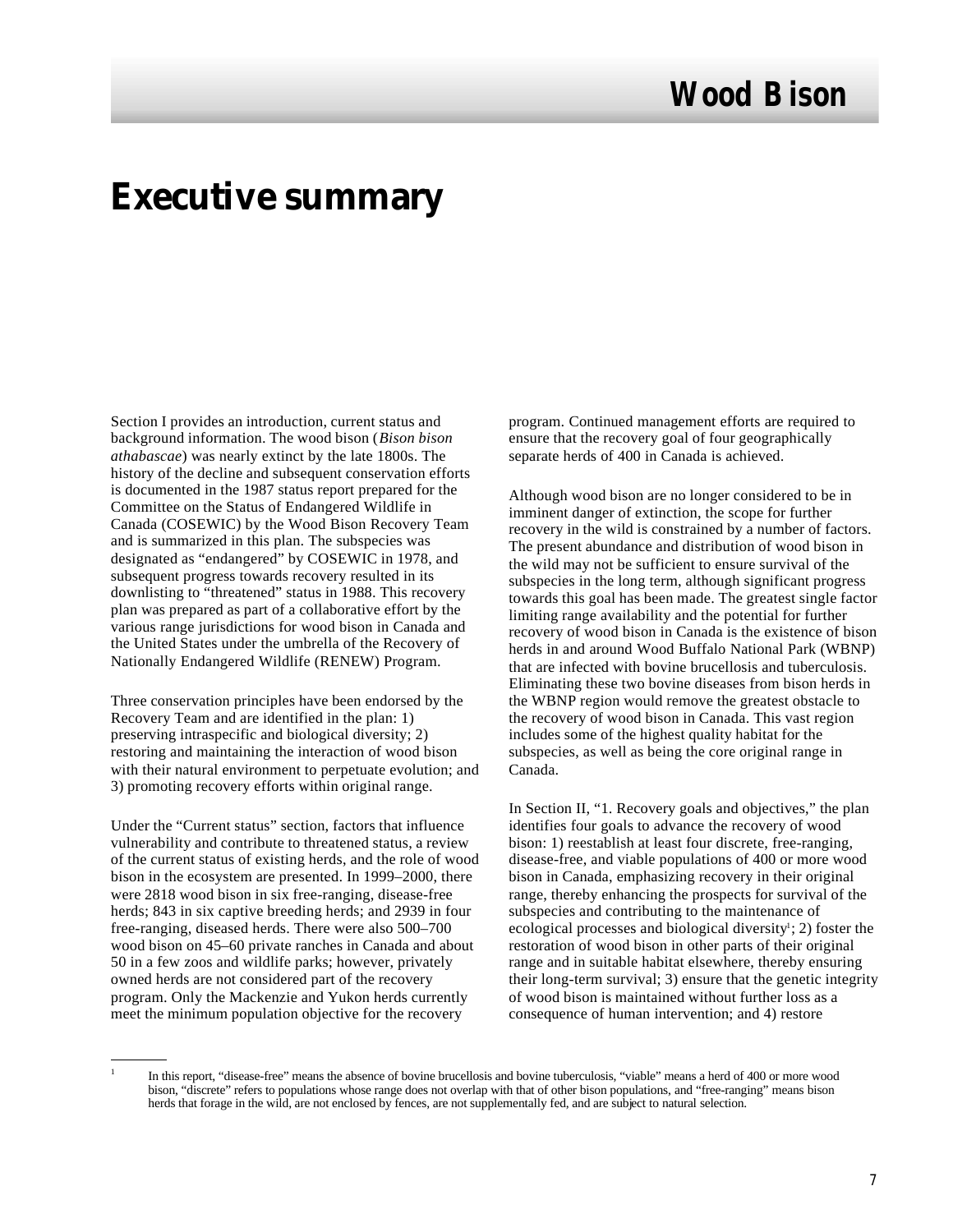disease-free wood bison herds, thereby contributing to the aesthetic, cultural, economic, and social well-being of local communities and society in general.

In Section II, "2. General strategies," five primary strategies to achieve the plan's goals are identified: 1) continue to work towards resolution of the northern diseased bison issue; 2) undertake background studies and research to provide information needed to manage extant herds and reestablish additional free-ranging populations; 3) maintain the genetic integrity of free-ranging populations and augment genetic diversity, where possible, through salvage of disease-free bison from WBNP; 4) complete reintroduction projects where feasible — for example, in northwestern Northwest Territories and Alaska; and 5) garner public support for wood bison recovery through educational programs and develop cooperative management recovery projects with aboriginal people, other conservation groups, and resource development industries.

In Section II, "3. Stepdown outline," studies required to support recovery actions are identified. Cattle diseases are a major impediment to recovery. Assessing the feasibility of genetic salvage from brucellosis- and tuberculosis-infected herds is seen as an important research focus. Studies are required to assess the risk of infection of existing and future healthy populations and the risk to humans associated with infected herds. Because anthrax is a serious, although sporadic, problem in some northern ranges, research is required to develop field assays to detect environmental contamination with anthrax spores.

Studies are also required to evaluate the direction, rate, and extent of habitat change or loss resulting from competing land uses. Habitat enhancement may be feasible through the application of prescribed fire or water management. Wood bison are compatible with a variety of northern species and environments and coexist with them, as they have for millennia. However, studies can provide further insight into the relationships between wood bison, other large herbivores, and their predators.

Both plains bison and wood bison survived a period of extremely low numbers, or genetic "bottlenecks." Studies are required to evaluate genetic variation within and between populations, including free-ranging and captive breeding herds.

A major purpose of the recovery plan is to identify actions that will lead to the removal of wood bison from their status as a "threatened" species under COSEWIC. The recommended criterion for downlisting is the existence of at least four discrete, free-ranging, and viable populations

of 400 or more wood bison, free of bovine brucellosis and tuberculosis, in Canada. The recovery plan addresses the broader issue of the recovery of the subspecies in other parts of its original range and the potential for establishing additional herds in suitable habitat elsewhere. In Section II, "Narrative for stepdown outline," management actions to address limiting factors while respecting conservation of biodiversity and human needs are identified. Ecological and sociopolitical management actions are recommended for implementation:

- enhancing habitat through prescribed fire, integrated land management, and reclamation;
- preparing contingency plans for a possible outbreak of disease in disease-free herds;
- establishing new disease-free populations;
- augmenting existing populations where feasible and necessary;
- maintaining disease-free captive breeding herds for source stock;
- establishing priorities for the transfer of wood bison from source herds;
- protecting disease-free populations from infection;
- establishing captive herds using bison salvaged from infected populations to augment the genetic diversity of bison in the national recovery program;
- reestablishing disease-free populations in areas that are currently occupied by infected bison;
- preventing further hybridization between wood and plains bison in the wild;
- encouraging development of a long-range plan to resolve problems associated with brucellosis and tuberculosis;
- developing management plans that integrate conservation and recovery values with the needs of aboriginal and rural communities; and
- fostering recovery of disease-free wood bison in the Caribou–Lower Peace river area in Alberta.

The Recovery Team supports current efforts to reintroduce wood bison to Alaska and to evaluate the potential to establish wood bison in eastern Siberia. Wood bison closely resemble and are the closest living relatives of the last bison to occur in eastern Siberia. However, additional studies are needed to determine taxonomic relationships between Holocene bison in North America and Siberia before wood bison are released to the wild in Siberia. The Alaskan and Siberian initiatives are particularly important to wood bison conservation in view of the limited availability of habitat for wood bison in Canada and the risk of infection of Canadian herds with cattle diseases. They represent additional opportunities to secure the survival of the subspecies in geographically separate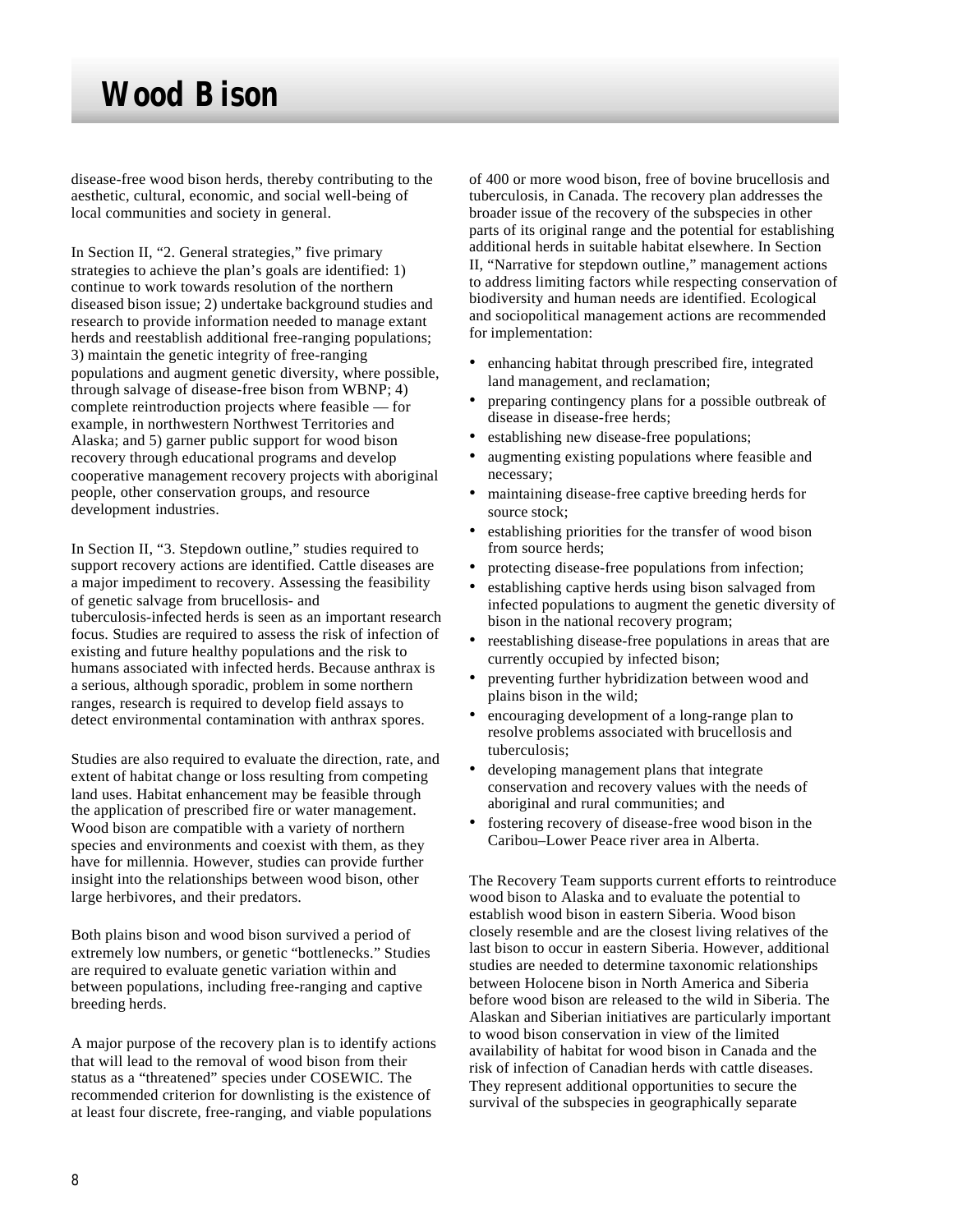populations and to augment Canada's participation in international efforts to conserve species at risk. A wood bison recovery project in Alaska would be consistent with the international agreement, "Framework for Cooperation between Environment Canada and the U.S. Department of the Interior in the Protection and Recovery of Wild Species at Risk," signed in April 1997.

Progress towards recovery will require periodic monitoring of the status and trend of populations and the availability of habitat in relation to land use and development. The recovery plan provides an implementation schedule (Section III) as a guide for monitoring recovery activities and funding of recovery measures. The plan and implementation schedule should be reviewed on an annual basis to evaluate progress and to update activities according to changing circumstances. Implementing the recovery plan will require an estimated \$3 009 500 and 51.6 person-years over five years, as identified in the implementation schedule (Section III).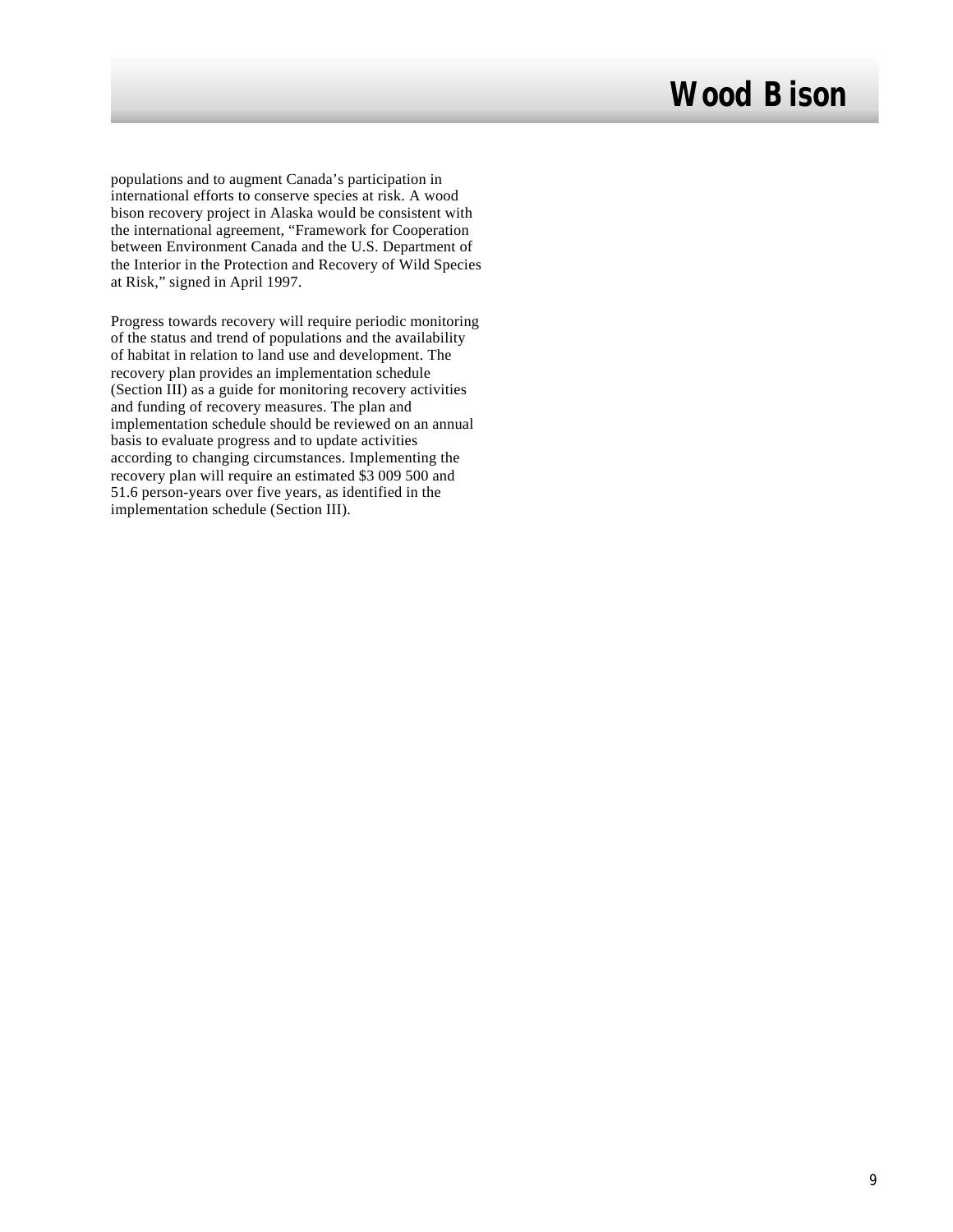# *Section I* **Introduction/species' background/status evaluation**

# **1. Introduction**

Like the plains bison (*Bison bison bison*), wood bison (*B. b. athabascae*) were nearly eliminated during the late 1800s. The history of their near extinction and subsequent conservation efforts is documented in the 1987 status report on wood bison (Wood Bison Recovery Team 1987) and is summarized below. The Wood Bison Recovery Team prepared the status report for the Committee on the Status of Endangered Wildlife in Canada (COSEWIC). In 1978, COSEWIC designated wood bison as "endangered." Progress towards their recovery during the subsequent decade resulted in wood bison being downlisted to "threatened" status in 1988, based on information provided in the 1987 status report.

Although wood bison are no longer in imminent danger of extinction, the scope for further recovery in the wild is constrained by a variety of factors. In view of their limited abundance and the small number of well-established wild populations, continued efforts are required to ensure survival of the subspecies. The status of wood bison in Canada is reviewed, management needs are identified, concerns and problems related to conservation are assessed, and actions necessary to secure the future of the subspecies are recommended in this recovery plan.

Activities prescribed in the recovery plan are consistent with principles embraced in "A Wildlife Policy for Canada" (Environment Canada 1990), the World Conservation Strategy for Canada (Pollard and McKechnie 1986), and the World Conservation Strategy of the International Union for Conservation of Nature and Natural Resources (IUCN 1980), as well as with guidelines established by the IUCN for reintroducing indigenous species to original range (IUCN 1987). The following conservation principles as endorsed by the Recovery Team are embodied in the recovery plan:

- 1) The preservation of intraspecific diversity as a part of conservation of biodiversity is paramount. The genetic integrity/separation of wood and plains bison should be maintained. All management and conservation actions should be consistent with this principle.
- 2) All biological attributes of a subspecies, be they genetic, morphological, or behavioural, are molded through natural selection by a particular set of environmental factors that characterize its geographic range. Ways to restore interactions between wood bison and their natural environment, allowing for continued evolution, are outlined in the recovery plan.
- 3) Recovery of either subspecies of bison in the wild should be effected primarily in suitable habitat within its original geographic range, secure from factors that might threaten the long-term survival and well-being of populations. Wood bison may be introduced in suitable habitat outside their original range when such introduction does not conflict with the conservation of other taxa.

## **2. Current status**

- A. Factors influencing vulnerability and contributing to threatened status
- *I. Biological considerations*
- *a. Historical status*

The original range of wood bison included northern Alberta, northeastern British Columbia, a small portion of northwestern Saskatchewan, the western Northwest Territories, Yukon, and much of Alaska (Skinner and Kaisen 1947; Harington 1977; van Zyll de Jong 1986; Guthrie 1990; Stephenson et al. 2001). Populations persisted in the area south of Great Slave Lake in Canada, but wood bison were extirpated in other parts of their range. There is also evidence that modern forms similar to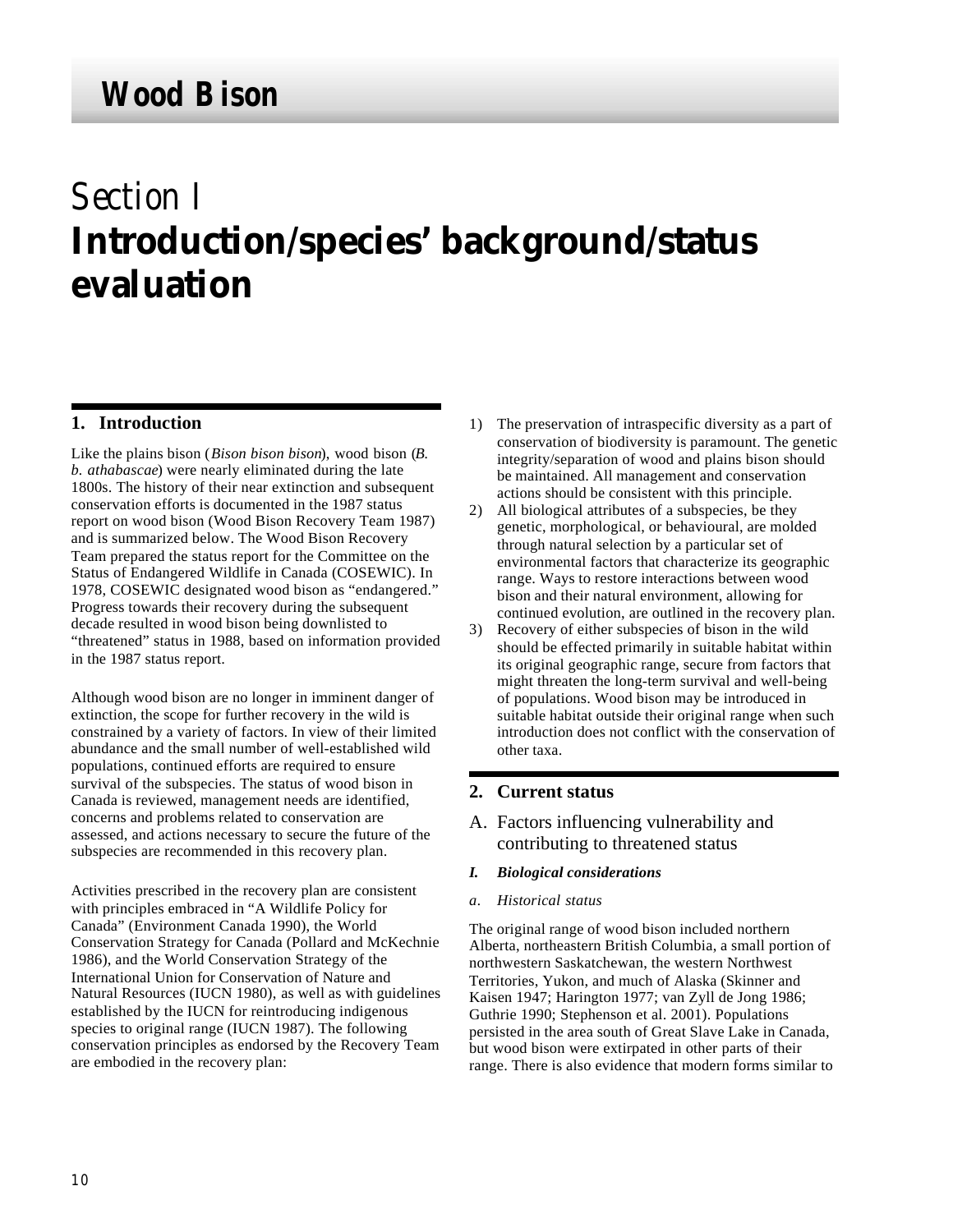wood bison occurred in eastern Siberia during the mid to late Holocene (Flerov 1979; van Zyll de Jong 1993; Lazarev et al. 1998).

Written accounts by Europeans travelling in northwestern Canada during the late 18th and early 19th centuries (Gates et al. 1992) led van Zyll de Jong (1986: 51) to suggest that the "historic" range for wood bison included northern Alberta, the southwestern Northwest Territories, and parts of northeastern British Columbia and northwestern Saskatchewan, noting that "the exact boundaries of the historical distributional range of *B. b. athabascae* cannot be determined at present on the basis of the available information." The recent distribution of bison, particularly in the region in Canada where wood and plains bison populations may have overlapped, was pertinent to van Zyll de Jong's (1986) study of the taxonomic status of recent bison. Based on the occurrence of six subfossils and three accompanying radiocarbon dates in the region, van Zyll de Jong (1986: 51) suggested that the "prehistoric" range of wood bison extended "north and west into the Yukon and Alaska."

In 1987, the Recovery Team, of which van Zyll de Jong was a member, described a large part of interior and western Alaska as "prehistoric" range for wood bison (Wood Bison Recovery Team 1987). In 1992, the Recovery Team reviewed additional subfossil evidence (Harington 1990) and revised the boundaries of the original range to include a larger area in northern Alaska and Canada. Additional information regarding the original distribution of wood bison has become available since 1987, including oral accounts from Athabascan elders in Alaska and First Nations elders in Yukon and the Northwest Territories, additional written documentation, and skeletal remains from archaeological and paleontological locations (Lotenberg 1996; Stephenson et al. 2001). The available information indicates that the original range of wood bison in North America encompassed a large area northwest of the previously designated "historic range," including much of Alaska, Yukon, and the western Northwest Territories (Figure 1). Oral narratives obtained from aboriginal people, as well as radiometric data from bison remains, indicate that bison were present in Yukon and Alaska during the last few hundred years and persisted in small numbers into the early 20th century (Lotenberg 1996; Stephenson et al. 2001), similar to areas in northeastern British Columbia and southwestern Northwest Territories (Gates et al. 1992). In view of the historic documentation and physical evidence demonstrating that wood bison inhabited this region for several thousand years, the area properly constitutes "historic" range. However, we suggest that in the absence of objective and biologically meaningful criteria, the dichotomy between "historic" and

"prehistoric" range is not useful for the purposes of conservation and recovery. Future discussions should recognize the continuum of history and avoid this artificial distinction, which unnecessarily confounds an understanding of the past, including the history of recent bison. The Recovery Team employs the term "original range" to represent this concept.

The history of Holocene bison in northern Eurasia is less well known. However, bison in both Eurasia and North America underwent parallel evolution from large- to small-horned forms, and skeletal remains suggest that bison similar to wood bison occurred in northern Asia during the mid Holocene (van Zyll de Jong 1993) and possibly later (Rusanov 1975; Archipov 1989). Additional research on the occurrence of small-horned forms could further clarify the history and taxonomic status of Holocene bison in northern Eurasia.

Wood bison were probably never as numerous as plains bison, although they inhabited a vast region in the boreal forest biome during the late Holocene. The accounts of several early explorers refer to wood bison as being "very plentiful" and "reasonably numerous," with "no doubt as to their abundance" (Soper 1941). Soper (1941) estimated that the total population of wood bison in 1800 was about 168 000 animals, based on an estimate of carrying capacity within the area thought to be inhabited during the early European exploration period.

Wood bison were nearly eliminated from their remaining range in Canada during the late 1800s, coinciding with the rapid decline of plains bison between 1840 and 1900 (Raup 1933). The most rapid depletion took place after 1860 (Soper 1941). In 1888, the total population was estimated at between 500 and 600 animals (Schultz 1888). By 1891, only 300 wood bison remained in the wilderness between Great Slave Lake and the Peace–Athabasca Delta (Ogilvie 1893). The population reached an estimated low of approximately 250 during 1896–1900 (Soper 1941). After 1900, wood bison were occasionally observed throughout their range in Canada, but numbers were insignificant except in the Slave River lowlands (SRL) and the area designated later as Wood Buffalo National Park (WBNP). One of the last bison reported in northeastern British Columbia was shot in 1906 (MacGregor 1952). Lotenberg (1996) cites Clarke (c. 1945), who stated that Indians killed a bull at Lower Post BC in 1939. Heavy exploitation following the advent of the fur trade played a major role in the decline of wood bison in Canada (Gates et al*.* 1992).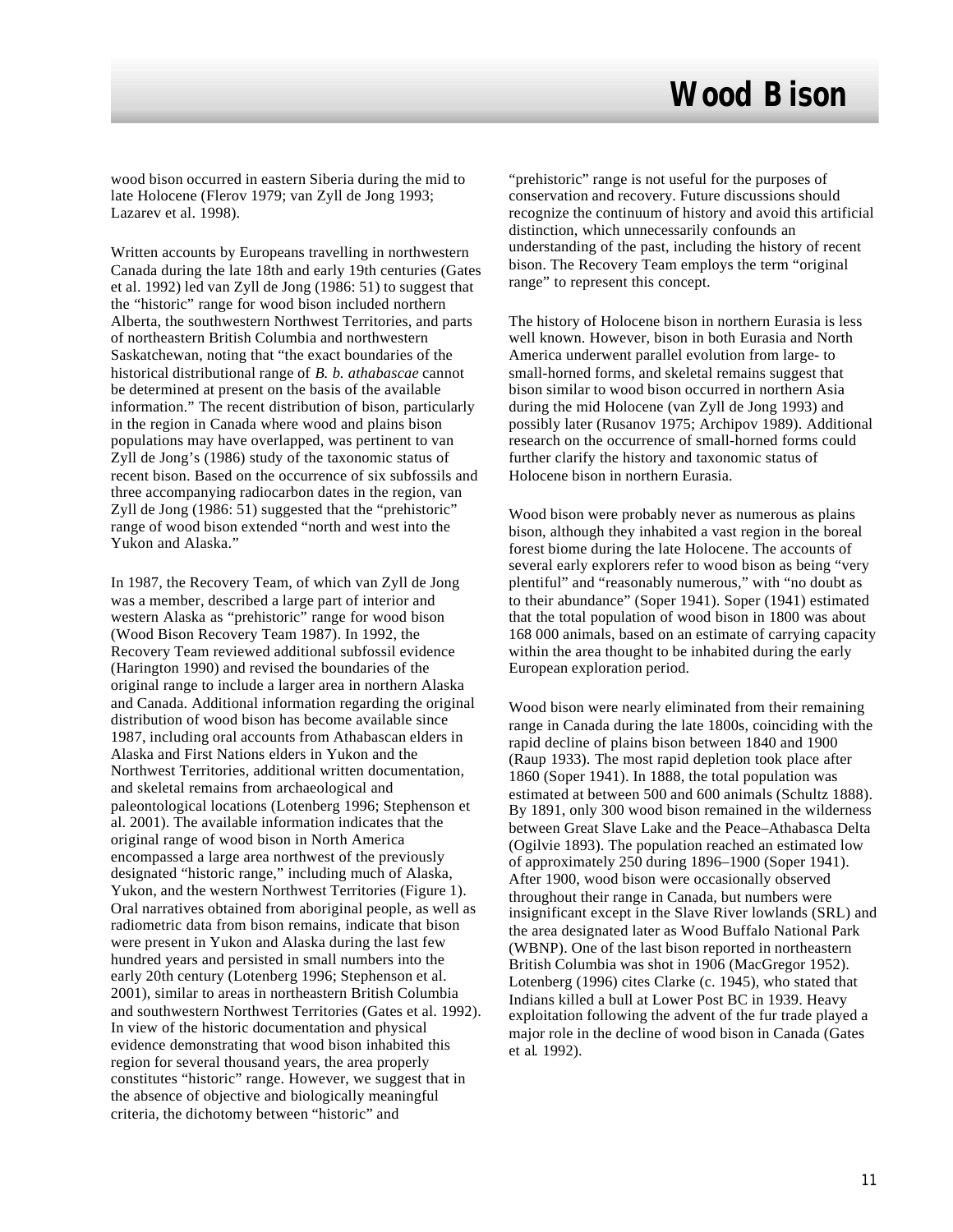

**Figure 1: Original and late-Holocene range of wood bison in North America, based on available zooarchaeological, paleontological, oral, and written historical documentation (adapted from Stephenson et al. 2001)**

Early conservation efforts began in 1877 with the passing of the *Buffalo Protection Act* (Hewitt 1921). However, this measure was largely ineffective because of a lack of enforcement. Legislation was reinforced in 1893, when the government of the Dominion of Canada passed a law protecting the surviving bison (Soper 1941). Enforcement of this legislation was minimal until 1897, when the enforcement mandate was assigned to the Northwest Mounted Police. The first police outpost was established at Fort Fitzgerald on the Slave River in 1907, when formal patrols of the region began. In 1911, six Buffalo Rangers were appointed to patrol the remaining range of the wood bison. The wood bison population increased slowly to approximately 500 by 1914 (Banfield and Novakowski 1960).

In 1922, WBNP was established by an Order-In-Council under the *Forest Reserves and Parks Act*, in an attempt to save the wood bison from extinction and to protect its habitat (Soper 1941; Lothian 1979). The total number of wood bison on the southern range at that time was estimated at between 1500 and 2000 (Siebert 1925; Soper 1941).

In 1905, the largest privately owned herd of plains bison in North America was threatened by the loss of grazing rights. Following negotiations between the Canadian government and the owner, 410 plains bison were purchased from the Pablo-Allard herd and shipped from Montana to Elk Island National Park (EINP) in 1907 (Lothian 1981). On completion of the newly enclosed Buffalo Park at Wainwright, Alberta, in 1909, 325 plains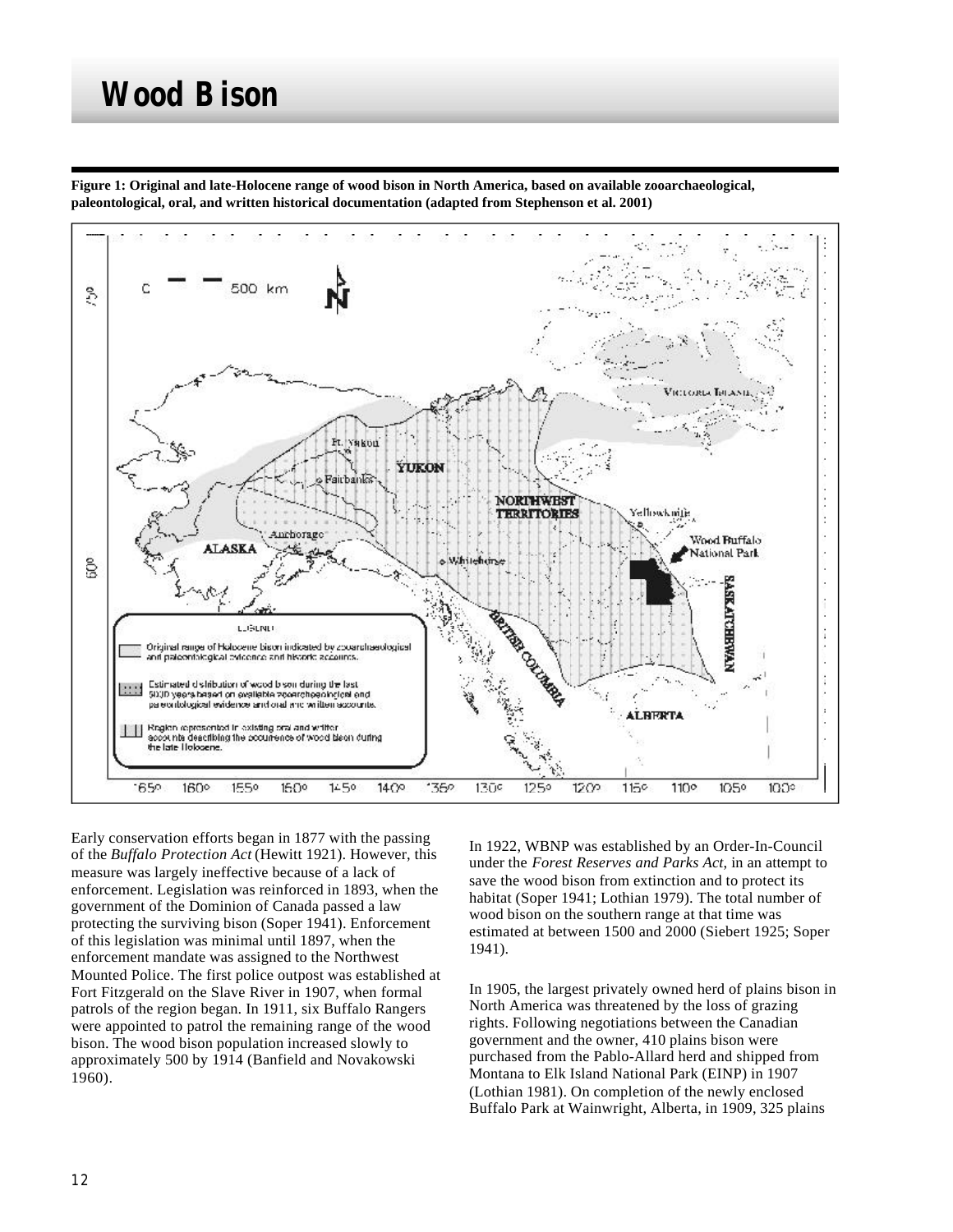bison from EINP, 218 plains bison from the original herd in Montana, and 77 plains bison from the exhibition herd in Banff were brought to Wainwright (Lothian 1981). Additional shipments over the next five years brought the total number of plains bison introduced at Wainwright to 748. A census of the Buffalo Park herd in 1913 indicated 1188 plains bison; by 1923, the herd had increased to 6780, leading to range depletion and overcrowding.

Buffalo Park administrators proposed a phased slaughter to control the herd, but the plan received intense public criticism and was temporarily abandoned. A more acceptable solution involved shipping surplus animals north to the recently created WBNP (Graham 1924). From 1925 to 1928, 6673 young plains bison were transported by rail from Wainwright to the Waterways railway terminus at Fort McMurray, Alberta. They were then taken by barge down the Athabasca and Slave rivers to Wood Buffalo Park near Hay Camp (Lothian 1981). Surviving bison were released at several sites along the west bank of the Slave River, south and north of Hay Camp, in range that was occupied by wood bison (Soper 1941). Fatal injuries were common, and the number of animals successfully released into WBNP was substantially lower than the number shipped (W. Schaefer, Salt River First Nation, pers. comm.).

The introduction of plains bison into wood bison range was challenged by the American Society of Mammalogists (Howell 1925) and by individual biologists (Harper 1925; Saunders 1925). They believed interbreeding would result in the loss of both subspecies of bison and that the wood bison population would become infected with tuberculosis, which was known to be present in the Wainwright herd.

The number of bison in WBNP increased to an estimated 12 000 by 1934 (Soper 1941), and wolf control was used to maintain the population at this level until the late 1960s. Raup (1933) speculated that the wood buffalo "as a race" was rapidly disappearing, but suggested that an intact northern herd still existed. In 1959, five specimens were collected from a herd of about 200 animals near the Nyarling River (NR) and were determined by Banfield and Novakowski (1960) to be morphologically representative of wood bison. The taxonomic affiliation of bison in other parts of the region was not studied until the 1990s (van Zyll de Jong et al*.* 1995; Wilson and Strobeck 1999).

During the winter of 1963, 77 wood bison were captured at Needle Lake in northwestern WBNP to establish a captive breeding herd near Fort Smith, Northwest Territories. After being tested for diseases, 19 bison were transported to a holding corral near Fort Smith. In June 1963, a second outbreak of anthrax occurred among free-ranging bison

north of the holding facility, and a decision was made to transfer the captive herd to an uninhabited area several hundred kilometres away on the west side of Great Slave Lake. In August, four adult males, 10 adult females, and four calves were moved to the Mackenzie Bison Sanctuary near Fort Providence to establish a free-ranging herd. This small nucleus increased to become the largest wood bison herd that is free of bovine brucellosis and tuberculosis.

A second roundup of wood bison was held in northern WBNP in 1965. Twenty-one of 47 animals captured were successfully transferred to EINP in central Alberta. Two additional calves were transferred to EINP between 1966 and 1968. The translocated stock carried bovine tuberculosis and brucellosis. However, by 1971, a rigorous management protocol involving isolation and quarantine of neonates and elimination of all original stock had eradicated these diseases. The EINP breeding herd has since provided disease-free founding stock for six free-ranging populations, several captive breeding herds, including zoo and park herds, and private commercial herds.

A third salvage and recovery project was initiated in 1996. Over a three-year period, 62 newborn calves were captured from the Hook Lake herd in the SRL. The calves were maintained in enclosures near Fort Resolution and treated prophylactically for exposure to tuberculosis and brucellosis. One calf tested positive for tuberculosis (caudal fold test) in February 1997. This calf and its pen mate were slaughtered. Histopathological studies on the positive calf showed a minute lesion in a lymph node containing acid-fast bacteria, but mycobacteria could not be cultured. In 1999, there were 58 surviving wood bison in the captive population and seven calves born in captivity. The ultimate goal of this recovery effort is to restore a disease-free population in the Hook Lake area.

The establishment of a wild population near Fort Providence and a captive population at EINP represented the first major strides towards the recovery of wood bison in Canada. In 1973, representatives of the Canadian Wildlife Service (CWS), Parks Canada Agency, and territorial and provincial wildlife management agencies in western Canada began meeting annually to coordinate recovery efforts for wood bison. In 1975, these entities established a primary objective of establishing at least three free-ranging herds in historic range. The establishment of captive breeding herds in zoos and wildlife parks was a secondary objective, providing further protection against extinction.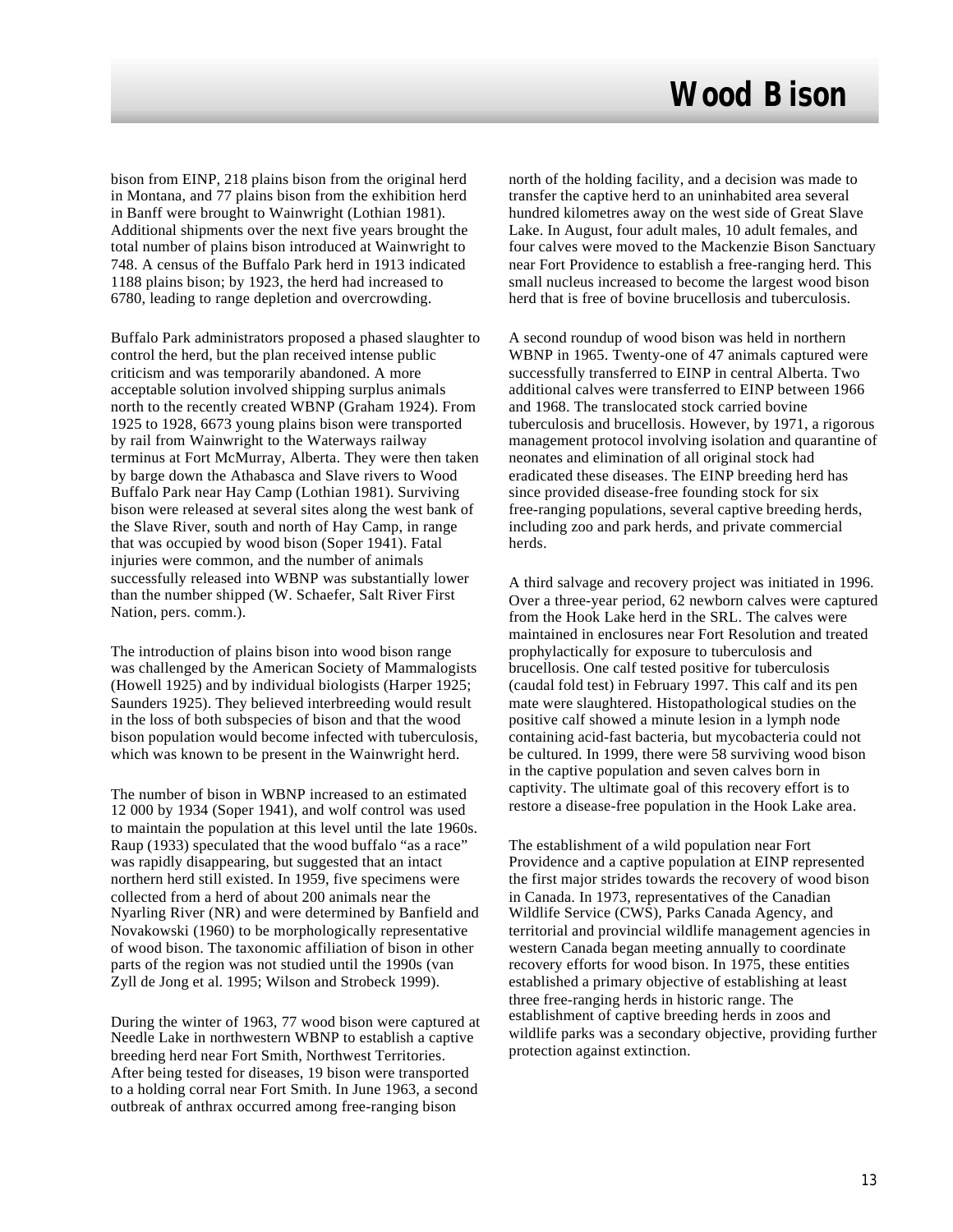In 1987, the Wood Bison Recovery Team set a recovery goal of four herds of 200 or more wood bison (Wood Bison Recovery Team 1987). The Recovery Team has revised this goal to include four free-ranging populations of at least 400, which is the number currently thought to represent a minimum viable population (MVP).

### *b. Current abundance and distribution*

Wood bison herds fall into four categories: free-ranging herds not infected with cattle diseases; free-ranging herds infected with bovine tuberculosis and brucellosis; captive breeding herds under public ownership; and captive herds under private ownership. With one exception, captive herds are classified as disease-free. A captive herd near Fort Resolution is the result of an effort to salvage wood bison from the diseased Hook Lake herd for the purpose of establishing a disease-free captive breeding herd and subsequently to reestablish a free-ranging disease-free herd. It will be maintained under quarantine until disease-free status is clearly demonstrated through testing.

In 1999–2000, there were approximately 2818 wood bison in six free-ranging, disease-free herds, 843 in six captive breeding herds, and 2939 in four diseased, free-ranging herds (Figure 2, Table 1). In addition, there are  $500-700$ wood bison on 45–60 private ranches in Canada and about 50 in a few zoos and wildlife parks. However, privately owned commercial herds are not regarded as contributing to the recovery program unless they are linked directly to conservation projects.

### 1. Public herds (free-ranging populations)

#### Mackenzie population

The Mackenzie population was established in 1963 with the transfer of 18 animals to an area northeast of Fort Providence. It has developed into the largest free-ranging population of disease-free (free of bovine tuberculosis and brucellosis) wood bison (Tessaro et al*.* 1992). During 1963–1987, the Mackenzie population increased at an average exponential rate of  $r = 0.215$  (Gates and Larter 1990). During much of this period, the herd's range expanded at a rate commensurate with population growth and currently encompasses an area of approximately 13 000 km<sup>2</sup> . At its initial peak in the late 1980s and early 1990s, the Mackenzie herd numbered approximately 2000 (Gates et al*.* 1991; Larter et al*.* 1993). In 1996, the population estimate was  $1328 \pm 138$  bison (C. Gates, NWT Resources, Wildlife and Economic Development, pers. comm.). The rate of growth declined as a result of factors including wolf predation, anthrax, flooding in some key habitat, and habitat availability (Larter et al*.* 1993; Gates et al*.* 1995). Currently, the herd is stable to increasing:

population size in March 1998 was estimated as  $1908 \pm 201$  (J. Nishi, NWT Resources, Wildlife and Economic Development, pers. comm.).

The Mackenzie herd is monitored annually for the presence of brucellosis and tuberculosis, based on blood samples collected by hunters and examination of hunter-killed animals. No evidence of these diseases has been found, and the herd is considered to be disease-free (Tessaro et al*.* 1992).

#### Yukon population

A habitat assessment indicated the valleys of the Nisling River and its tributaries, located 80–160 km west of Carmacks, Yukon, could support at least 400 wood bison (Reynolds 1982). In March 1986, 34 wood bison from EINP were released in a 5-km<sup>2</sup> enclosure. In addition, 10 wood bison calves were obtained from Moose Jaw Wild Animal Park in 1989 and 50 wood bison were transferred from EINP in 1990. A three-year commitment to the Yukon reintroduction project was fulfilled in March 1992, when a total of 48 additional wood bison were transferred from EINP and the Metro Toronto Zoo.

Twenty-one wood bison were released to the wild in March 1988, followed by additional releases in March of each year until 1991. A fifth and final release in the summer of 1992 brought the total number of bison released to 170. Thirty-six wood bison from several releases moved south to the Alaska Highway, creating a traffic hazard. They were captured in 1996 and moved to a farm approximately 70 km west of Whitehorse. An agreement between the operator and the Yukon government stipulates that the same number and sex ratio of bison removed from the wild are to be returned to the government within five years. This agreement has lapsed and is currently in dispute. The Yukon herd numbered about 350 in March 1998 and 450 in late winter 1998–1999 and exceeded 500 in 2000. The Yukon Bison Management Plan outlines long-term measures to maintain a herd of approximately 500 wood bison (Government of Yukon 1998).

### Chitek Lake population

A free-ranging herd of wood bison was established in the northern Interlake region of Manitoba in April 1991, when 13 wood bison were released near Chitek Lake, north of the Waterhen Wood Bison Ranch. Nine additional animals (seven females and two males) were released in January 1993. This stock was obtained from the captive wood bison herd at Waterhen. The herd has remained within 30 km of the release site, except for one immature bull that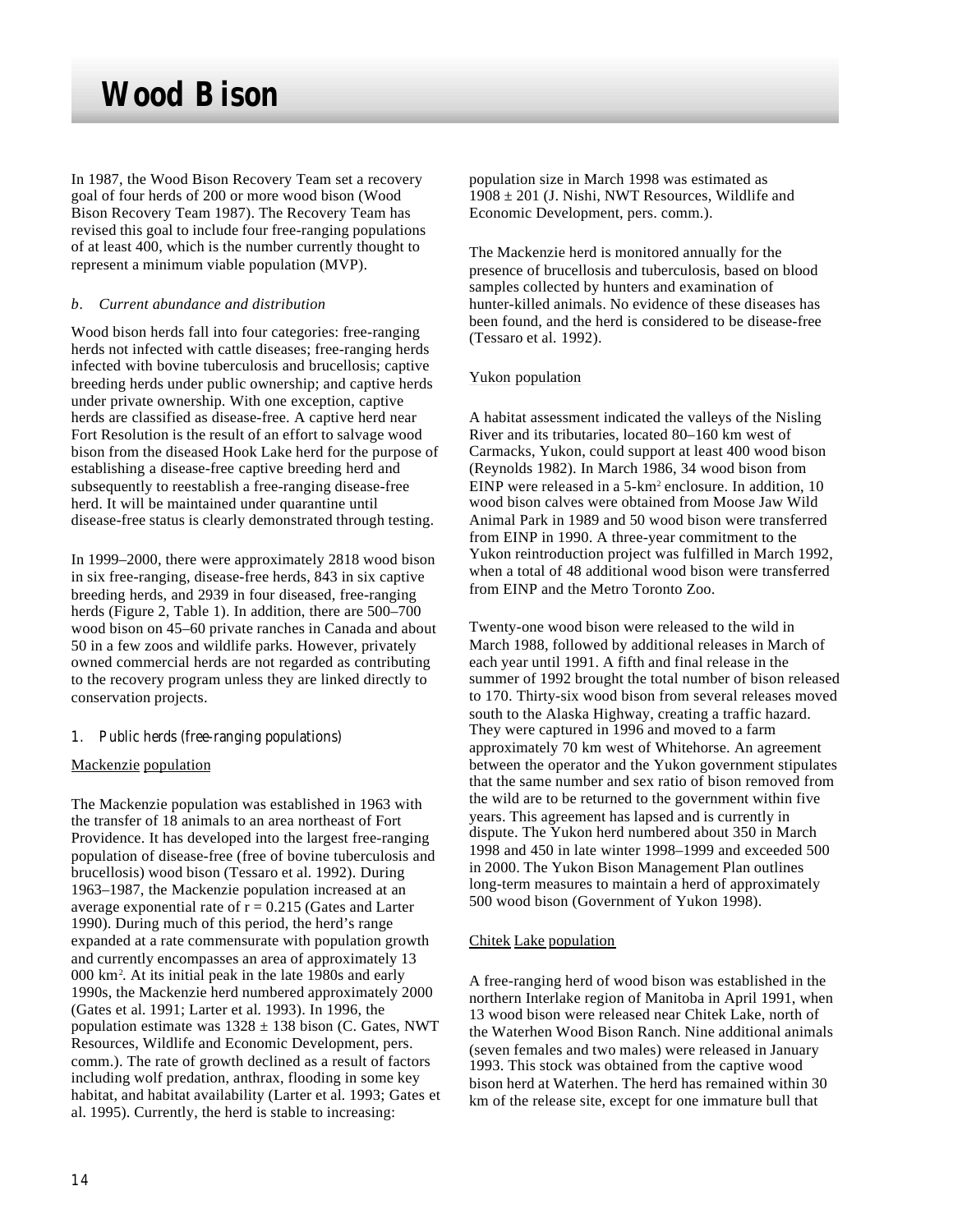**Figure 2: Distribution of captive breeding and free-roaming wood bison herds in Canada and the location of a proposed reintroduction in Alaska (numbers provide a cross-reference to the following list of herds and locations)**



returned to the Waterhen enclosure in August 1991 and a mature bull that travelled 60 km to Salt Point in June 1996. The free-ranging herd increased from 31 animals in July 1995 to 50 by December 1996. Fifty- six bison were observed in one group in early 1998. Fixed-wing aerial surveys were conducted in November 1998 (53 bison including 12 calves were observed) and in February 1999 (47 bison observed). The winter 1999–2000 population was estimated to be approximately 70. The area has the potential to support 400–500 wood bison.

The Province of Manitoba and the Waterhen First Nation manage the Chitek Lake herd cooperatively. Prescribed fire is used periodically to maintain and improve grazing habitat. Severe winter weather in 1995–1996 and 1996–1997 did not appear to adversely affect the herd. However, supplemental food was provided during the winter of 1995–1996, and supplemental minerals and salt were provided in 1998 and 1999.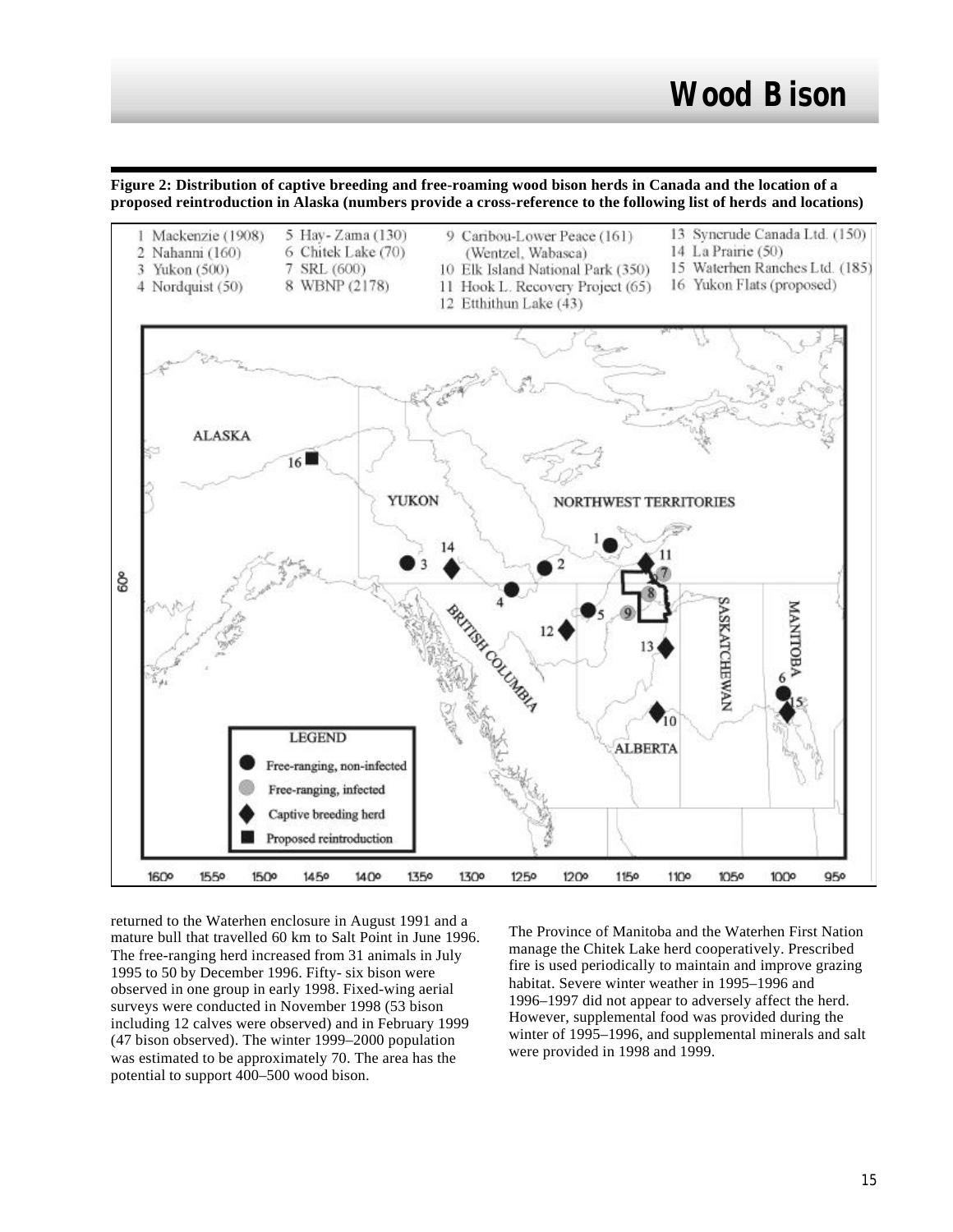#### **Ta ble 1**

Sta tus, trend, and po ten tial of free-ranging and cap tive breed ing wood bi son herds in Can ada

| Pub lic herds (free-ranging, not ex posed to/in fected with tu ber cu lo sis and brucellosis) |               |                     |            |                                    |                                      |                    |                     |                           |
|-----------------------------------------------------------------------------------------------|---------------|---------------------|------------|------------------------------------|--------------------------------------|--------------------|---------------------|---------------------------|
|                                                                                               | <b>Status</b> | Year of<br>estimate | Trend      | Estimated<br>year at<br><b>MVP</b> | Potentialor<br>desired<br>population | Source of<br>stock | Year<br>established | <b>Number</b><br>released |
| Mackenzie                                                                                     | 1908          | 1998                | Increasing | Achieved                           | 2000                                 | NR <sup>1</sup>    | 1963                | 18                        |
| Yukon                                                                                         | 500           | 2000                | Increasing | Achieved                           | 500                                  | EINP <sup>2</sup>  | 1988-1992           | 170                       |
| Hay/Zama                                                                                      | 130           | 2000                | Increasing | 2003                               | 250                                  | <b>EINP</b>        | 1993                | 49                        |
| Nahanni                                                                                       | 160           | 1998                | Increasing | 2015                               | >200                                 | <b>EINP</b>        | 1980-1989           | 40                        |
| Nordquist                                                                                     | 50            | 2000                | Decreasing |                                    | >200                                 | <b>EINP</b>        | 1995                | 49                        |
| <b>Chitek Lake</b>                                                                            | 70            | 2000                | Increasing | $\Omega$                           | >400                                 | <b>EINP</b>        | 1991-1993           | 22                        |
| Subtotal                                                                                      | 2818          |                     |            |                                    |                                      |                    |                     |                           |

| Public herds (free-ranging exposed to/in fected with tu ber culo sis and brucellosis) |               |                     |                                |                                    |                                      |                          |                             |                    |
|---------------------------------------------------------------------------------------|---------------|---------------------|--------------------------------|------------------------------------|--------------------------------------|--------------------------|-----------------------------|--------------------|
|                                                                                       | <b>Status</b> | Year of<br>estimate | Trend                          | Estimated<br>year at<br><b>MVP</b> | Potentialor<br>desired<br>population | Sourcce of<br>stock      | Year<br>established         | Number<br>released |
| SRL <sup>3</sup>                                                                      | 600           | 1998                | <b>Stable or</b><br>decreasing | N/A                                | 1500                                 | Indigenous+<br>plains    | 1930s                       |                    |
| WBNP <sup>4</sup>                                                                     | 2178          | 1998                | Decreasing                     | N/A                                | >3000                                | Indigenous $+$<br>plains | Indigenous and<br>1925–1928 |                    |
| Car i bou Mts.-Lower Peace                                                            |               |                     |                                |                                    |                                      |                          |                             |                    |
| Wentzel                                                                               | 110           | 1998                | $\overline{?}$                 | N/A                                | $\gamma$                             | Indigenous $+$<br>plains | $\Omega$                    |                    |
| Wabasca                                                                               | 51            | 1996                | $\overline{?}$                 | N/A                                | ?                                    | Indigenous $+$<br>plains | $\Omega$                    |                    |
| Subtotal                                                                              | 2939          |                     |                                |                                    |                                      |                          |                             |                    |

| Cap tive breed ing herds (pub lic and co-managed) |        |                     |            |            |                       |                    |  |  |
|---------------------------------------------------|--------|---------------------|------------|------------|-----------------------|--------------------|--|--|
|                                                   | Status | Year of<br>estimate | Trend      | Ownership  | Desired<br>population | Source of<br>stock |  |  |
| <b>EINP</b>                                       | 350    | 2000                | N/A        | Public     | 350                   | <b>NR</b>          |  |  |
| Hook Lake Re covery                               | 65     | 1999                | Increasing | Co-managed | 150                   | <b>SRL</b>         |  |  |
| Etthithun                                         | 43     | 2000                | Increasing | Public     | 150                   | <b>EINP</b>        |  |  |
| Subtotal                                          | 458    |                     |            |            |                       |                    |  |  |

| Cap tive breed ing herds (privately owned with conservation objectives) |        |                     |       |           |                       |                    |  |  |
|-------------------------------------------------------------------------|--------|---------------------|-------|-----------|-----------------------|--------------------|--|--|
|                                                                         | Status | Year of<br>estimate | Trend | Ownership | Desired<br>population | Source of<br>stock |  |  |
| Syncrude Can ada Ltd.                                                   | 150    | 1999                | N/A   | Private   | 1200                  | <b>EINP</b>        |  |  |
| LaPrairie Ranch                                                         | 50     | 1998                | N/A   | Private   |                       | Yukor.             |  |  |
| Waterhen Wood Bi son Ranches Ltd.                                       | 185    | 1995                | N/A   | Private   | 200                   | <b>EINP</b>        |  |  |
| Subtotal                                                                | 385    |                     |       |           |                       |                    |  |  |

 $\frac{1}{2}$  NR = Nyarling River.

<sup>2</sup> EINP = Elk Is land Na tional Park.<br><sup>3</sup> SRL = Slave River Low lands.<br><sup>4</sup> WBNP = Wood Buf falo Na tional Park.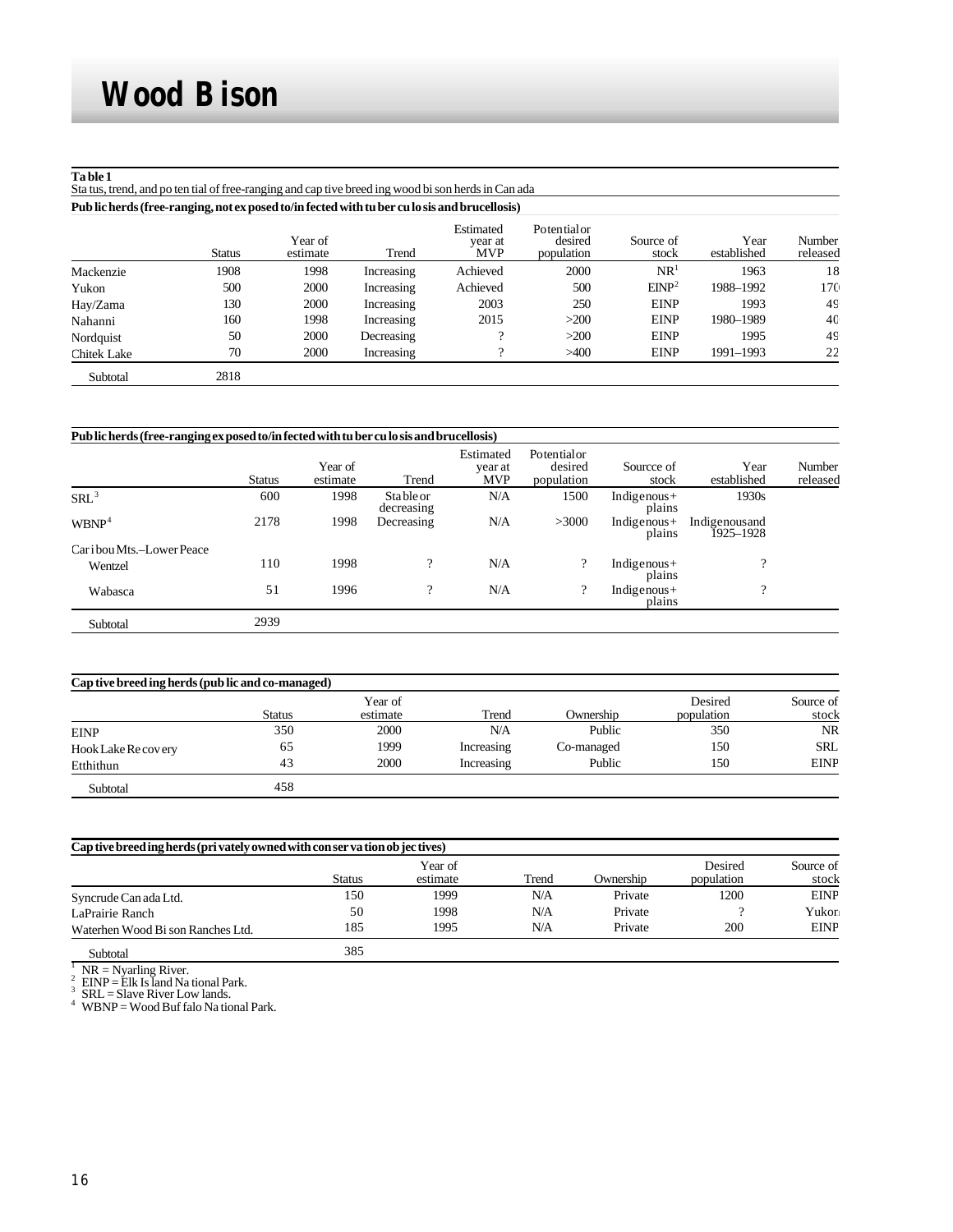The Province of Manitoba established a management area in the Chitek Lake region to protect wood bison and their habitat. The wood bison is a protected species under the *Manitoba Wildlife Act*.

### Hay-Zama population

A program to reestablish wood bison in northwestern Alberta was initiated in 1981 in cooperation with the Dene Tha First Nation. A 3-km<sup>2</sup> holding corral was constructed in the vicinity of Hay-Zama Lakes, and 29 wood bison were transported to the site in February 1984. Flooding and severe winter weather resulted in the need for supplemental feeding. Poor reproduction and calf survival limited growth of the captive herd. In April 1989, there were 35 wood bison in the enclosure. Although initially scheduled to occur in 1988, the reintroduction of wood bison to northern Alberta was postponed until 1993 because of the risk of infection with bovine tuberculosis and brucellosis from free-ranging bison in and around WBNP.

The herd, then numbering 48, became free-ranging after portions of the fence collapsed in 1993. It remained in the vicinity of Hay-Zama Lakes. The population steadily increased from 58 animals in early winter 1994 to approximately 100 in March 1999 (Morton 1999). By winter 1999–2000, the herd was estimated at 130. Wood bison from the Hay-Zama herd occasionally wander into the Hay River drainage in northeastern British Columbia.

The Government of Alberta established a 36 000-km<sup>2</sup> management area in the northwestern corner of the province, within which wood bison are protected. This area has the potential to support at least 400 wood bison. However, the herd will be maintained at between 250 and 400 animals until the WBNP disease issue is resolved. Bison that occur between the designated bison management zone and WBNP are not protected from hunting, making the area a buffer zone and reducing the potential for disease transmission. With the exception of the bison management area, bison elsewhere in the province are designated as "livestock" in the *Alberta Wildlife Act*.

### Nahanni population

In 1980, 28 wood bison were transported from EINP to the Nahanni Butte area, located near the Mackenzie Mountains in the southwestern Northwest Territories. These animals were not held at the site, but were released directly to the wild. The herd became fragmented, with some animals dispersing more than 250 km into British Columbia.

Accidental deaths caused the herd to dwindle to 14 in 1981. The population subsequently increased by about 10% annually, reaching approximately 40 bison in 1989. In March 1989, the herd was augmented with 12 wood bison (nine females, three males) from Moose Jaw Wild Animal Park in southern Saskatchewan (EINP wood bison from Nyarling parent stock). Four calves were seen in the newly released group in July 1989. In January 1992, 18 bison were observed during an aerial survey near Nahanni Butte and 37 were observed along the Liard River as far south as La Joli Butte in northeastern British Columbia, indicating a total population of at least 55 bison. Surveys in 1995 and 1996 enumerated 65 and 70 bison, respectively, and 102 were counted in July 1997. The Nahanni herd was supplemented with 61 additional wood bison from EINP in March 1998, at least 17 of which dispersed south towards Fort Nelson, British Columbia. The remaining animals appear to have joined the resident herd. In 1998, the total population was estimated to include 160 bison.

The Nahanni population tends to occur in small and widely scattered groups. They are commonly seen in atypical winter habitat, including riparian balsam poplar forest, and mixed spruce–hardwood forests on islands in the Liard River. The group released in 1989 uses typical bison habitat near Nahanni Butte, consisting of a few small wet and mesic meadows. Encroachment by willows has reduced the size and quality of these meadows, and habitat may limit the herd to a level below the number estimated to represent the MVP. However, the Nahanni and Nordquist populations are likely to merge in the future, eventually resulting in a population of 400 or more bison.

### Nordquist population

Wood bison were first reintroduced to British Columbia in March 1995. Forty-nine wood bison (four adult males, five adult females, five yearling males, 10 yearling females, 10 male calves, and 14 female calves) were transferred from EINP to Aline Lake in the Nordquist Flats area in the Upper Liard River Valley, British Columbia, to establish a free-ranging herd. The site is approximately 80 km from the southern part of the Nahanni herd's range along the Beaver River. Bison were held in a temporary facility for two months, to allow them to become habituated to the area prior to a "soft release." A habitat inventory in 1988 identified large upland areas where the biomass of graminoids was between 500 and 900 kg/ha, and a limited number of wet meadows provided approximately 6300 kg/ha of sedge biomass (Elliott 1989). Prescribed fire has been used to improve wildlife habitat in this area in the past and will likely be required in the future to maintain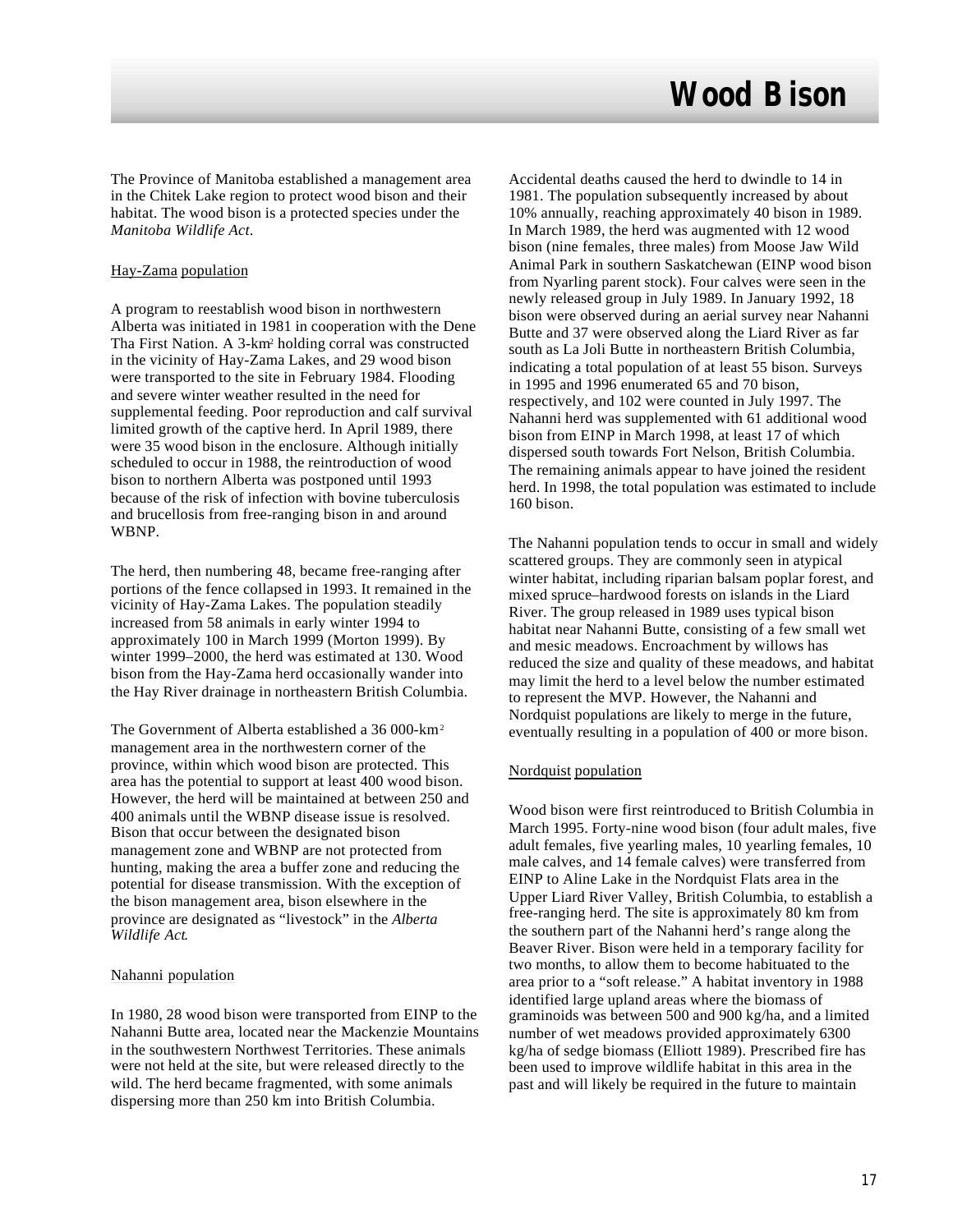and improve bison grazing habitat. Thirty-six bison were counted prior to calving in 1996, and in 1999 the Nordquist herd was estimated to include 50 animals.

The Nahanni and Nordquist herds are eventually expected to coalesce. The combined herd will be managed to reach a population objective of at least 400 wood bison. If the Nordquist herd fails to increase, the Government of British Columbia will assess whether the province's objectives for wood bison can be met through more intensive management, such as prescribed burning, augmenting the herd with additional stock, or reintroducing wood bison at alternative sites where suitable habitat has been identified. Other management issues pertain to logistic difficulties related to monitoring, predation, and egress of animals to the Alaska Highway corridor near Liard Hot Springs. Restoring access to the site to allow augmentation of the herd may increase the likelihood of egress. The Province of British Columbia has identified wood bison recovery as a high priority, and managers are seeking sufficient funding for bison conservation. The goals for wood bison in British Columbia, as stated in the management plan, are to continue to reestablish herds through translocation, to maintain their separation from plains bison, to maintain their disease-free status, and to allow the population to increase to a level sufficient to support nonconsumptive and consumptive use (Harper et al*.* 2000).

- 2. Public herds (captive breeding populations)
- Elk Island National Park population

The EINP wood bison herd has played a key role in the recovery of wood bison in Canada, providing stock directly or indirectly for the establishment of six wild populations. It has also contributed stock for five co-managed captive herds and seven zoo herds. In 1971, after an intensive four-year disease eradication program, the herd was declared free of bovine brucellosis and tuberculosis. The pre-calving population in 2000 was 350. The herd is semi-wild, is fenced in a 65-km<sup>2</sup> area, relies on natural forage, and interacts with its environment in a largely natural manner. However, the herd is not subject to predation by wolves or other large carnivores. Wood bison were sold into the private sector from EINP for the first time in March 1999, with a second sale occurring during March 2000.

Bovine viral diarrhea (BVD) was detected in the EINP plains bison herd in 1996, prompting a serological survey of both the plains bison and wood bison herds. Forty-seven percent of 561 plains bison tested were seropositive for BVD, with one testing positive for virus antigen. None of 352 wood bison tested was seropositive for BVD, except

for two possible BVD reactors. Further screening for virus antigen found no evidence of BVD in these two wood bison. Both populations are now vaccinated for BVD during annual roundups. However, calves to be used in translocations are not vaccinated in order to allow screening for BVD in the future.

### Hook Lake Recovery Project

In 1991, Deninu Kue' First Nation initiated a program to restore a disease-free herd of wood bison in the Hook Lake area in the eastern SRL (Deninoo Wildlife and Resources Committee 1991). The Hook Lake Recovery Plan was implemented in 1992, in cooperation with the Department of Resources, Wildlife and Economic Development, Government of the Northwest Territories, the Government of Canada, and the Canadian Wildlife Federation.

The plan includes the following goals:

- 1) to restore a healthy herd of wood bison in the Hook Lake area that is free of bovine tuberculosis and brucellosis;
- 2) to preserve the genetic integrity of the Hook Lake wood bison herd;
- 3) to salvage disease-free bison from the Hook Lake area;
- 4) to preserve and enhance the Hook Lake ecosystem; and
- 5) to develop economic opportunities from the Hook Lake bison herd.

The Hook Lake management plan was updated in 1995, when measures for safeguarding genetic resources and establishing a disease-free herd were revised (Gates et al*.* 1998). The project involves three phases, including habitat renewal, propagation of a disease-free captive breeding herd in Fort Resolution, and eventual reestablishment of a disease-free herd in the wild.

Phase one began in May 1996 with the capture of 14 female and six male newborn bison calves from the Hook Lake area in the eastern SRL. The procedure was repeated in May 1997, when 16 females and four male calves were captured, and in May 1998, when 22 calves were removed from the wild herd. Calves were captured using either a hand-held or helicopter-mounted net gun and moved to an isolation and treatment facility at Fort Resolution. They were bottle-raised on a high-quality milk replacer and colostrum diet and were treated for exposure to tuberculosis and brucellosis with a specific antibiotic and quarantine protocol.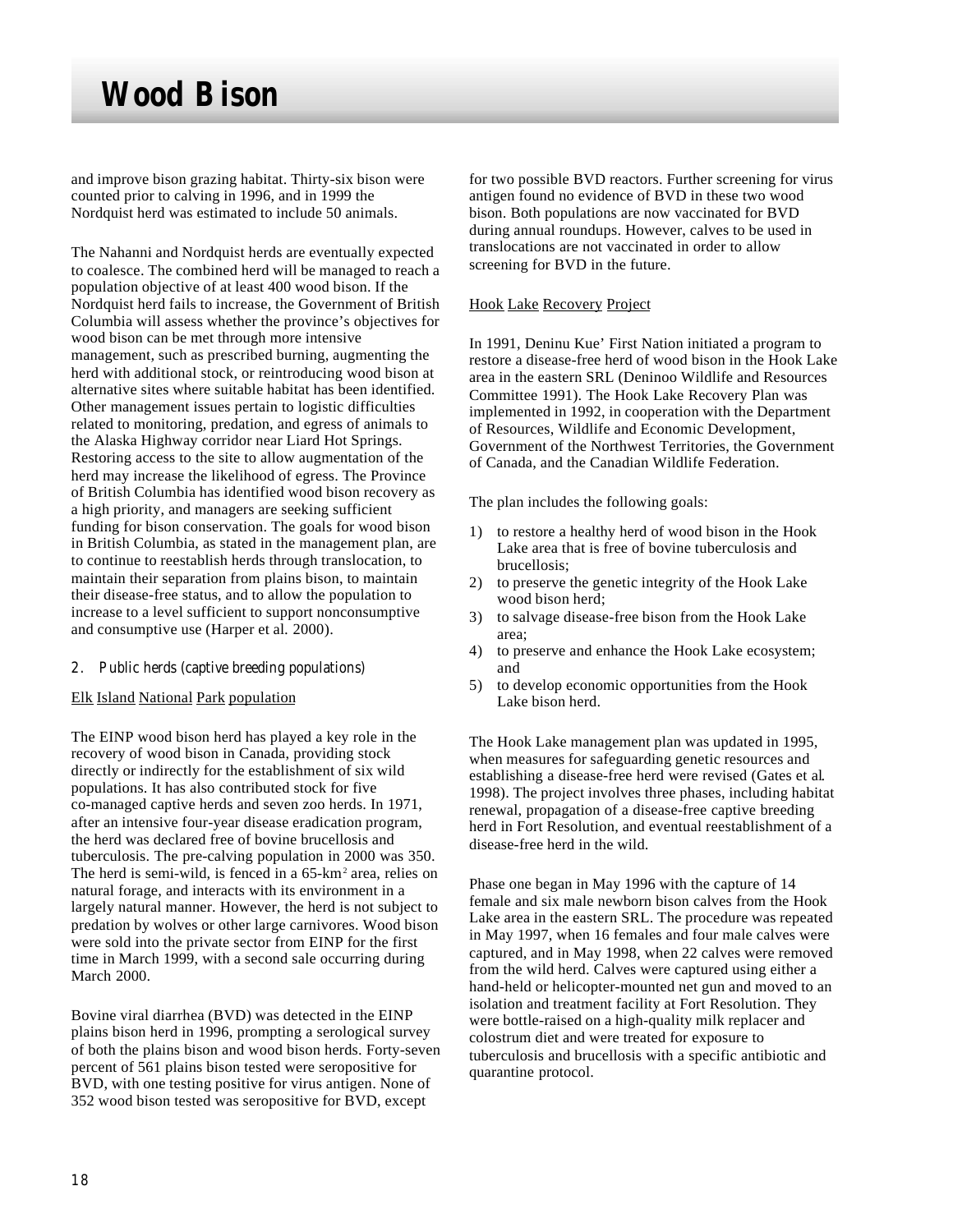The calves captured in 1996 were tested for brucellosis and tuberculosis in late November 1996. All tests were negative. A second caudal fold test in February 1997 revealed a single tuberculosis test-positive calf. The calf and its pen mate were slaughtered. Histopathological study of tissues from the calf that tested positive revealed a minute granulomatous lesion in a mediastinal lymph node, which contained acid-fast bacteria consistent with *Mycobacterium bovis*. However, *M. bovis* was not cultured from sampled tissues. Subsequent repeated tests of all other stock have been negative. Bison will be maintained in small groups to minimize potential losses if additional culling is necessary (Gates et al*.* 1998).

Twenty-two additional calves were captured in 1998. One suffered from a neurological disorder and was euthanized shortly after it was captured. Another died from an accidental injury in April 1999, leaving a total of 58 disease-free wood bison. This number is sufficient to ensure that the genetic diversity of the Hook Lake population is adequately represented in the captive breeding herd. Seven calves were born in the captive herd in 1999, bringing the total number of animals to 65.

Bison removed from the Hook Lake area, and their progeny, will be used to reestablish a wild herd after diseases have been eradicated. However, the captured stock will not be used to augment or establish commercial herds.

#### Etthithun Lake population

In March 1996, 18 wood bison were released to the wild in northeastern British Columbia in the proximity of Etthithun and Kantah lakes. These animals had been maintained for two years at Northern Lights College in Dawson Creek, British Columbia. Habitat consists primarily of a mixture of domestic and native grasses occurring in natural meadows and on disturbed sites associated with road allowances, logging, seismic lines, pipelines, and well sites. The area is located near the bison management unit created in northwestern Alberta.

Fifteen bison were observed in January 1997. During the next few months, three of the 15 died in collisions with vehicles. During the summer of 1997, the herd ranged as far as 100 km to the south, occupying an area adjacent to agricultural development. They eventually joined a small group of feral plains bison that had escaped from a farm. The mixed herd, including 26 feral plains bison and wild wood bison, was captured in late 1997, placed in quarantine and tested for disease, and sold into private ownership. Funds resulting from the sale of 19 wood

bison, including calves born under quarantine, were allocated to wood bison management in northeastern British Columbia.

No free-ranging wood bison occurred in the Etthithun Lake area in 1998. It is not known if feral plains bison remain in the area. A revised Etthithun Bison Area Management Plan has been developed, and an 850-ha enclosure was fenced in the winter of 1998–1999. In March 1999, 14 female calves and five yearling bulls were translocated from EINP to an enclosure in the Etthithun Bison Area. In February 2000, 24 additional wood bison were translocated to the Etthithun captive herd from EINP, bringing the total to 43.

Future plans include enlarging the enclosure to 1850 ha and allowing the herd to become free-ranging after calves have been born in the captive herd.

3. Public herds (free-ranging populations exposed to/infected with tuberculosis and brucellosis)

Disease testing indicates that all bison herds in the vicinity of WBNP and the SRL are exposed to or infected with bovine tuberculosis and brucellosis, which were transmitted by plains bison introduced from Wainwright, Alberta, in the 1920s (Tessaro 1988).

#### Wood Buffalo National Park

There were approximately 1500–2000 wood bison in WBNP when the park was established in 1922. Between 1925 and 1928, more than 6000 plains bison were relocated to the park from east-central Alberta. These animals dispersed from their release site near Hay Camp. The population increased to about 12 000 and remained near this level for several decades. In 1970, there were still approximately 12 000 bison in WBNP (Carbyn et al*.* 1993). However, the population subsequently declined to the lowest level observed in recent decades, with 2105 bison counted inside the park boundary in March 1997 and 2178 in 1998.

Five subpopulations are thought to exist in WBNP. The extent of interchange between them is variable, although it is now known to take place. Subpopulations in the Sweetgrass, SRL, and Nyarling areas were classified as wood bison by van Zyll de Jong et al*.* (1995). The metapopulation of bison associated with WBNP, which includes the SRL herds, is approximately 2700–2800 bison. It is infected with bovine tuberculosis and brucellosis. The long-term viability of bison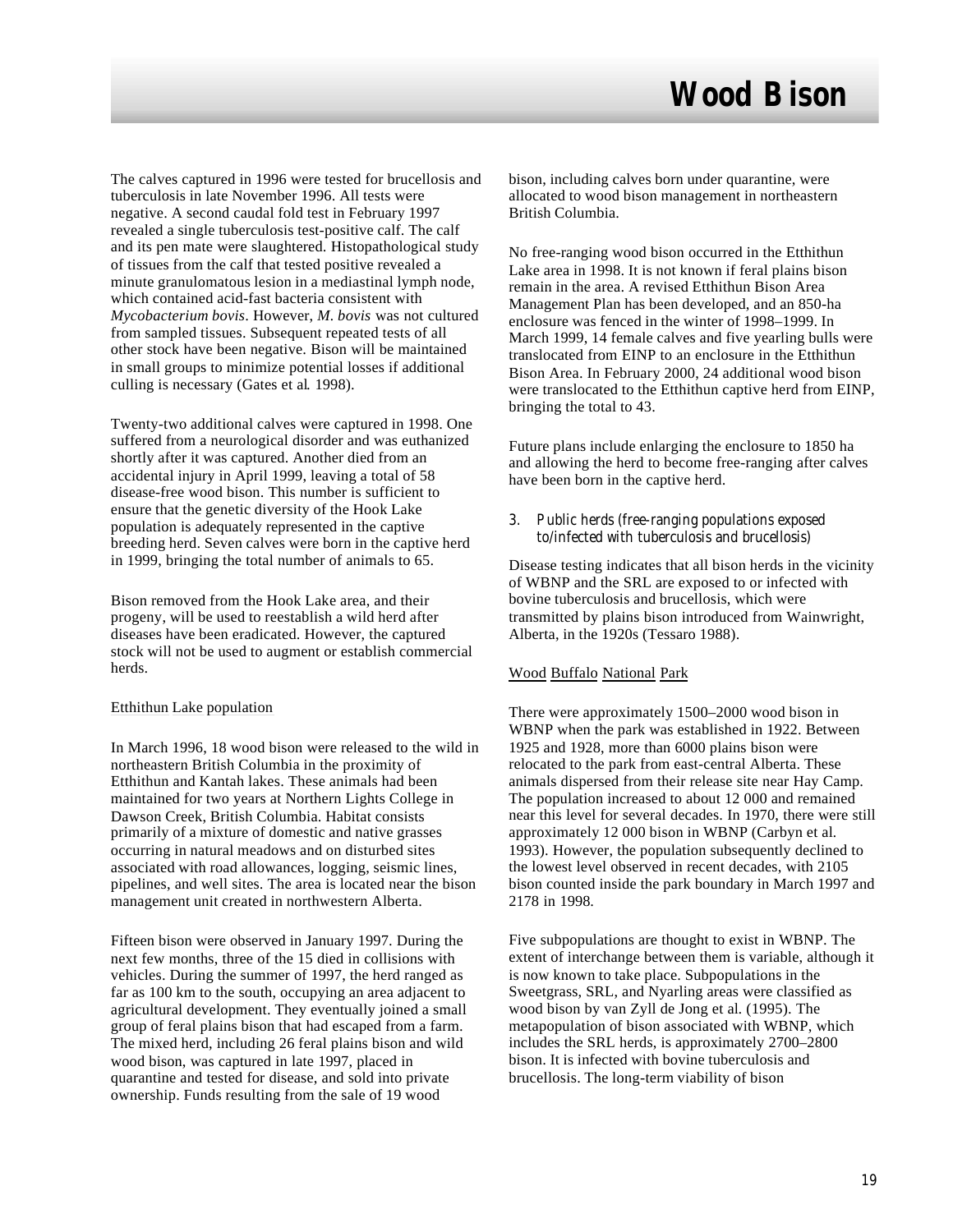subpopulations and the effects of the diseases on population dynamics are currently being investigated (Joly et al*.* 1998).

### Slave River Lowlands

In 1970, there were about 2500 bison in the SRL adjacent to WBNP. The Hook Lake (eastern SRL) herd declined from 1700 in 1970 to about 200 by the late 1980s. Poor calf production, infection with tuberculosis and brucellosis, wolf predation, and hunting contributed to the decline and to the continued low number of bison in the resident population. In 1994, there were 212 bison in this herd and  $\overline{463}$  in the adjacent Little Buffalo herd, located in the western SRL. In March 1996, 454 wood bison were counted in the eastern SRL (Hook Lake herd), while only 228 remained in the Little Buffalo herd, suggesting that part of the Little Buffalo herd may have crossed the Slave River. There are currently about 600 bison in the entire SRL. These bison are classified as wood bison (van Zyll de Jong et al. 1995).

The SRL herds (both western and eastern sides) formerly played a more important role in the culture and economies of aboriginal communities. The potential for SRL herds to sustain hunting and provide economic opportunities for these communities is currently limited by their small size, instability, and the presence of two bovine diseases.

Caribou Mountains–Lower Peace Area

There is relatively little information available concerning bison populations in the region in Alberta adjacent to the southwestern corner of WBNP. Both Soper (1941) and Novakowski (1957) indicated that bison had moved into the Wabasca/Fort Vermilion area as early as 1926. Tessaro (1988) indicated that varying numbers of bison occurred in the transboundary area between Garden River and Ruis Lake in southwestern WBNP and the Wabasca River south of the Peace River. Heavy hunting in the area west of the park is a significant limiting factor (Gainer 1985; Tessaro 1988). Tessaro et al*.* (1990) conducted a limited survey for brucellosis and tuberculosis, examining six animals taken south of the Peace River and outside WBNP; *B. abortus* was cultured from the tissues of one animal. During an aerial survey in November 1996, the Alberta Fish and Wildlife Division counted 51 bison in two herds located between the Mikkwa and Wabasca rivers. The bison in this area are known as the Wabasca herd.

A second bison population ranges in the boundary area between WBNP and Wentzel Lake, north of the Peace River. Estimates of the number of animals residing in this area range from 25 to 110 (S. Tessaro, Canadian Food Inspection Agency, and V. Neal, Little Red River Cree Nation, pers. comm.). The movements, habitat use, and disease status of this population, known as the Wentzel Lake herd, are being investigated.

4. Privately owned herds with conservation objectives

### Waterhen herd

In 1984, EINP provided founding stock for a wood bison ranch in the northern Interlake region of Manitoba. In June 1989, several wood bison from this herd were sold to private bison breeders and two bulls were slaughtered for the commercial market. This marked the first commercial use of NR (EINP) wood bison in Canada. In February 1995, the herd maintained by Waterhen Wood Bison Ranches Ltd. numbered 185 bison. Initially, the Manitoba Department of Natural Resources and the Waterhen First Nation cooperatively managed the herd. The Waterhen First Nation now manages the herd. In 1991 and 1993, 22 wood bison from the Waterhen Wood Bison Ranch herd were used to establish a free-ranging herd in the Chitek Lake area.

### Syncrude Canada Ltd. herd

In cooperation with Alberta Environmental Protection and CWS, Syncrude Canada Ltd. and the Fort McKay First Nation established a breeding herd on oil sands lease property north of Fort McMurray in 1993. EINP provided wood bison stock for the experimental project. The herd occupies fenced pastures encompassing 2.6 km<sup>2</sup> on oil sands reclamation sites. It became the property of Syncrude Canada Ltd. in 1995, when the *Alberta Wildlife Act* no longer differentiated subspecies of bison. In 1999, the pre-calving herd approximated 150. Over the term of the Syncrude project, there is potential to convert 2000 ha of reclaimed oil sands lands to grassland and manage a wood bison population that exceeds 1200 animals.

The project was initially designed to determine experimentally whether restored soil on reclaimed areas could support forage crops and a productive bison herd. Results of the initial five-year research project (1993–1997) indicate that reclaimed landscape can support a healthy and productive herd of wood bison at a carrying capacity rate for managed grasslands of 0.67 cow–calf pairs per hectare (Pauls et al. 1999). Therefore, bison grazing would be a socially valuable land use relative to forestry, the other major commercial land use in the region (Pauls et al. 1999). In the future, possibly one or more of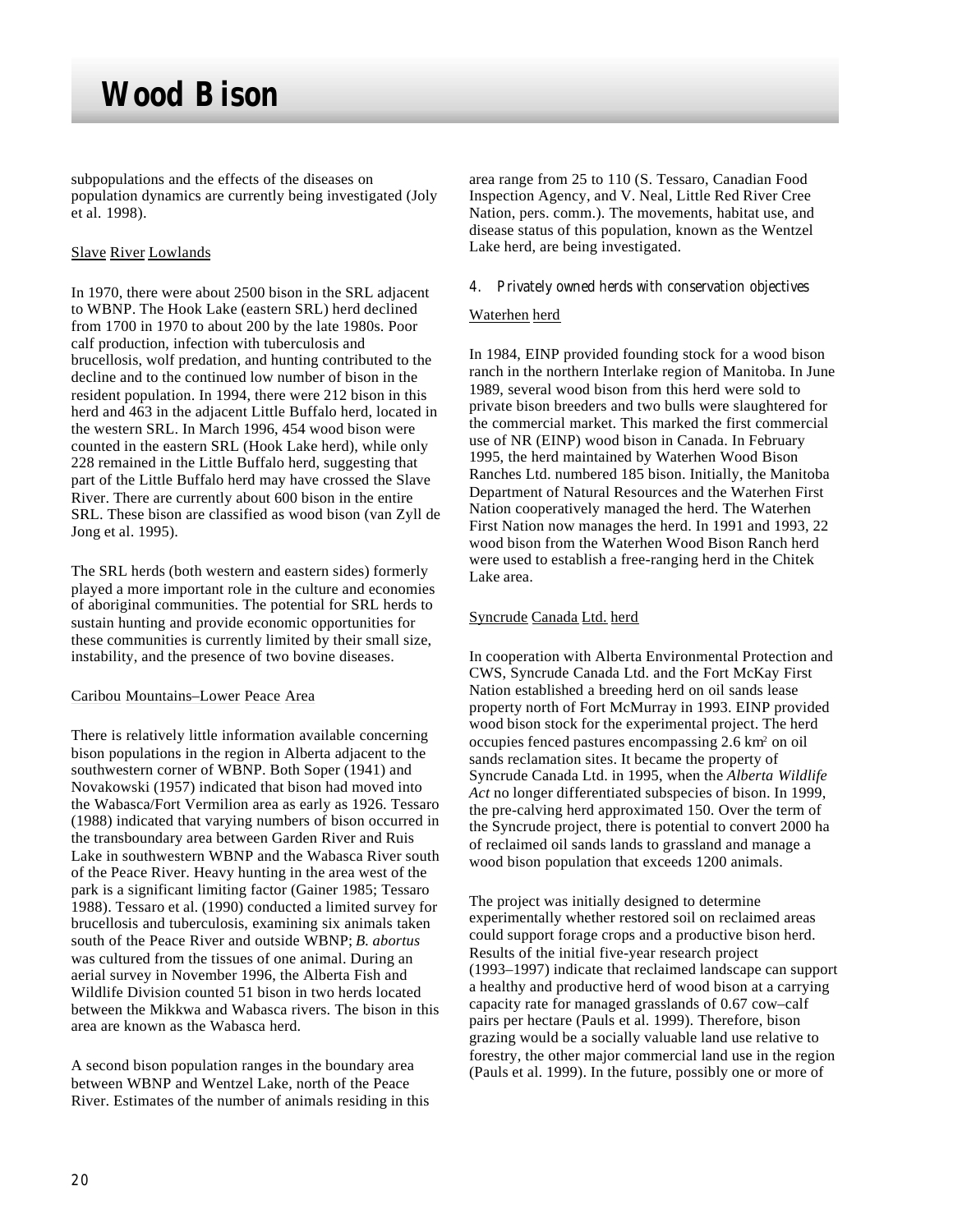the following long-term bison management objectives could be selected, in consultation with the provincial government and local and regional stakeholders:

- 1) removal of all fences and structures and management as a free-ranging herd, possibly within a wood bison sanctuary, pending resolution of the northern bison disease problem;
- 2) removal of all but perimeter fences and management similar to EINP; and/or
- 3) commercial production of wood bison.

If objective 1 or 2 is selected, the Syncrude Canada herd could contribute significantly to the national wood bison recovery and conservation effort. The first objective would serve the main recovery goal by creating another free-ranging population in Canada that could reach the MVP. However, this herd is located to the southeast of WBNP, approximately 105 km from populations that are infected with brucellosis and tuberculosis.

#### LaPrairie Ranch herd, Yukon

This herd was established in 1996, when 36 free-ranging wood bison that posed a hazard along the Alaska Highway west of Whitehorse were captured and removed. They were placed on the LaPrairie ranch, located about 70 km west of Whitehorse. An agreement with the owner stipulated that the same number and sex ratio of bison provided to the operator are to be returned to the government for conservation purposes within five years. The ranch owner will obtain ownership of the captive wood bison at the same rate and in the time frame that the bison are returned to the government. The captive herd increased and, in November 1998, numbered between 45 and 50 bison. The present herd size is unknown, as ownership of the animals is currently under dispute.

#### 5. Privately owned commercial herds

There are 45–60 privately owned herds of wood bison in Canada, mainly in the Prairie provinces. They are widely distributed and contain about 500–700 animals. Privately owned herds are managed for commercial production and are not considered within the context of subspecies recovery, unless management plans link them directly to conservation projects. The number and size of privately owned herds are increasing rapidly, driven largely by commercial interests.

#### 6. Privately owned herds in zoos and wildlife parks

The rapid growth of the EINP wood bison herd during the early 1970s led to a recognition of the need to broaden the geographic distribution of captive breeding herds and

safeguard genetic resources against unforeseen losses of single herds. In 1976, four calves were transferred to the Calgary Zoo to establish the first captive breeding herd under a cooperative lease program. Between 1976 and 1982, wood bison were transferred to seven zoos and wildlife parks, including five in Canada, one in the United States, and one in Europe. During the late 1980s, the Recovery Team concluded that captive breeding herds in zoos were no longer required for conservation purposes. Therefore, CWS terminated the captive breeding herd lease program in 1990, relinquishing ownership of wood bison to those zoos and parks that had maintained animals. There are currently about 50 wood bison in zoos and wildlife parks.

#### *c. Diseases, competition, and predation*

#### 1. Diseases

There are three diseases that are a major concern in the management of free-ranging wood bison populations in northern Canada. *Brucella abortus* is a coccobacillus that lives as a facultative intracellular parasite (Blood et al*.* 1983) and causes a disease known as brucellosis. It is transmitted in mammals primarily by oral contact with aborted fetuses, contaminated placentas, and uterine discharges. The organism may also be excreted in milk. Lesions associated with brucellosis are similar in bison and cattle (Tessaro 1988). *Brucella-*induced abortion occurs in >90% of female bison during the first pregnancy following infection, depending on the inoculum size (Davis et al*.* 1990, 1991). The abortion rate subsequently declines to near zero after the third pregnancy due to naturally acquired immunity. Some females may be lost as a result of acute metritis associated with retained placentas (Broughton 1987). Infected calves may be weak, with low survival rates. In males, *Brucella* causes orchitis and sterility in advanced cases. Localization in joints causes chronic suppurative arthritis and lameness (Tessaro 1989). Fuller (1962) reported that arthritis occurred in 2% of adult bison slaughtered in WBNP during the 1950s. Debility caused by arthritis may increase susceptibility to predation.

Bovine tuberculosis is a chronic infectious disease that causes death in advanced cases. The etiologic agent is the bacterium *Mycobacterium bovis*. Depending on the location of the infection in the host, the organism can be excreted in exhaled air, sputum, feces, milk, urine, and vaginal and uterine discharges (Blood et al*.* 1983). Inhalation and consumption of contaminated feed and water are the principal modes of transmission. Consuming infected milk may infect young animals. Intrauterine infection of the fetus occurs via the umbilical vessels. The respiratory tract is the major route of infection in bison (Tessaro 1988). The pathology, pathogenesis, and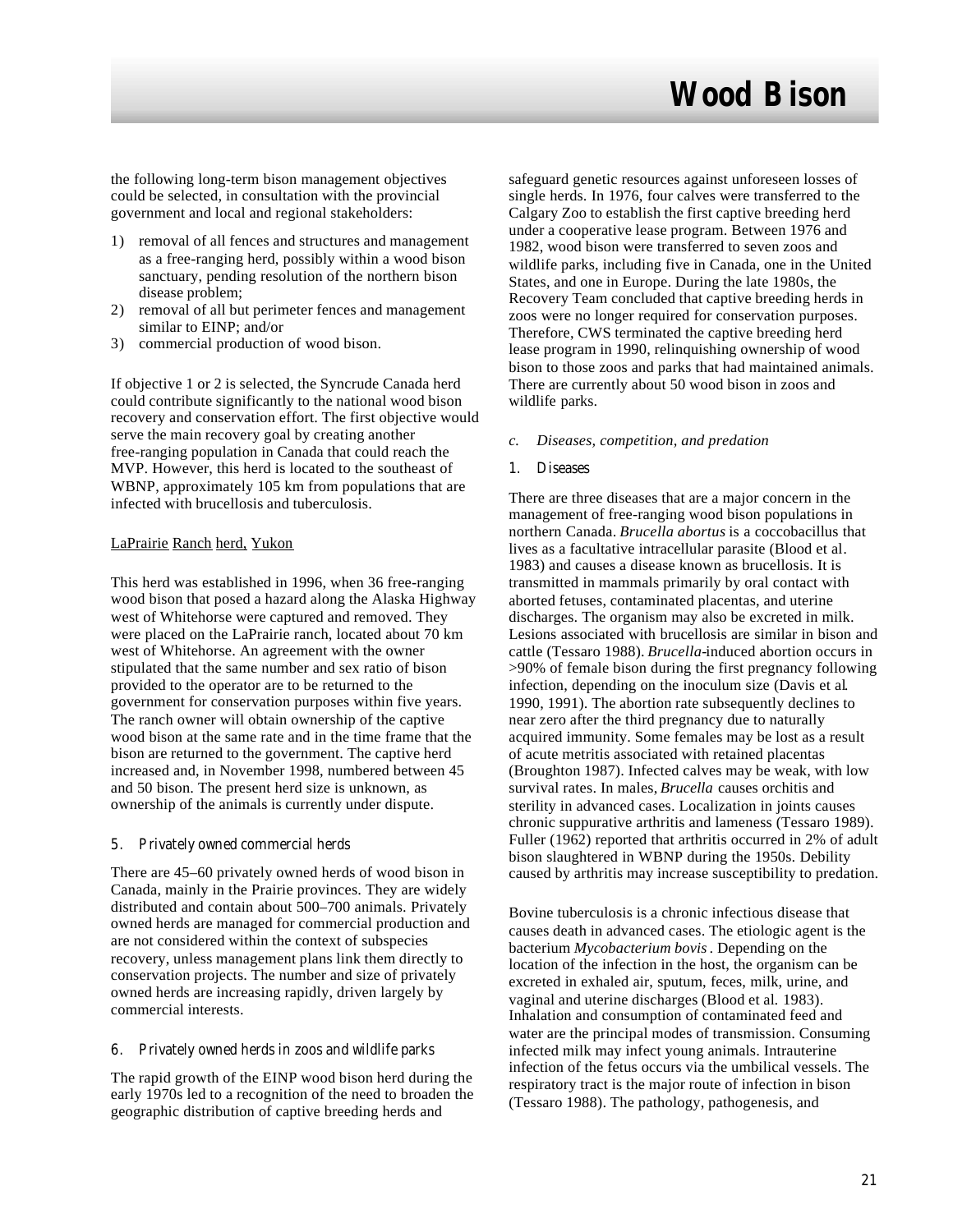epidemiology of bovine tuberculosis are the same in bison and cattle (Tessaro 1988; Thoen et al*.* 1988). The organism may spread to any part of the body after invading the blood or lymph vessels. It has been estimated that advanced tuberculosis causes annual mortality of 4–6% in bison in WBNP (Fuller 1962; Tessaro 1988). Tessaro (1988) described a strong link between tuberculosis and wolf predation on bison. As with brucellosis, advanced tuberculosis should be considered as a predisposing factor when evaluating the effects of predation on bison populations.

Tuberculosis and brucellosis also affect the meat quality of bison harvested for human consumption. Hunters in Fort Smith and Fort Resolution report that meat from infected bison has been wasted, but the extent to which carcasses are abandoned is unknown.

Anthrax is caused by the bacterium *Bacillus anthracis* and can have a significant impact on bison populations. The disease is highly contagious and is usually lethal. Anthrax persists in soil, where highly resistant spores can remain dormant for many years. Under certain environmental conditions, the spores become exposed and concentrated, sometimes leading to an outbreak of the disease (Dragon and Rennie 1995; Gates et al. 1995). The disease spreads when an animal inhales or ingests spores from contaminated soil or through contact with an infected carcass. It is thought to cause rapid death in infected bison. Anthrax is not treatable in free-ranging wildlife, but captive bison can be vaccinated. Anthrax outbreaks have occurred in the SRL, WBNP, and Mackenzie bison populations (Gates et al. 1995).

The risk of infection from bison infected with bovine tuberculosis and brucellosis in the SRL and northern Alberta, including WBNP (Northern Diseased Bison Environmental Assessment Panel 1990), threatens the productivity and health of reintroduced wood bison. It also threatens the potential for reestablishing additional herds in northern Alberta, northeastern British Columbia, and southwestern Northwest Territories. Bison are scattered at low density outside WBNP in northern Alberta and southern Northwest Territories (Gates et al. 1992). The largest numbers occur in the area between WBNP and the Wabasca River, east of Fort Vermilion, and in the vicinity of Wentzel Lake. Their status relative to tuberculosis and brucellosis is poorly known. Limited testing indicates that bovine brucellosis occurs in bison south of the Peace River, adjacent to WBNP (Tessaro 1988).

Annual examination and serological studies of bison harvested from the Mackenzie herd indicate that the herd continued to be free of tuberculosis and brucellosis

through 1992 (Tessaro et al*.* 1992). The Mackenzie, Nahanni, and Hay-Zama herds are at particular risk of acquiring these diseases through contact with infected bison herds. Dispersing adult male bison play a major role in colonizing new habitat (Meagher 1989; Gates and Larter 1990) and may travel considerable distances. Dispersers can serve as a link between noninfected and infected populations. Tuberculosis is most likely to be spread by dispersing male bison.

In 1987, the Government of the Northwest Territories created a Bison Control Area south of the Mackenzie River as a buffer zone between WBNP, bison in northern Alberta, and the Mackenzie bison herd. It encompasses approximately 39 400 km<sup>2</sup> . Between January and June 1992, 13 sightings of bison or their sign were reported in the Bison Control Area (Gates et al*.* 1992). Sightings were concentrated along the south shore of Great Slave Lake, extending from the Mackenzie River near Fort Providence to the Buffalo River north of WBNP.

Nine bison were shot in May 1992, one was killed in February 1995, and three were shot in March 1996. Sera collected from most culled bison were tested for brucellosis and were found to be negative, and necropsies revealed no evidence of tuberculosis.

#### 2. Competition

There is little potential for competition between bison and other large herbivores in the original range of wood bison. Dietary overlap between wood bison and other herbivores, such as moose, woodland or barren-ground caribou, and deer, is minimal. Preliminary results from a study in the southern Yukon indicate that there is very little niche overlap between wood bison and woodland caribou (L. Fischer, University of Calgary, pers. comm.). In the Mackenzie sanctuary, bison are known to browse willow leaves and twigs during the spring and early summer, in addition to consuming grasses and sedges. In forested areas, terricolous lichens comprise part of the diet in late summer and fall (Larter and Gates 1991). Moose coexist with every existing free-ranging wood bison herd, sometimes at high densities. Empirical evidence from one area in Canada suggests that a large herd of bison may indirectly influence predation where moose density is chronically low (Gates and Larter 1990; Larter et al. 1994). It has been hypothesized that the relatively large number of bison in the Mackenzie population had, by the early 1980s, led to an increase in wolf numbers and increased predation on moose (Larter et al. 1994). The effects of predation on alternative prey species like moose are related to the numerical response of wolves to bison population size (Gates and Larter 1990; Larter et al. 1994). It follows that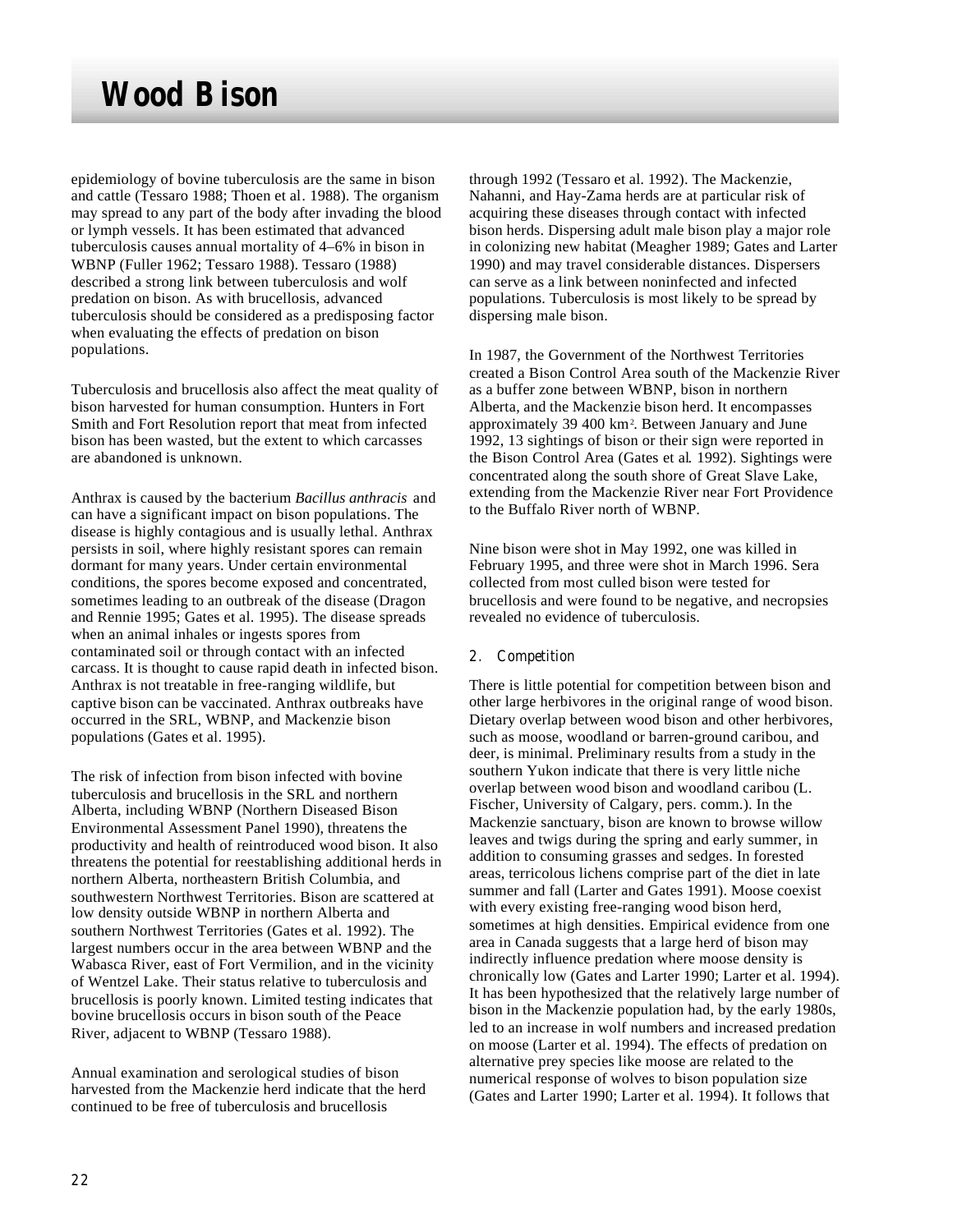by limiting the number of bison in a system through management, the numerical response of wolves and effects on alternative prey populations can be reduced.

#### 3. Predation

Wolf predation is a significant limiting factor for some bison populations (Van Camp 1987; Carbyn and Trottier 1988; Carbyn et al. 1993, 1998) and may regulate diseased herds at low density (Gates 1993). The "disease–predation hypothesis," proposed by Messier (1989) and Gates (1993), suggests that tuberculosis and brucellosis reduce productivity and increase the vulnerability of some individuals to predation, resulting in population declines and chronically low densities. Disease-free bison populations may be regulated at high density by intraspecific competition for food, despite the presence of wolves.

#### *d. Commercial, consumptive, and subsistence use*

Commercial production of wood bison by the private sector began in 1989 when Waterhen Wood Bison Ranches Ltd. first sold animals to other private operators. Since then, the number of private owners has gradually increased, reflecting the limited availability of stock.

The commercial production of wood bison can provide opportunities for economic diversification and increased self-sufficiency in rural areas, particularly for aboriginal and other communities. In the last two decades, there has been renewed interest in bison ranching in western Canada, and the number of farms and ranches has dramatically increased. At present, most commercial production is based on plains bison herds. In 1996, the Canadian Bison Association listed more than 600 owners in Canada, with a ranch population of about 30 000 bison (N. Moore, Moore's Auction Ltd., pers. comm.).

A registry for wood and plains bison has been established under the national *Livestock Pedigree Act* and is maintained by the Canadian Livestock Records Corporation. The Canadian Bison Association established bylaws governing the certification of stock according to conformation standards developed in cooperation with the Recovery Team.

Hunting is currently permitted only for the Mackenzie and Yukon wood bison herds and for subpopulations in the SRL. In the Mackenzie area, bison hunting is regulated with a harvest quota (47 males in 1996). Permits for six male wood bison were issued in the Yukon in 1998, and more than 40 animals were taken in 1999. During 2000–2001, 85 permits were issued for hunting. In the

future, the number of permits issued annually in the Yukon is anticipated to be from 80 to 90, based on calf production in the previous years (P. Merchant, Yukon Fish and Wildlife Branch, pers. comm.). Bison hunting in the SRL is restricted to Northwest Territories General Hunting Licence holders, but no limits are imposed. Legislation enacted in 1995 by the Deninu Kue' First Nation (Fort Resolution) restricted hunting within a Wildlife Management Area that includes the range of the Hook Lake herd. Bison are not protected from hunting in northeastern Alberta in areas external to WBNP. This serves to reduce the risk of diseases spreading beyond WBNP.

### *II. Habitat considerations*

#### *a. Overview of habitat requirements*

Wood bison are well adapted to northern habitats. They are primarily grazers, relying on a variety of grasses and sedges found in northern meadows and successional habitats (Reynolds et al. 1978; Reynolds and Hawley 1987; Larter and Gates 1991). Wood bison show strong seasonal changes in diet, with sedges predominating during winter and a more diverse diet of grasses, sedges, and shrub foliage during summer and fall. Foraging efficiency is maximized by a selection of habitats that provide the most available crude protein (Larter and Gates 1991). Willow savannas are the most important habitat during the spring and summer in the SRL and Mackenzie areas (Reynolds and Hawley 1987; Larter and Gates 1991). Wet meadows are used heavily during winter, when sedges comprise nearly 100% of the diet. Wood bison use a variety of habitats during fall, when crude protein is most widely available. The foraging habitats most favoured by wood bison are grass and sedge meadows occurring on alkaline soils. Grassland/sedge habitat is usually interspersed among tracts of coniferous and aspen forest, bogs, fens, and shrubs. It represents 5–20% of the land area in most bison ranges.

### *b. Status of habitat*

The total area encompassed by the original range of wood bison in Canada is approximately 1 823 000 km<sup>2</sup>. A significant portion of the original range of the wood bison is no longer available for recovery. Agricultural and urban development has alienated large portions of the range in Alberta and British Columbia. Free-ranging plains bison populations have been established in parts of the original range of wood bison in British Columbia and Alaska, precluding the restoration of wood bison in some areas.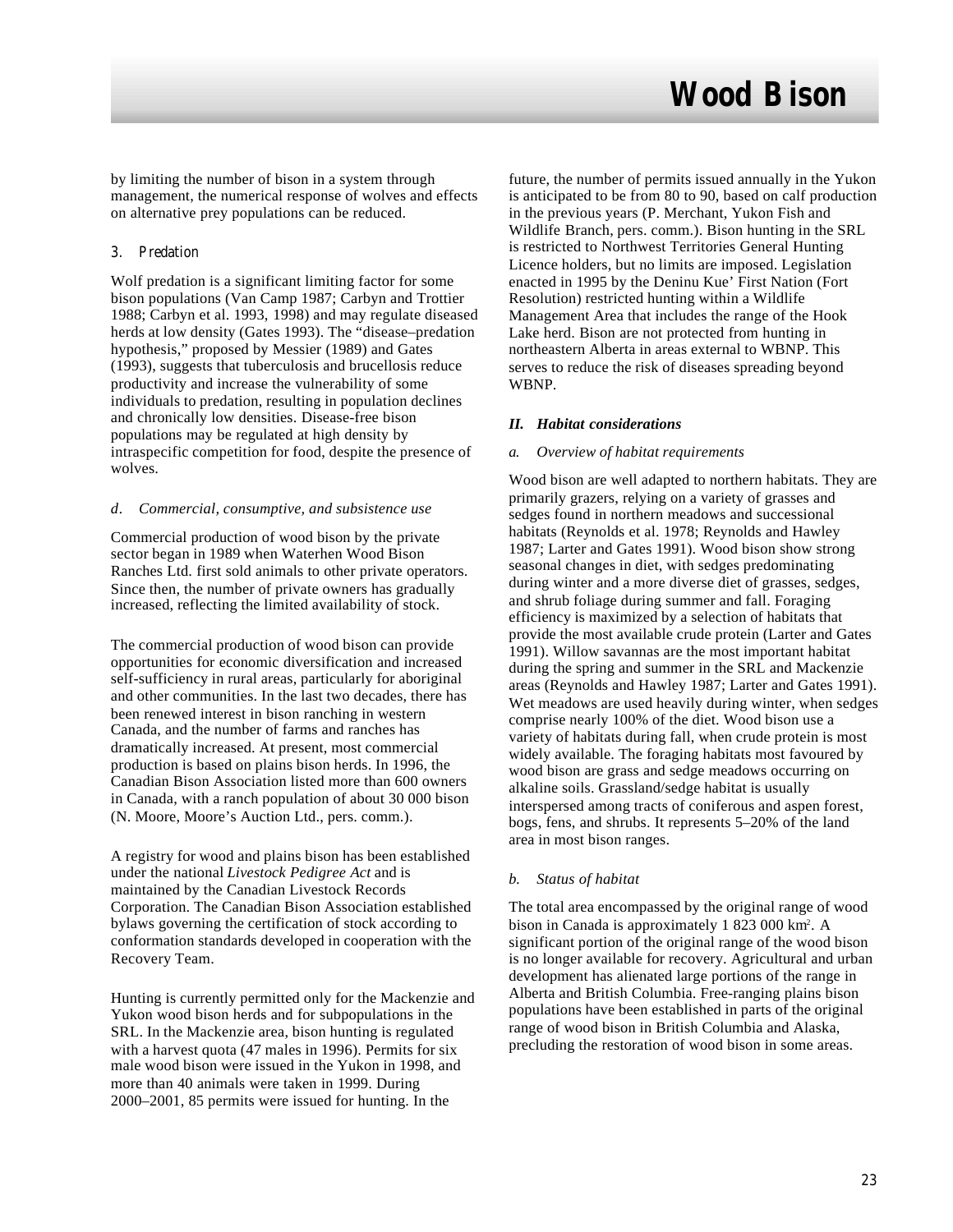High-quality habitat for wood bison is widespread in WBNP and in the large meadow systems of the SRL. These areas are currently inhabited by stable low-density or declining populations of diseased bison. The reestablishment of wood bison is precluded in adjacent areas in the Northwest Territories and Alberta by policies designed to prevent the spread of bovine diseases from bison in WBNP and the SRL. The total area compromised by diseased herds is approximately 218 516 km<sup>2</sup>, or about 12% of the original range in Canada.

If bovine diseases could be eradicated, substantial high-quality habitat would be available in WBNP and the SRL. Large areas in northern Alberta now being modified by the forest products industry and by tar sands mining would also be suitable for wood bison recovery in the future.

The habitat available to the Mackenzie bison population declined after 1988 as a result of flooding in shallow lake basins, which formerly provided extensive grazing habitat. A study of fire history suggested that many prairies and other open habitat near Fort Providence have been overgrown by aspen forest or reduced by encroaching shrubs as a result of changes in the fire regime and flooding during the last century (Chowns et al. 1998). Similar changes in bison habitat have occurred in the SRL (Quinlan 1999). Changes in the human use and management of fire during the last 50 years may be an important underlying factor, as is the historic decline or absence of grazing by bison in other areas (Campbell et al*.* 1994). Changes in the hydrological regime in the SRL following construction of dams on the Peace and Talston rivers may also have induced changes in meadow succession. While it is difficult to manage variations in surface water, it may be feasible to alter forest and shrub cover using prescribed fire, thereby increasing the amount of available bison habitat. However, prescribed fire may also cause negative effects on bison forage in riparian meadows (Quinlan 1999).

### *III. Effects of human activities/land use conflicts*

Human activities and developments, some of which are incompatible with the existence of free-ranging wood bison, continue to increase within the original range of the wood bison. Continued alienation of habitat is a major factor limiting the potential for recovery of this threatened subspecies.

The W.A.C. Bennett Dam on the Peace River in British Columbia altered the hydrological regime of the Peace and Slave rivers. The effects of changes in the hydrology and vegetation of the Peace–Athabasca Delta are being studied. The dam reduced the frequency of floods in the Peace–Athabasca Delta and tributaries of the Peace River near WBNP. Meadows in the SRL downstream of the delta are also not as subject to flooding as they once were. Climate change and natural variation in annual patterns of precipitation and discharge may have also contributed to reduced flooding. Terrestrial and aquatic habitats are changing as a result. Sedges, which provide important winter forage for bison, formerly dominated large meadows in the delta. Now, grasses, forbs, and shrubs are replacing them as the land becomes drier. The effect on bison has not been studied in detail, but it appears that the available forage can still support a larger bison population than currently exists.

Land clearing and seeding associated with expanding forestry and petroleum resource development in northern Alberta and British Columbia have increased the amount of native and domestic grasslands. Bison are well adapted to a variety of meadow habitats and could benefit from some types of habitat alteration associated with resource development.

Agricultural development has reduced the amount of habitat available to wood bison. The number of bison ranches has increased rapidly, with the majority of commercial production involving plains bison. There are at least 20 000 bison on commercial ranches within the original range of wood bison, and the number is increasing by about 30% annually (D. Patten, Peace Country Bison Association, pers. comm.). The continued expansion of plains and wood bison farming could further limit the amount of land available for wild populations. It is also difficult to maintain fences where both wild and captive bison occur in the same area.

The potential for dissemination of livestock diseases continues to be a major concern. Free-ranging populations may contract diseases from translocated animals, contact through fence lines, or infected stock that escapes captivity. There is always some risk of disease transfer associated with the translocation of wildlife (Samuel 1987). Under the guidelines of the most recent Parks Canada Agency Surplus Wildlife Directive (4.4.11), EINP is required to conduct disease risk assessments in cooperation with the receiving agency prior to translocation of wood bison into new range. Genetic contamination of wood bison by escaped plains bison is also an ongoing concern. Enforcement of wildlife regulations may be compromised in areas where captive bison herds are present.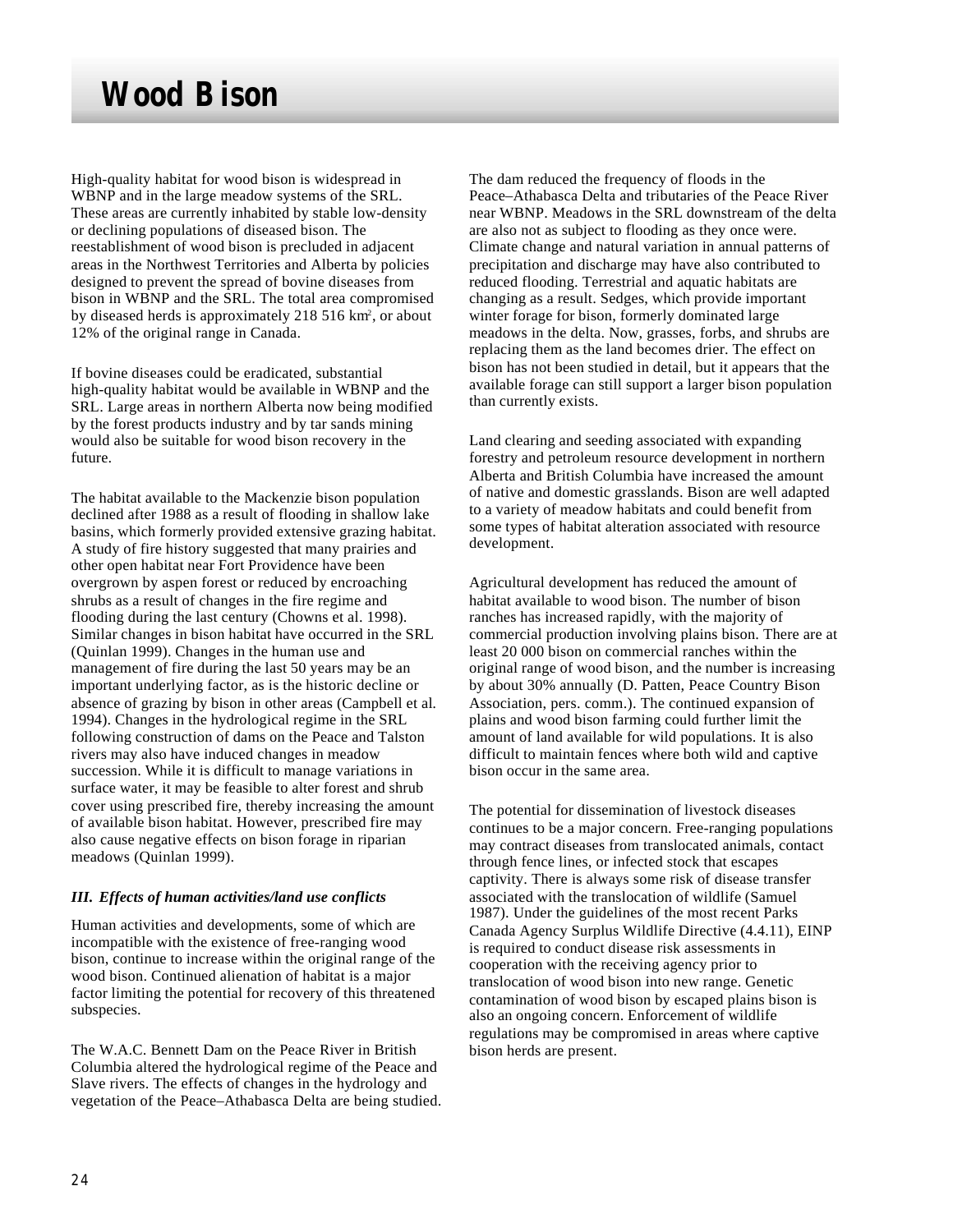### B. Role of wood bison in the ecosystem and interaction with humans

### *I. Ecological considerations*

#### *a. Ecological role*

Wood bison have been a keystone species in a vast region within the boreal forest. They occupy a niche that is not available to other extant northern herbivores and are able to thrive on coarse grasses and sedges in northern meadows. They are a key element in the dynamic interplay among indigenous large mammals, serving as prey for wolves, indirectly influencing the abundance of carnivores and other herbivores, and playing an important role in nutrient cycling (Gates and Larter 1990; Larter et al. 1994). The role of northern grazers, including wood bison, in maintaining meadow habitat and ecological diversity is beginning to be understood (Campbell et al. 1994; Zimov et al. 1995).

#### *b. Taxonomic status*

The wood bison is recognized as a subspecies of North American bison (Cook and Muir 1984; van Zyll de Jong 1986). Some taxonomists hold the view that because of the close morphological and genetic similarity of *Bos* and *Bison*, they should be united in a single genus (Simpson 1961; Van Gelden 1977). Morphological (Groves 1981) and genetic evidence (Miyamoto et al. 1989; Wall et al. 1992; Janecek et al. 1996) support this view, as does the partial fertility of cattle  $\times$  bison hybrids (Van Gelden) 1977). Jones et al. (1997: 5) included bison and cattle in a single genus in their checklist of North American mammals; they continued the "somewhat unpopular decision to use the name combination of *Bos bison* for the American bison." However, the American Society of Mammalogists (http://asm.wku.edu/mammalsinfo.html) lists bison (*B. bison* and *B. bonasus*) as a genus separate from *Bos*, following the taxonomy of Wilson and Reeder (1993). Because of lack of consensus on the taxonomy of *Bos* and *Bison*, the Recovery Team continues to refer to wood bison as *Bison bison athabascae*.

Fossil evidence indicates that there was a single species of bison in Eurasia and North America during the middle and late Pleistocene (Guthrie 1990). During the last (Wisconsin) glaciation, there were two separate populations of bison in North America (Guthrie 1990; van Zyll de Jong 1993). The steppe bison (*B. priscus*, *sensu* McDonald 1981 and Guthrie 1990; *B. b. priscus*, *sensu* van Zyll de Jong 1986), a relative newcomer from Eurasia, occupied Beringia and was adapted to the rigors of the cold steppe. *Bison antiquus*, a descendant of an invasion of bison from Eurasia during the preceding Illinoian glaciation, was adapted to a temperate climate and open

woodlands and persisted south of the continental ice sheet. About 14 000 years ago, Eurasia and Alaska were separated by rising sea levels resulting from climatic warming. Subsequently, bison on both sides of the Bering Isthmus appear to have undergone parallel evolution from large-horned to small-horned forms (van Zyll de Jong 1993). Three bison taxa (wood bison, plains bison, and European bison, *B. bonasus*) continue to exist. The two North American subspecies (*B. b. athabascae* and *B. b. bison*) represent the most recent variants on this continent, while the European bison, which survived only in the forests of eastern Europe, is the only extant bison on the Eurasian continent. A northern form of small-horned bison, similar to wood bison, became extinct in eastern Siberia by the late Holocene (van Zyll de Jong 1993). The taxonomy of this form is not well defined.

A corridor in the ice sheet separating Beringia from central North America began to form about 13 000 years ago, after which northern and southern forms of bison apparently dispersed and intermingled. Existing North American bison are descendants of these two Pleistocene lines. However, the contribution of *antiquus* and *priscus* in the evolution of modern North American bison is not well understood. The southern *antiquus* was more widely distributed and abundant than *priscus* and may have played a larger role in the evolution of modern North American bison (van Zyll de Jong 1993). The fusion of northern and southern forms produced the early-Holocene form, *B. b. occidentalis* (*sensu* van Zyll de Jong 1986), which underwent rapid evolutionary change, leading to the two modern North American subspecies by about 5000 years ago. Adapted to northern woodlands, the nonmigratory wood bison evolved in the northwestern section of the species' range, while the migratory plains bison evolved in the extensive grasslands of central and southern North America.

The taxonomic status of Holocene bison in eastern Siberia is less clear, but evidence suggests that they were morphologically similar, and ecologically equivalent, to wood bison. A well-preserved skull from the Kolyma River lowlands, believed to be of late-Pleistocene or early-Holocene age, is taxonomically intermediate between *B. b. occidentalis* and *B. b. athabascae*, demonstrating a close affinity with these forms (van Zyll de Jong 1986, 1993). Bison remains have also been recorded at archaeological sites dating to as late as 900 A.D. in southern Yakutia (Lazarev et al. 1998). A proposal to establish a captive wood bison herd in the Kolyma lowlands is reviewed elsewhere in the recovery plan.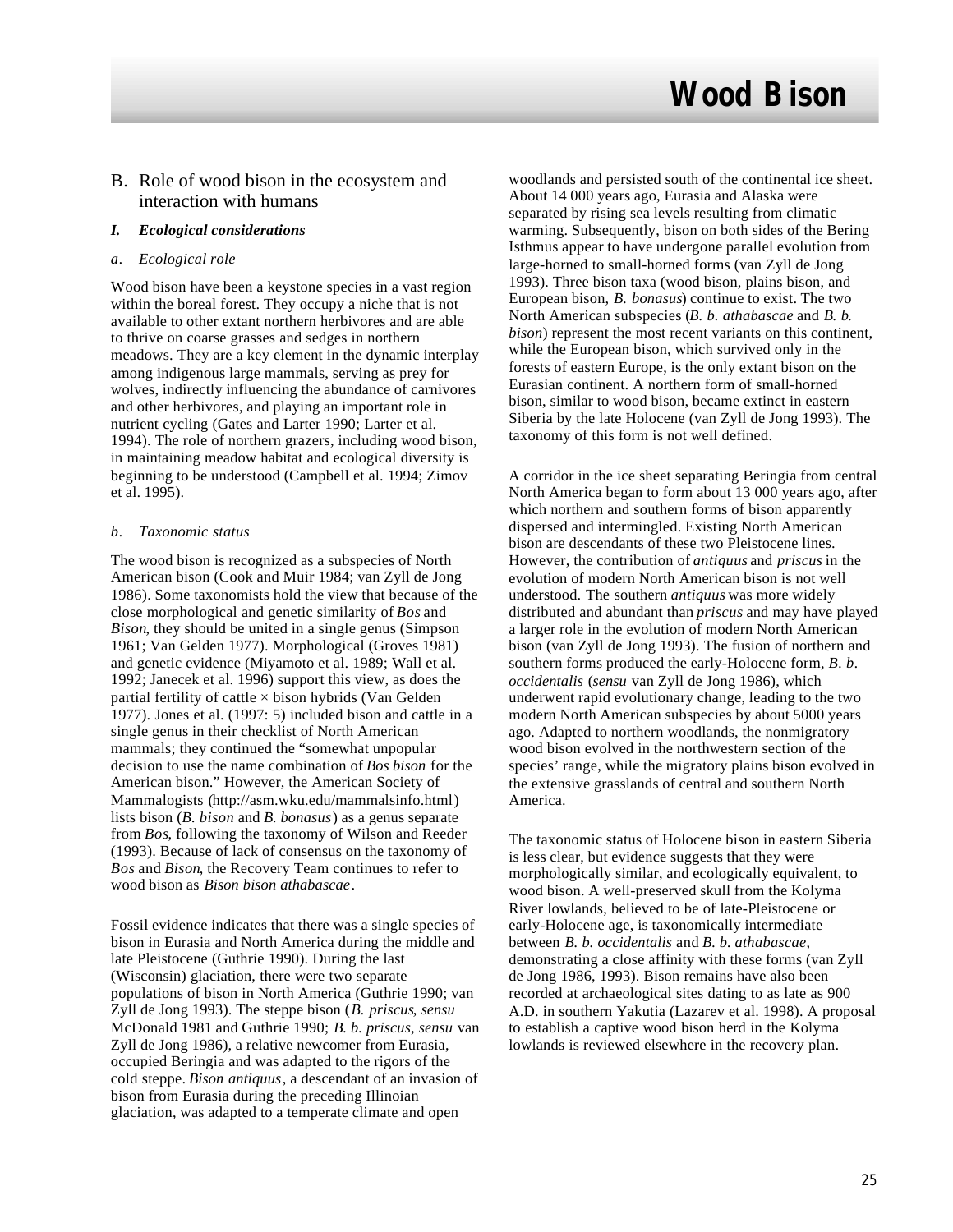The two modern forms of North American bison (*B. b. athabascae* and *B. b. bison*) evolved relatively recently, resulting in minor differences between subspecies. A parallel "evolution," directed by humans, occurred over a similar period (6000 years), with the radiation of breeds of domestic cattle from the wild progenitor *Bos primigenius*.

Prior to the mass slaughters of the 19th century, wood and plains bison occupied different habitats. During winter, their movements may have overlapped in a limited area along the southern edge of wood bison range, but their different migratory habits suggest that they did not share a common range during the breeding season. Differing habitat preferences and seasonal movement patterns maintained reproductive isolation and geographic discontinuity between these forms (van Zyll de Jong 1986).

### 1. Morphological evidence

Wood bison are distinguished from plains bison based on a number of morphological characteristics. Skeletal material from a number of wood and plains bison populations has been analyzed in considerable detail (McDonald 1981; van Zyll de Jong 1986). These studies show that geographic variation in historical populations of North American plains bison was largely continuous (clinal) through a series of overlapping populations and was most evident along a north–south axis. Bison in the eastern and southern United States were smaller than those found in the north-central United States or on the Canadian Prairies. However, the continuous gradation of intermediate types between the extremes makes a meaningful delineation of northern and southern plains bison impossible. In contrast to the clinal variation observed in plains bison, phenotypic discontinuity was evident between wood bison and plains bison populations. This discontinuity was reflected not only in size, but also in differences in morphology, independent of size (van Zyll de Jong 1986).

Morphometric analysis of bison from the NR area of WBNP demonstrated that they are similar to the original *B. b. athabascae*, although they show evidence of interbreeding with *B. b. bison* (van Zyll de Jong 1986). Because NR bison are much closer to *athabascae* than to *bison*, they should be assigned to the former taxon as a valid subspecies.

A recent study of external morphological characteristics in 11 bison populations in North America revealed three significantly different groups: plains bison (six populations), wood bison (four populations), and an intermediate form in central WBNP (van Zyll de Jong et

al. 1995). The Peace–Athabasca Delta (WBNP), SRL, Mackenzie, and EINP bison populations were classified as wood bison.

### 2. Karyotypes

The karyotype (chromosome morphology) of NR and plains bison is identical (Ying and Peden 1977) and is nearly identical to that of the wisent (*Bison bonasus*), which is indigenous to Europe (Orlov and Chudinovokaya 1979). All living forms of bison are completely interfertile and lack intrinsic isolating mechanisms, indicating that they are members of one species. Bhambhani and Kuspira (1969) argued that the similarity of the karyotypes of bison and cattle warrants their inclusion in a single genus. However, since bison and cattle are not completely interfertile, they must be considered as separate species. For a more detailed explanation, refer to Section I, 2. Current status, B.I.b, Taxonomic status, above.

### 3. Blood characteristics

Hartl and Reimoser (1988) found the genetic distance between *B. b. bison* and *B. bonasus* to be comparable to that between local populations of a species, based on 15 blood protein and enzyme systems. This finding supports the conspecific designation of American and European bison. A comparison of wood bison and plains bison, based on 13 cattle blood typing reagents and carbonic anhydrase electrophoresis, failed to differentiate between the two North American subspecies (Peden and Kraay 1979). Zamora (1983) was also unable to distinguish subspecies of bison based on analysis of erythrocyte antigens and blood proteins. However, Peden and Kraay (1979) found significant variation in blood characteristics of six herds, including four plains bison herds, a NR herd (EINP), and the WBNP herd, and distinguished plains bison in Canada from those in the United States.

## 4. DNA

Cronin (1986) examined mitochondrial DNA (mtDNA) restriction fragments in NR and plains bison and concluded that they could not be distinguished. With the notable exception of mule deer (*Odocoileus hemionus hemionus*) and black-tailed deer (*O. h. columbianus*), Cronin (1991) was also unable to distinguish between other subspecies within several cervid and bovid taxa. Strobeck et al. (1993) compared sequence divergence in a section of D-loop in the mtDNA of a small number of NR wood bison and plains bison. They found that differences between NR and plains bison are approximately the same or less than within plains bison. Their gene tree did not reveal monophyletic separation between wood and plains bison alleles. Separate groups are not expected to have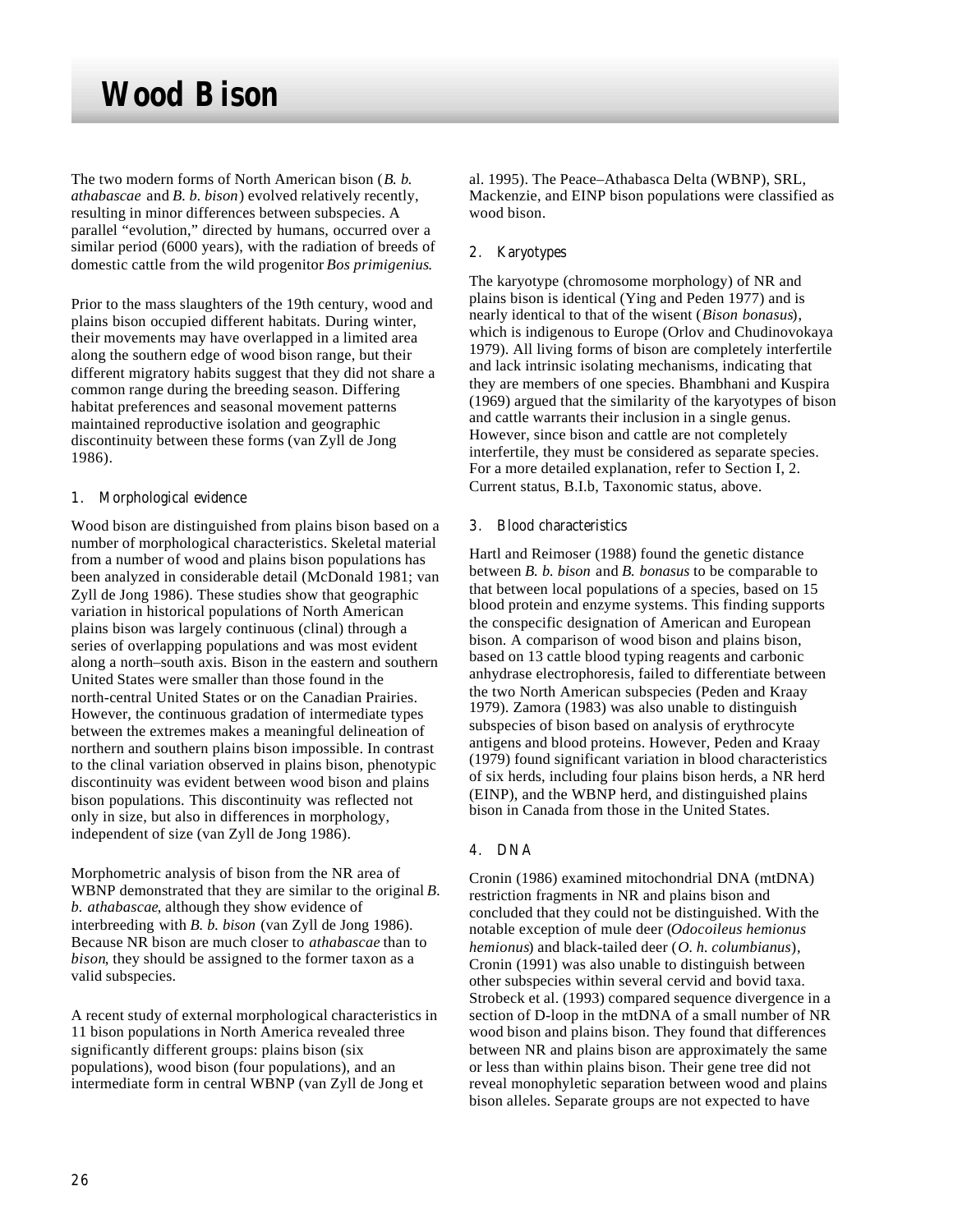monophyletic mitochondrial DNA trees until 4N generations (where N represents population size) have passed, assuming constant and equal population sizes. Thus, there is no reason to expect a monophyletic tree for bison mtDNA unless N is less than 250, assuming a generation time of five years and that wood and plains bison existed separately for the last 5000 years.

MtDNA is maternally inherited and thus reflects the contribution of the maternal population that gave rise to NR bison and other bison populations in the vicinity of WBNP. Because plains bison cows greatly outnumbered wood bison cows following the introduction of plains bison in the 1920s, it is not surprising that mtDNA in extant bison populations in this area is similar to that of plains bison. Moreover, the rate of sequence divergence in mtDNA is on the order of 1–2% per million years (Wilson et al. 1985). Since the divergence of wood and plains bison occurred only during the last 5000–10 000 years, there has been little time for the development of significant differences in bison mtDNA. Incongruent relationships of mtDNA and taxonomic designations within Cervinae and Odocoilinae support the contention that gene and species trees may not be synonymous (Pamilo and Nei 1988). Cronin et al. (1991) concluded that one must proceed with caution when using mtDNA to infer species relationships and that many loci must be assessed to derive correct species trees. He also concluded that population genetics must be considered in evaluating phylogenetic relationships among closely related taxa.

Molecular studies are providing additional insight regarding the phylogeny of bison subspecies. Bork et al. (1991) found significant differences in restriction fragment length polymorphism frequencies in 2 of 28 fragments in NR and plains bison. The low number of net nucleotide substitutions in these two populations suggests recent divergence. This finding is consistent with the view that wood and plains bison existed as reproductively isolated populations during the last 5000–10 000 years, a relatively short time in evolutionary terms.

Wilson and Strobeck (1999) investigated variability in 11 microsatellite loci of genomic DNA in 11 public North American bison herds. Populations arising from stock originating in WBNP (WBNP subpopulations and EINP and Mackenzie herds) formed one group on a Nei's minimum unrooted genetic tree. There were differences in allele frequencies between some subpopulations in WBNP. In particular, allele frequencies in the Pine Lake subpopulation were significantly different from those in other subpopulations. This subpopulation was also identified by van Zyll de Jong et al. (1995) as being intermediate between wood bison and plains bison. The

EINP and Mackenzie wood bison populations exhibited less genetic variability than the WBNP population, reflecting the small number of founders. Genetic distances between wood bison and plains bison populations were usually larger than within either subspecies. Wilson and Strobeck (1999) concluded that genetic clustering of wood bison populations indicates that they are functioning as a genetic entity separate from plains bison and should continue to be managed separately.

#### 5. Subspecies designation

The classification of wood bison as a subspecies is in accord with accepted criteria. Mayr (1963: 348) defines a subspecies as "an aggregate of local populations of a species, inhabiting a geographic subdivision of the range of the species, and differing taxonomically from other populations of the species," noting that differing taxonomically means "by diagnostic morphological characters." Allen (1876), Seton (1886), and Ogilvie (1893) were among the first to recognize wood bison as distinct from plains bison. Rhoads (1897) provided the first formal taxonomic description of wood bison as a distinct subspecies. Since then, many other scientists (Raup 1933; Soper 1941; Skinner and Kaisen 1947; Banfield and Novakowski 1960; Flerov 1965; Karsten 1975; Geist and Karsten 1977) have acknowledged the subspecific status of wood bison.

Geist (1991) argued that extant North American subspecies are "ecotypes" with morphological differences reflecting local environmental influences rather than heritable traits. Mayr (1963: 354) cites a definition of an ecotype as "the product arising as a result of the genotypical response of an ecospecies to a particular habitat." Recent studies have demonstrated that phenotypic characteristics of wood and plains bison are genetically controlled and are not induced by environmental factors (van Zyll de Jong et al. 1995).

The subspecies concept applied by the Recovery Team adheres to guidelines established by Avise and Ball (1990: 59–60): "subspecies are groups of actually or potentially interbreeding populations phylogenetically distinguishable from, but reproductively compatible with, other such groups. Importantly, the evidence for phylogenetic distinction must normally come from the concordant distributions of multiple, independent, genetically-based traits."

The following conclusions regarding the status of North American bison subspecies stem from the application of recently formulated criteria (Avise and Ball 1990; O'Brien and Mayr 1991):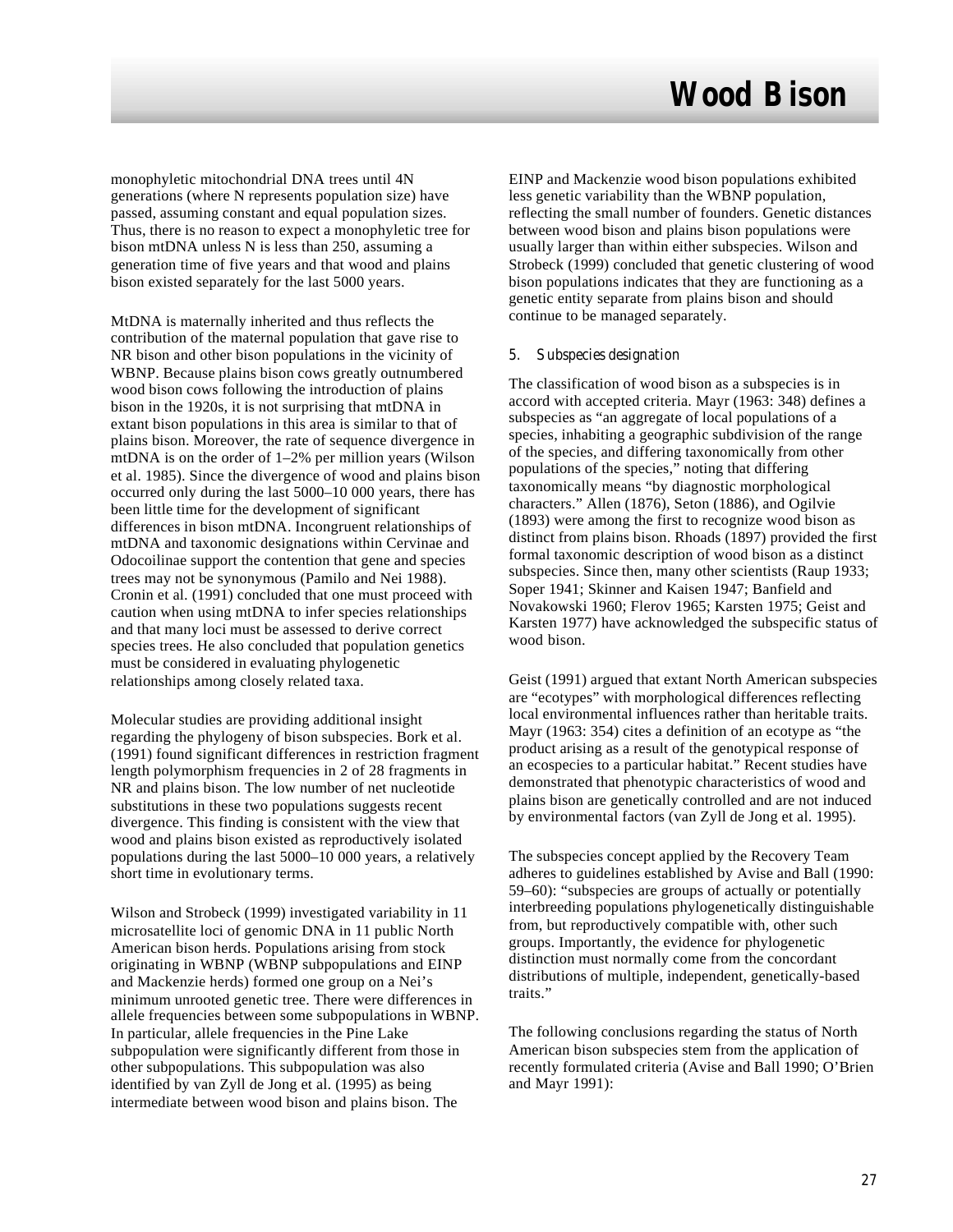- 1) Historically, wood bison differed from other bison populations with regard to multiple morphological and genetic characteristics.
- 2) The intrusion of plains bison into the range of wood bison in 1925–1928 was entirely human-caused.
- 3) The two North American bison subspecies continue to be morphologically and genetically distinct, despite some hybridization in the 1920s.
- 4) Wood bison and their descendants continue to constitute populations of a subspecies of bison.

In 1991, a subcommittee of COSEWIC prepared guidelines for listing populations below the species level. It recommended the following criterion for including infraspecies groups on the COSEWIC list:

"Geographical distinctiveness as indicated by barriers, distribution gaps, behavioural isolating mechanisms, different modes of relating to the environment, or other compelling evidence."

Consistent with this definition, the proposed Species At Risk Act (SARA), Bill C-5 (First Reading, 2 February 2001), defines a wildlife species in the following manner: "*wildlife species* means a species, subspecies or biologically distinct population of animal, plant or other organism, other than a bacterium or virus, that is wild by nature and (a) is native to Canada; or (b) has extended its range into Canada without human intervention and has been present in Canada for at least 50 years."

Clearly, wood bison meet these criteria and have been a key component in the diversity of natural life forms in northern Canada, Alaska, and possibly Siberia. Free-ranging wood bison populations in northern Canada are particularly important because they are currently the only populations that exist in relatively unaltered and intact ecosystems. The Recovery Team strongly supports the position that publicly owned wood bison continue to be maintained and managed separately from plains bison as a distinct subspecies.

### *II. Sociopolitical considerations*

#### *a. Existence value*

The wood bison represents a valuable heritage for the people of Canada and other northern regions. The bison is of cultural and spiritual significance for many aboriginal peoples in North America, and wood bison are highly valued as part of the cultural inheritance of many communities within the original range of the subspecies. There are rich oral traditions about bison among aboriginal people, which continue even in areas where bison have not

been present for decades (Lotenberg 1996; Stephenson et al. 2001). The historic presence of wood bison is often reflected in toponyms such as "Buffalo Shirt Mountain" (Alaska), "Wood Bison Lake," "Buffalo Head Prairie," "Buffalo Head Hills" (northern Alberta), and "Wood Buffalo Park." The Ross River in central Yukon was known as the "Buffalo River" when translated from the Tagish language (P. Merchant, Yukon Fish and Wildlife Branch, pers. comm.). Some communities use wood bison as a symbol to promote their historic and economic value (e.g., Fort Providence and Fort Smith). On 6 April 1981, Canada Post issued a commemorative wood bison postage stamp in recognition of Canadian endangered wildlife. In 1997, the Royal Canadian Mint produced a platinum four-coin set portraying wood bison.

The Wood Bison Recovery Team recognizes the cultural significance of bison as well as the economic and other benefits to both rural and urban communities from the presence of viable and healthy wood bison populations.

#### *b. Utilitarian value*

The utilitarian value of free-ranging wood bison is currently limited by the small size of most populations. Regulated hunting was initiated in the Mackenzie area in 1988, and a hunting season was established in the Yukon in 1998. The additional hunting opportunities have provided considerable economic and social benefits locally (P. Merchant, Yukon Fish and Wildlife Branch, pers. comm.). Bison can provide food for local communities, as well as income from outfitted trophy hunting and tourism based on bison in a wilderness setting. Hides and horns can be used in handicrafts. Bison hunting may serve to reduce hunting pressure on local populations of moose and caribou.

With approximately 700 wood bison under private ownership in Canada and a policy that supports commercial sales of wood bison from the national captive breeding herd at EINP, the wood bison ranching industry will continue to expand. There is potential for further development of commercial trade in wood bison and their by-products within Canada and for the development of international markets.

#### *c. Legal considerations*

Wood bison were recognized by COSEWIC as an endangered subspecies of Canadian wildlife in 1978. This status was changed to "threatened" in June 1988, based on data presented in the status report prepared by the Wood Bison Recovery Team (1987). In addition, the Committee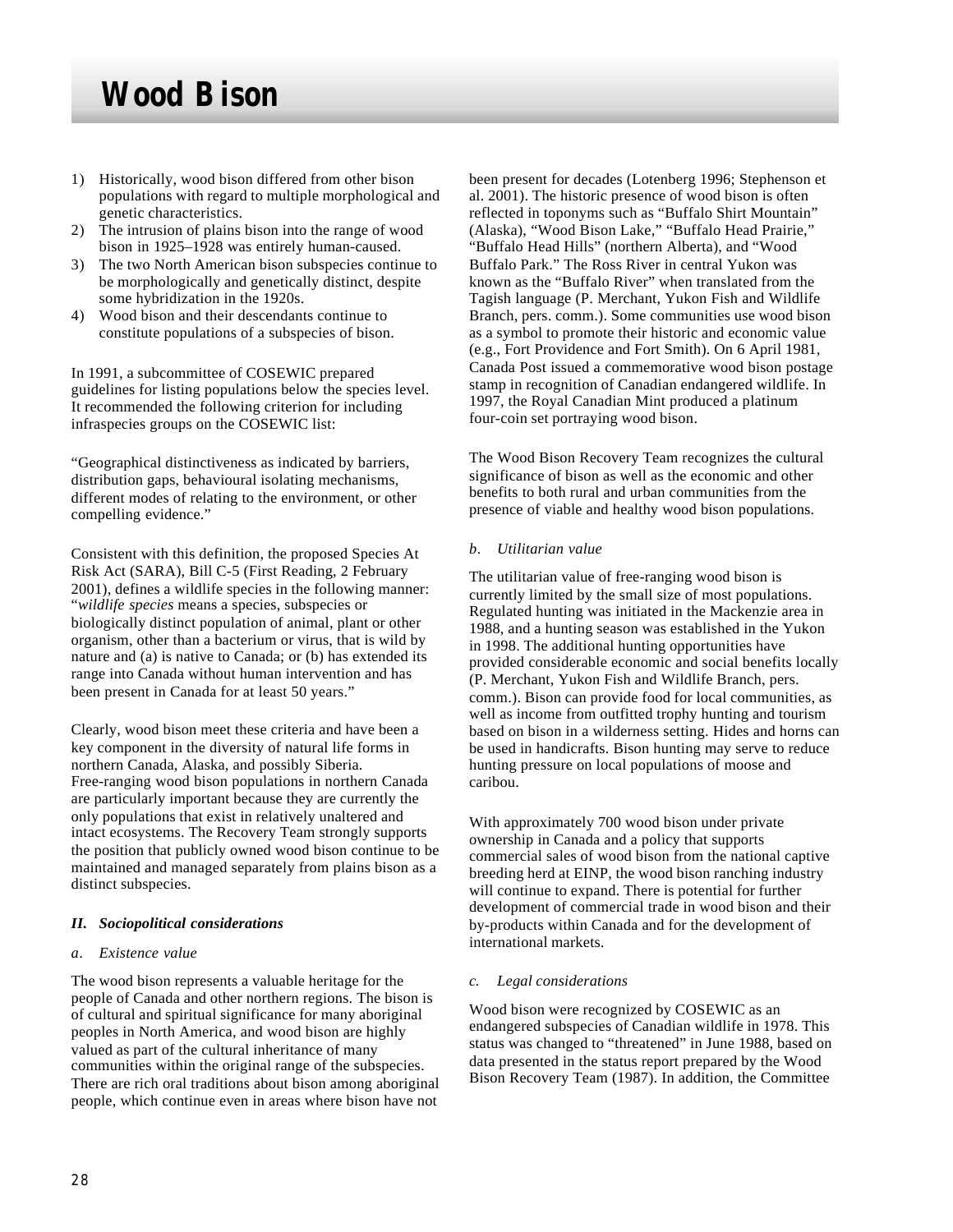for the Recovery of Nationally Endangered Wildlife in Canada (RENEW) has placed wood bison on its priority list.

Under the *Northwest Territories Act*, wood bison are designated as in danger of becoming extinct. As such, restrictions may be placed on the hunting of wood bison, and subsistence hunting by aboriginal people may be regulated. The Government of the Northwest Territories recognizes the Mackenzie, Nahanni, and Hook Lake herds as wood bison, and hunting may be regulated under quota after consideration of community interests.

The wood bison is designated as a protected species in Manitoba, British Columbia, the Yukon, and the Northwest Territories. Bison are protected in WBNP under the *National Parks Act*. Alberta has established a Wildlife Management Area to protect the Hay-Zama wood bison herd. Elsewhere in the province of Alberta, free-ranging bison are not classified as wildlife and are not protected. Manitoba established a protected area for wood bison and their habitat in the Chitek Lake area.

Among the western provinces and territories, only British Columbia, the Yukon, and the Northwest Territories classify plains bison under wildlife legislation. In these three jurisdictions, both bison subspecies are designated as "wildlife" and are property of the provincial or territorial government. Bison are considered "domestic" only when held in captivity under permit or licence for game farming purposes. If a bison escapes captivity, the provincial/territorial government acquires ownership of the animal. In Manitoba and Alberta, plains bison are classified as a domestic species and do not fall under the jurisdiction of provincial wildlife management agencies. Similarly, bison that are commercially raised in Saskatchewan are considered to be domestic animals. In the Yukon and Northwest Territories, existing policies do not permit the establishment of plains bison ranches or their introduction to the wild.

Alaska currently supports four free-ranging herds of plains bison, which are classified as wildlife. They are managed for a sustained yield, and hunting is allowed by permit only. Privately owned bison are classified as "domestic mammals." If they are not confined (except when held under a grazing lease), they are defined as "feral" and become property of the state.

In 1977, the Convention on International Trade in Endangered Species of Wild Fauna and Flora (CITES) placed wood bison on Appendix I. The subspecies was downlisted to Appendix II in June 1997. The proposal to downlist in CITES was based on 1) the absence of a threat from international trade; 2) progress towards recovery in the wild; 3) the rapidly growing wood bison ranching industry; and 4) problems inherent in effectively regulating exports and imports of wood bison and their products produced on commercial ranches if wood bison remained on Appendix I.

The sale of wood bison within Canada is not regulated by federal wildlife legislation. International commercial trade of wood bison or wood bison products between signatory parties is regulated through CITES export permits. In 1993, the European Economic Community CITES Working Group authorized the import of wood bison trophies from the Mackenzie population. The U.S. *Endangered Species Act* lists wood bison as endangered in Canada. Regulations associated with the *Endangered Species Act* create a significant obstacle to the import of wood bison and wood bison products into the United States.

#### *d. Proportion of breeding populations in Canada*

As of 2000, all free-ranging, breeding populations of wood bison existed exclusively in Canada.

#### *III. Potential for recovery of wood bison*

#### *a. Review of major threats and outlook for the future*

The existence of diseased bison herds in and around WBNP is the greatest single factor affecting the availability of original range and the potential for further recovery of wood bison in northern Alberta, the Northwest Territories, and British Columbia.

Uncontrolled translocation or the escape of domestic bison of either subspecies also poses a threat to the recovery and genetic integrity of wood bison. The existence of free-ranging plains bison in the Pink Mountain area of British Columbia and of plains bison at four locations in Alaska constrains the recovery of wood bison in a significant portion of their original range. Some wildlife management agencies have relinquished regulatory responsibility for plains bison to agricultural agencies. The proliferation of plains bison ranches in parts of the original range of wood bison and the potential for escapes threaten the genetic integrity of free-ranging wood bison. There would be less concern if confinement of captive bison could be guaranteed. Ranching of either subspecies in areas where wild herds exist, or could exist, can result in conflicts when habitat is alienated from use for wild herds, when bison break through fences, or when there is contact between captive and free-ranging animals through fences.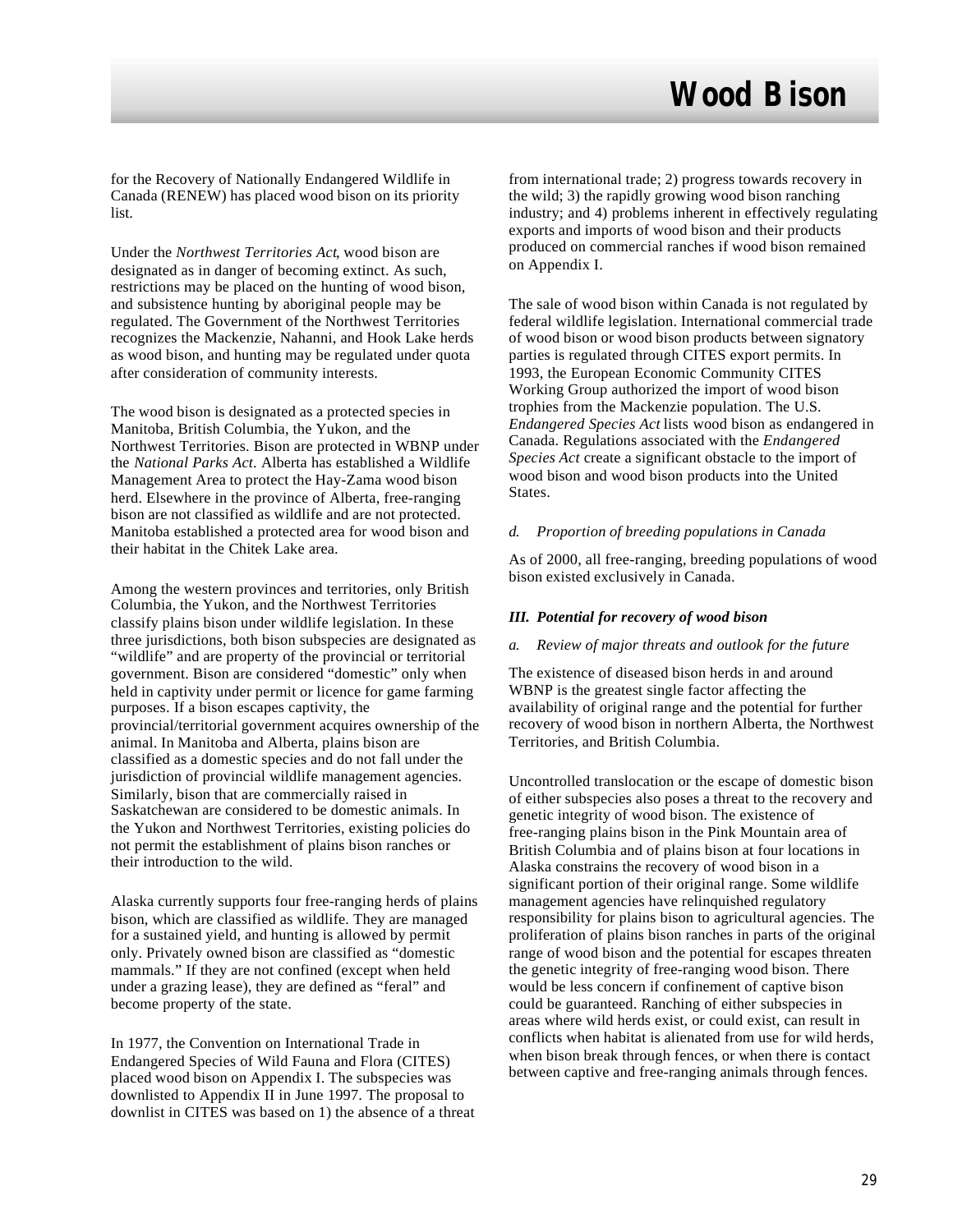### *b. Current protection efforts*

Current recovery efforts include maintaining captive herds to provide stock for reintroductions, protecting free-ranging populations, and promoting growth of small populations. Efforts also include managing hunting for populations that can sustain consumptive use, maintaining habitat, and preventing transmission of bovine tuberculosis and brucellosis to disease-free herds.

#### *c. Degree of habitat management required*

Habitat management may be required where alteration of the natural fire regime has caused encroachment of trees and shrubs into meadows. Prescribed fire may be used to restore natural vegetation patterns that favour bison. However, other processes may also influence habitat succession and renewal, and prescribed fire may result in negative effects on some forage species (Quinlan 1999).

Climate change and hydroelectric development may have altered the hydrological regime on the Peace River, resulting in a progressive loss of meadow habitat in the Caribou–Lower Peace region in Alberta. Experiments have been conducted to determine if original spring flood regimes can be re-created with the use of artificial ice dams.

Intensive forestry and petroleum development are expanding in the original range of the wood bison. There is an opportunity to integrate bison habitat management with the objectives of these industries. Ongoing negotiations between wildlife management, forest management, and resource development agencies and other stakeholders, including First Nations, will play a key role in determining the amount of habitat available for wood bison.

### *d. Biological considerations affecting recovery*

### 1. Scope for growth of existing herds

The Mackenzie wood bison herd was the first population to contribute to the minimum recovery objective of reestablishing four stable or increasing wild herds of at least 400 disease-free wood bison. The population declined somewhat in recent years, after bison had occupied most of the suitable habitat west of Great Slave Lake. Increased wolf trapping by local trappers in 1995 may have influenced an increase from 1300 in 1996 to 1900 in 1998. The prospects for maintaining the population are also being improved with a habitat enhancement program. Factors such as predation, drowning, and anthrax have also affected herd growth. The herd is lightly hunted at present.

Maintaining or increasing the Mackenzie population will require effective management of a number of limiting factors.

The Yukon herd is being managed to exceed a population of 400, the estimated MVP. The population exceeded this number following the 1998 calving season. Similarly, the Chitek Lake herd will be managed to attain a population objective of 400 or more bison. The Hay-Zama herd also has the potential to exceed 400 animals.

The Nahanni herd is unlikely to contribute independently to the goal of reestablishing four free-ranging wood bison herds at the MVP. Wood bison in this region use habitats that were not evaluated in initial forecasts of range capability (Reynolds et al*.* 1980) and have dispersed from the intended range. However, only a short distance separates the Nahanni and Nordquist herds at present. Eventually, they are likely to coalesce into a single population that will exceed 400 bison and thereby contribute to the recovery goal. There was a combined total of at least 190 bison in these herds during 1998.

The interest in eliminating bovine tuberculosis and brucellosis reservoirs in northern Canada has grown as both wild and captive disease-free bison herds have increased in size and number. The future of diseased bison populations is uncertain, and the extent to which they may contribute to the survival of wood bison in the long term are unknown. A recovery and disease management program for the Hook Lake wood bison herd is now in the final stages of phase two and about to commence phase three.

Continued efforts are required to achieve the minimum recovery goal of four geographically separate, free-ranging, disease-free, and viable wood bison populations.

#### 2. Potential for reintroductions and introductions

Eliminating bovine tuberculosis and brucellosis from bison herds in the vicinity of WBNP would remove the largest single obstacle to the recovery of wood bison in Canada (Northern Diseased Bison Environmental Assessment Panel 1990; Gates et al. 1992). This vast area includes what may be the highest quality habitat for the subspecies and comprises the core of original range in Canada. Other parts of northern Alberta could potentially support 4000 wood bison (Alberta Forestry, Lands and Wildlife 1989).

In the absence of the threat of disease, bison herds could be maintained in the Hay River drainage in British Columbia and Alberta, at several locations along the Peace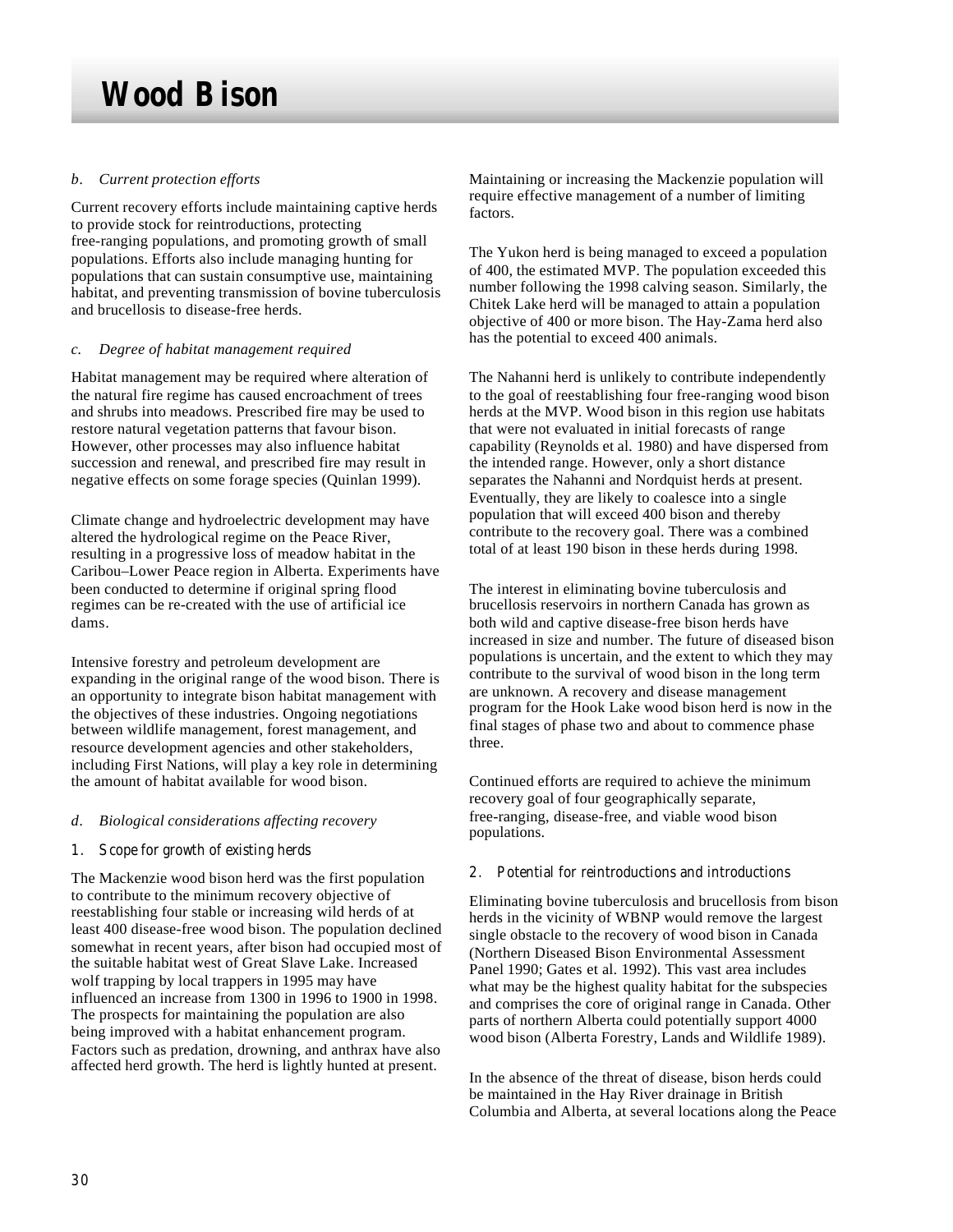River, in the Wabasca and Mikkwa river areas, at Wentzel Lake in the Caribou Hills, south of the Birch Mountains, in the Buffalo Head Hills, and along the Athabasca River near Fort McKay. Wood bison in the SRL could be expected to reach or exceed the level of 2500 that existed in 1970 (Van Camp and Calef 1987). Based on current abundance, restored subpopulations in WBNP would include more than 2000 wood bison, while recovery to the 1972 level (Carbyn et al*.* 1989, 1998) would result in a population of about 9000 bison.

The Alaska Department of Fish and Game developed a proposal to restore wood bison to the Upper Yukon Basin in Alaska (Alaska Department of Fish and Game 1994). The Yukon Flats area lies within the original range of wood bison (Alaska Department of Fish and Game 1994; Lotenberg 1996; Stephenson et al*.* 2001) and continues to offer a substantial amount of high-quality habitat, with a carrying capacity conservatively estimated at 2000 bison (Gates 1992; Berger et al*.* 1995). The restoration of a viable wood bison population in this area would make a significant contribution to their conservation. The Beaver and Dendu tribal councils have resolved to support the restoration of wood bison and have authorized the use of their lands for this purpose. Other communities on the Yukon Flats support these initiatives.

The Recovery Team recommends reestablishing one or more populations in Alaska in areas capable of supporting the MVP of 400 wood bison. The opportunity to restore wood bison in Alaska is especially important to their conservation and long-term survival in North America. This is because of the limited availability of habitat for recovery of wood bison in their original range in Canada and the risk of infection of some Canadian herds with bovine tuberculosis and brucellosis.

A wood bison recovery project in Alaska would be consistent with the international agreement "Framework for Cooperation between Environment Canada and the U.S. Department of the Interior in the Protection and Recovery of Wild Species at Risk," signed in April 1997. The goal of the framework is to prevent populations of wild species in both Canada and the United States from becoming extinct as a consequence of human activity, through the conservation of wildlife populations and the ecosystems on which they depend. In addition to facilitating the reestablishment of wood bison in Alaska, the framework agreement could provide for cooperative and coordinated action to establish and manage a shared, transboundary population in Alaska and the Yukon.

The Government of the Republic of Sakha (Yakutia), Russia, has developed a program to restore and enrich biodiversity in the republic. As part of this effort, it have set aside land near Cherskii (Pleistocene Park), where grazing mammals are being restored to a fenced area. Pleistocene Park will contain an assemblage of large herbivores and predators resembling, as nearly as possible, those present 10 000 years ago. Wood bison are the closest living relatives of steppe bison and closely resemble bison that occurred in Siberia as recently as 5000–6000 years ago (van Zyll de Jong 1993). The Government of the Republic of Sakha (Yakutia) supports the establishment of a wood bison herd in Pleistocene Park.

The current initiative to reestablish bison reflects a long-standing interest in restoring large mammal fauna to northern Asia. A Russian nonprofit group called the Pleistocene Park Association, an international group of scientists (Chapin et al*.* 1997), and the Department of Biology Resources of the Ministry of Nature, Republic of Sakha (Yakutia), Russia, are organizing the current project. The Recovery Team supports this effort because it represents another potential opportunity to secure the survival of the subspecies in geographically separate populations.

The governments of Canada and the Republic of Sakha (Yakutia) are developing a protocol to complete this research project and have agreed to implement the transfer of wood bison to Pleistocene Park, pending the availability of funding. The Recovery Team recommends that the protocol agreement include a condition stating that wood bison will not be released to the wild unless a taxonomic evaluation concludes that Holocene forms in Siberia are related to those in Alaska and northwestern Canada*.* This evaluation should consider evidence from skeletal morphology, and an attempt should be made to determine phylogenetic relationships based on DNA.

Supplementing existing herds of wood bison in Canada, where further growth is desirable, is also a priority use of wood bison stock from captive breeding herds.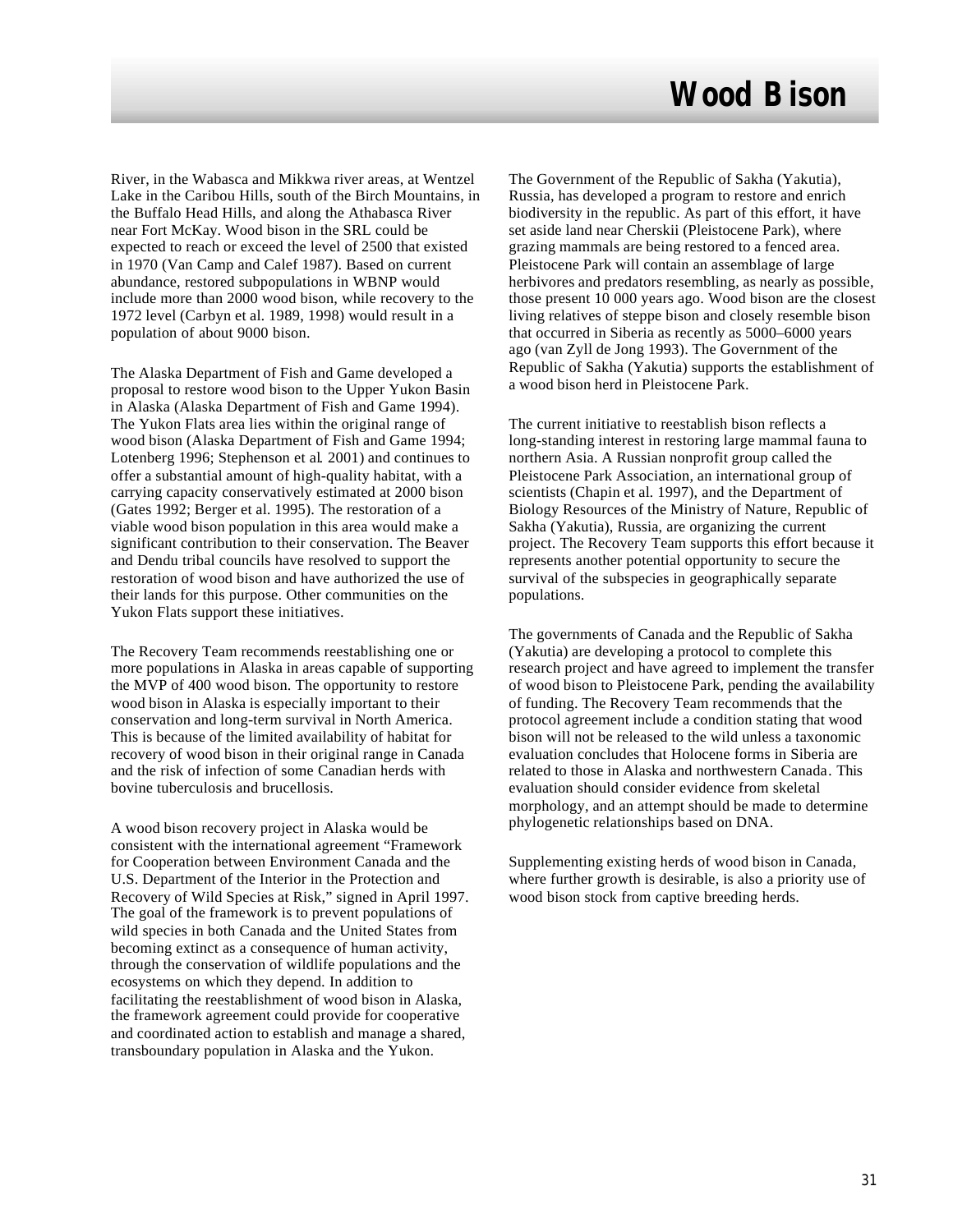# *Section II* **Wood Bison Recovery**

### **1. Recovery goals and objectives**

Although wood bison are no longer in imminent danger of extinction, additional efforts are required to secure their survival. The recovery plan outlines goals and specific objectives to achieve recovery of wood bison, first downlisting them from "threatened" status on the COSEWIC list and eventually delisting them altogether.

#### GOAL #1:

To reestablish at least four discrete, free-ranging, disease-free, and viable populations of 400 or more wood bison in Canada, emphasizing recovery in their original range, thereby enhancing the prospects for survival of the subspecies and contributing to the maintenance of ecological processes and biological diversity.

Although it is not possible to restore wood bison to their original abundance and distribution in Canada, further recovery of the subspecies is possible. Achieving the following objectives will contribute to fulfilling this goal:

- 1. Establish four or more free-ranging herds of wood bison in Canada. Each herd should be managed to meet or exceed the minimum viable population size (MVP) of 400 recommended for the subspecies and to maintain a stable or increasing population trend.
- 2. Augment existing wild herds as required, allowing them to reach or remain at the MVP.

A viable population is "a population in a state that maintains its vigor and its potential for evolutionary adaptation" (Soule 1987: 1). This requires that the population be free-ranging and subject to selective pressures.

The interaction of many factors and the probabilistic nature of viability estimates make it difficult to accurately determine the MVP. The MVP for bison has been inferred from a study of 24 western North American national parks and park assemblages (Newmark 1987) in which the median size of artiodactyl populations that became extinct was 241. The median size of thriving populations ( $N = 88$ ) was 792. We infer that the population size of 200 previously proposed as the MVP for wood bison (Wood Bison Recovery Team 1987) may be too low. Bison are susceptible to periodic mortality in some areas, caused, for example, by drowning or anthrax. Substantial mortality from drowning was observed in the Mackenzie population in 1989, when 177 bison were killed (Larter et al*.* 1993), and in WBNP in 1974, when several thousand bison drowned in a spring flood (Carbyn et al*.* 1993). These losses indicate that catastrophic mortality can jeopardize small populations.

Therefore, the Recovery Team recommends that a free-ranging population of 400 or more bison be regarded as a realistic guideline for the MVP for wood bison. This does not contradict the establishment of smaller populations in limited habitat to contribute to the overall recovery of the subspecies.

3. Base reintroduction and management projects on knowledge of ecology, behaviour, and demography of wood bison. Conduct research on environmental and anthropogenic factors that affect bison populations.

#### GOAL #2:

To foster the restoration of wood bison in other parts of their original range and in suitable habitat elsewhere, thereby ensuring their long-term survival.

There is a substantial amount of high-quality habitat in parts of the original wood bison range in Alaska. Habitat also exists in eastern Siberia, where bison occurred for millennia during the Pleistocene and much of the Holocene, but where information concerning the history of late-Holocene bison is currently limited. Additional habitat exists in parts of Canada that lie outside the original range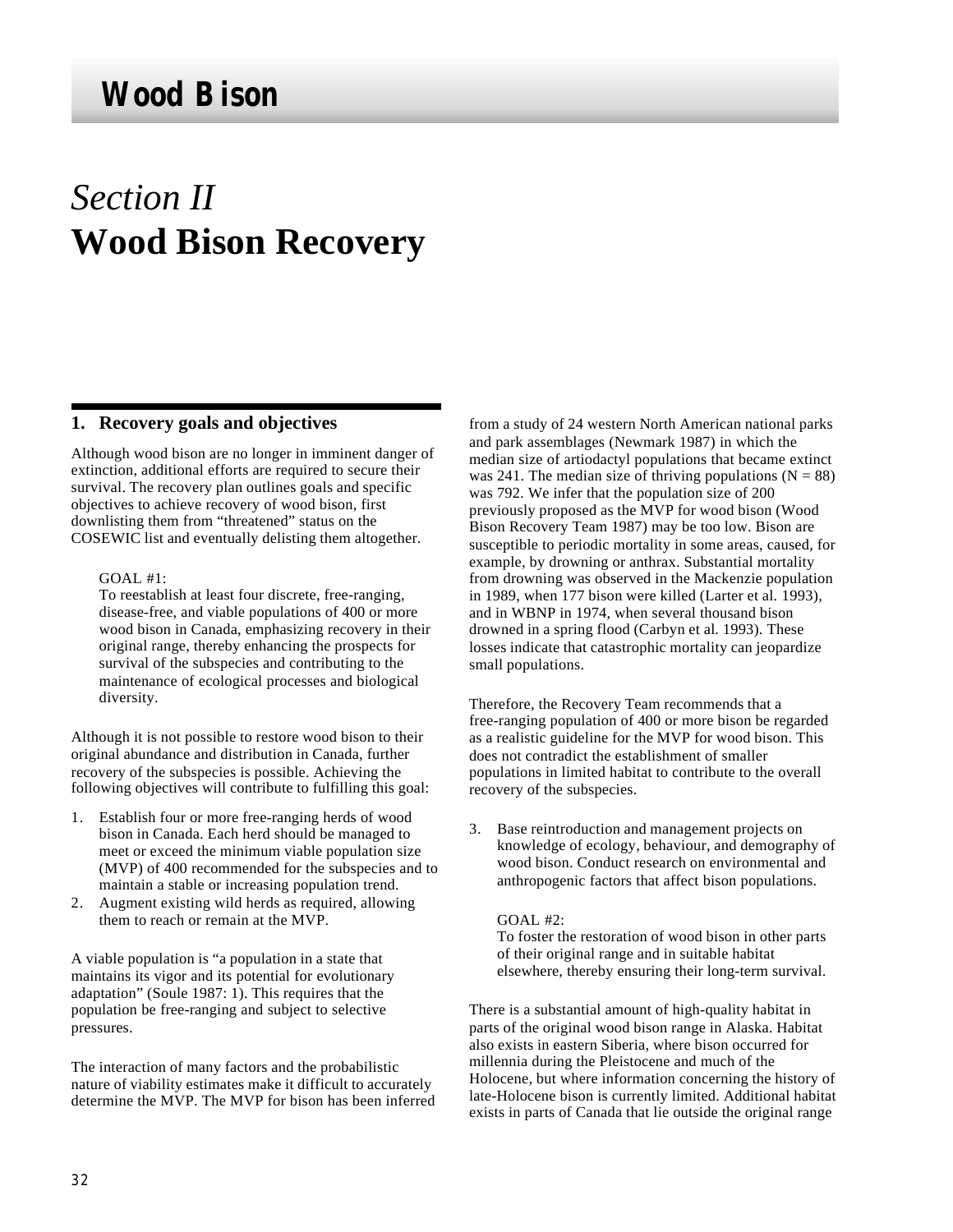of the subspecies. The Recovery Team supports the following initiatives because they will contribute to the global recovery and long-term survival of wood bison and to the restoration of ecological processes and diversity, and because the prospects for further recovery within the original range in Canada are limited.

- 1. Enhance wood bison conservation and recovery by providing technical assistance and disease-free wood bison from EINP for reintroduction to the Yukon Flats or other areas in Alaska. The Yukon Flats area is capable of supporting a viable population of wood bison that would contribute significantly to the restoration of the subspecies in its original range and enhance the global security of wood bison.
- 2. Support the establishment of a captive population of wood bison in Pleistocene Park, Siberia. Free-ranging populations may be established if additional taxonomic research confirms that a form resembling wood bison existed in Siberia during the mid to late Holocene.
- 3. Manage the Chitek Lake population so that it will reach or exceed 400 animals and contribute to the national objective of four populations in Canada that are each greater than the MVP. Although the Chitek Lake herd is outside the original distribution of wood bison, it serves goal #2.

### GOAL #3:

To ensure that the genetic integrity of wood bison is maintained without further loss as a consequence of human intervention.

- 1. Minimize the risk of further hybridization between bison subspecies in the wild.
- 2. Broaden the genetic base of wood bison by encouraging the salvage of additional stock from herds infected with tuberculosis and brucellosis, where taxonomic evaluation indicates that they are morphologically representative of wood bison.
- 3. Reestablish wood bison in areas where they will be subject to natural selection.

#### GOAL #4:

To restore disease-free wood bison herds, thereby contributing to the aesthetic, cultural, economic, and social well-being of local communities and society in general.

1. Control or eliminate alien or exotic diseases of parasitic, viral, or bacterial origin (e.g., tuberculosis and brucellosis) in both free-ranging and captive wood bison herds under public ownership.

- 2. Reestablish or augment disease-free wood bison herds in suitable habitat, particularly where northern communities and aboriginal people will benefit from consumptive and/or nonconsumptive uses of bison.
- 3. Establish or augment captive herds that provide stock for conservation and recovery in the wild and support research and other purposes.
- 4. Encourage the establishment of long-term cooperative management programs to reestablish free-ranging, disease-free wood bison populations in which local communities, aboriginal people, and public agencies play an integral role.

# **2. General strategies**

There are five strategies for realizing the plan's goals and objectives. Details are provided in the stepdown narrative and outline of tasks.

- 1. Continue to work towards resolution of the northern diseased bison issue. Explore new technologies and approaches that will lead to publicly acceptable disease management within the context of wood bison recovery.
- 2. Undertake background studies and research to provide information needed to manage extant herds and reestablish additional free-ranging populations.
- 3. Maintain the genetic integrity of free-ranging populations, augmenting genetic diversity where possible through salvage of disease-free bison from herds in and around WBNP and through exchange of individuals between populations.
- 4. Complete reintroduction projects where feasible. Northern Yukon and Alaska may well provide the last remote habitat in North America where the restoration of additional free-ranging populations is feasible. Suitable bison habitat also exists in eastern Siberia.
- 5. Develop public support for wood bison recovery through educational programs, and develop cooperative management projects with aboriginal people, other conservation groups, and resource development industries.

# **3. Stepdown outline**

- A. Undertake studies to fill information gaps pertinent to recovery
- *I. Disease*
- *a. Evaluate the potential to salvage genetic resources from wood bison herds infected with brucellosis and tuberculosis*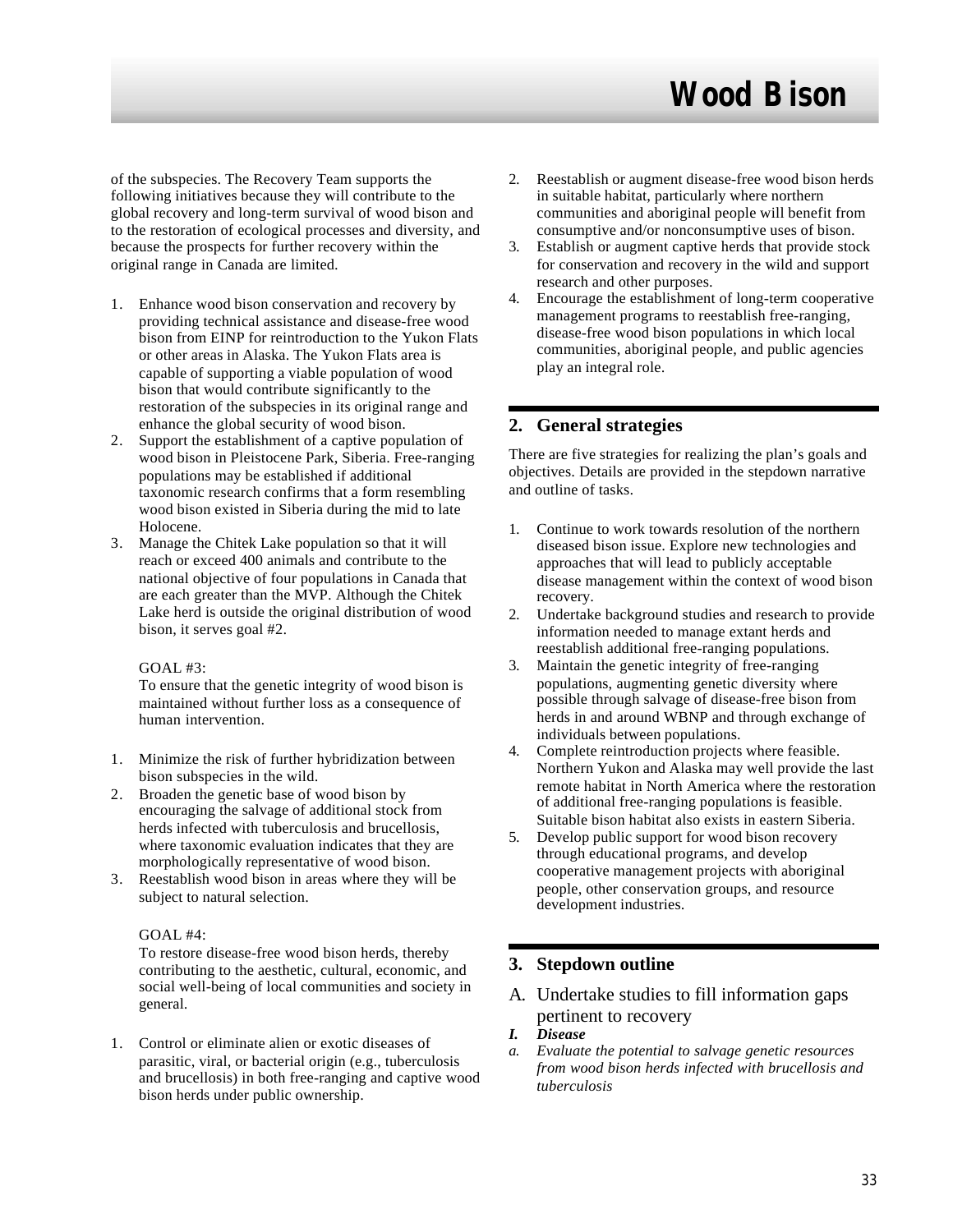- *b. Evaluate the risk of disease-free herds becoming infected with tuberculosis and brucellosis*
- *c. Evaluate the social, economic, and human health implications of bison populations infected with brucellosis and tuberculosis*
- *d. Evaluate the epizootiology of anthrax with a view towards its control in free-ranging bison*

# *II. Habitat*

- *a. Evaluate integration of bison habitat management with forestry, oil and gas development, reclamation of industrial sites, and other land uses*
- *b. Evaluate the use of prescribed fire for habitat management*
- *c. Evaluate the rate of alienation or withdrawal of bison habitat associated with agricultural development*

### *III. Predation and competition*

*a. Continue to assess the role of predation in limiting bison populations and ecological effects on other species*

### *IV. Genetics*

*a. Evaluate approaches to maintain or enhance genetic diversity in wood bison populations*

# B. Implement actions in support of recovery

- *I. Ecological actions*
- *a. Manage habitat with techniques such as prescribed fire, integrated land management plans, and reclamation of industrial development sites, to meet population objectives*
- *b. Plan for disease management in the event of an outbreak of anthrax, tuberculosis, brucellosis, or other diseases in a disease-free herd*

### *II. Intensive management techniques*

- *a. Augment free-ranging populations where necessary and feasible*
- *b. Establish new populations*
- 1. Reestablish an additional wood bison herd in northeastern British Columbia
- 2. Reintroduce wood bison to Alaska
- 3. Transfer wood bison to Pleistocene Park, Sakha Republic (Yakutia), Russia
- 4. Reestablish populations in unoccupied areas of original range in Canada
- *c. Maintain disease-free breeding herds as sources of stock to establish or augment wild herds*
- *d. Establish policies for use of wood bison from breeding herds*
- *e. Protect disease-free populations from infection by tuberculosis and brucellosis*
- 1. Maintain a buffer zone for Northwest Territories herds
- 2. Protect the Hay-Zama population
- 3. Monitor disease status of herds
- *f. Establish captive breeding herds using bison salvaged from herds infected with brucellosis and tuberculosis*
- *g. Reestablish disease-free populations in areas occupied by herds infected with brucellosis and tuberculosis*
- *h. Prevent further hybridization between plains bison and wood bison in the wild*
- 1. Monitor and manage the Pink Mountain herd in northeastern British Columbia
- 2. Disallow the introduction of plains bison to the Yukon and Northwest Territories.
- 3. Establish designated wood bison management areas that exclude conflicting land uses
- 4. Regulate bison ranching where it conflicts with recovery of free-ranging wood bison herds
- *i. Enhance the genetic diversity of the Yukon herd by translocating wood bison from the Mackenzie population*

## *III. Sociopolitical actions*

- *a. Encourage development of a long-range plan to resolve problems associated with brucellosis and tuberculosis*
- *b. Develop population management plans that integrate conservation and recovery values with the needs of rural communities*
- *c. Foster recovery of disease-free wood bison in the Caribou–Lower Peace river area in Alberta*
- C. Evaluate the effectiveness of recovery actions
- *I. Monitor population status and trend*
- *II. Monitor the habitat and land base available for wood bison*
- *III. Evaluate management alternatives for populations infected with tuberculosis and brucellosis, including inaction, interim containment, and efforts to eradicate disease*
- *IV. Arrange periodic meetings of the Recovery Team*

# **4. Narrative for stepdown outline**

The history of the North American bison is fraught with examples of habitat destruction, land use conflicts, intentional and inadvertent destruction of populations, commercial exploitation, and excessive hunting. While the restoration of bison to original levels of abundance is no longer feasible, the recovery and continued evolution of both North American subspecies of bison are possible. This will require the cooperation of conservation agencies,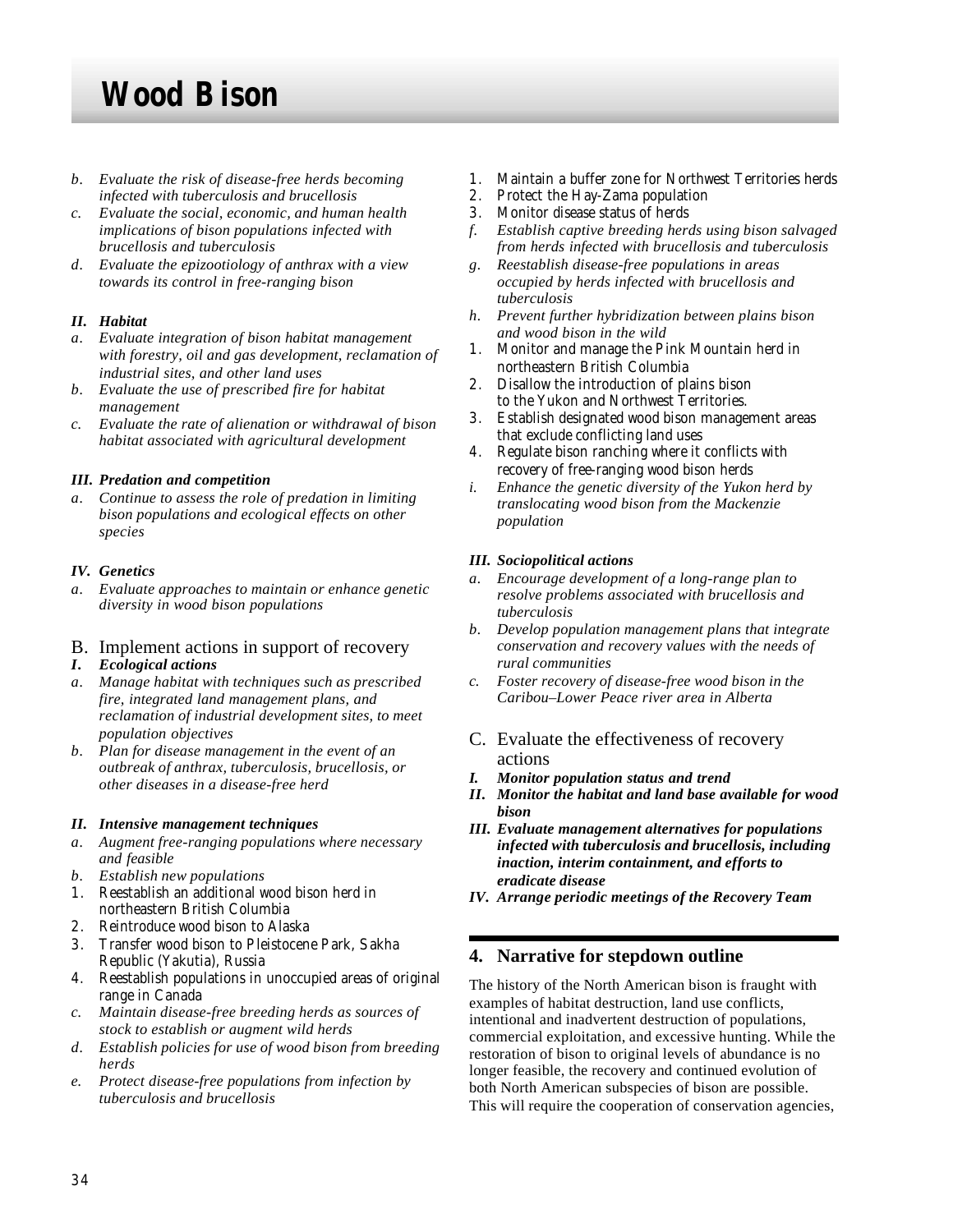aboriginal organizations, communities, commercial bison producers, and other nongovernment organizations. The following narrative identifies the information needed to support recovery actions. It also describes management activities required to reach recovery goals and outlines a program to evaluate recovery actions and make adjustments to improve the effectiveness of the wood bison recovery program.

# A. Undertake studies to fill information gaps pertinent to recovery

Information is required to guide the management of existing herds and to support additional recovery projects.

### *I. Disease*

*a. Evaluate the potential to salvage genetic resources from wood bison herds infected with brucellosis and tuberculosis*

Conservation biologists are concerned about the potential loss of genetic diversity that could accompany efforts to eradicate tuberculosis or brucellosis from northern bison populations. The Hook Lake wood bison recovery project includes an effort to assess the genetic diversity in a wild herd and methods to maintain those genetic resources, including rare alleles, in a captive breeding herd. These studies involve a cooperative effort between the Government of the Northwest Territories and the Deninu Kue' First Nation. The initiative of the Little Red River Cree First Nation and the Tall Cree First Nation to salvage bison from the Caribou–Lower Peace river area is similarly encouraged.

#### *b. Evaluate the risk of disease-free herds becoming infected with tuberculosis and brucellosis*

The Animal and Plant Health Risk Assessment group of the Canadian Food Inspection Agency has completed a risk assessment. However, the Canadian Bison Association Disease Risk Management Committee has asked that additional information be included in the assessment and supports the development of guidelines for bison and livestock producers in areas at risk. The governments of the Northwest Territories, British Columbia, and Alberta support this initiative because of their interest in the health of both wild and captive ungulates.

*c. Evaluate the social, economic, and human health implications of bison populations infected with brucellosis and tuberculosis*

Social, economic, and human health considerations have a bearing on the reestablishment of wood bison in a large portion of their original range. The term "economic" is used in the broad sense and includes both subsistence and commercial values of bison. A large area in northern Alberta is currently unsuitable for free-ranging populations of wood bison because of the presence of diseased bison in the region. There continues to be the potential for infection of the Hay-Zama herd, commercial bison herds, and domestic livestock. A large bison-free zone is required in the Northwest Territories to maintain the disease-free status of the Mackenzie and Nahanni populations and to protect conservation and economic values. The Deninu Kue' First Nation has undertaken a long-term program to eradicate the two bovine diseases from the Hook Lake herd and enhance its value to the community. There is a need to evaluate lost economic opportunities and other costs associated with land withdrawal, maintaining buffer zones, and management efforts to contain and/or eradicate the diseases.

There has not been an adequate assessment of the risk of infection to people who handle or eat infected bison. The risk of humans becoming infected with either disease will depend on a number of factors, one of which is the extent of contact with infected bison. The Little Red River Cree and the Tall Cree First Nations have expressed an interest in evaluating socioeconomic and human health issues related to bison diseases. This task was identified as a possible component of WBNP's Bison Research and Containment Program, but funding has not been allocated to conduct the study.

#### *d. Evaluate the epizootiology of anthrax with a view towards its control in free-ranging bison*

The current approach to controlling anthrax is to detect and dispose of carcasses using methods that reduce environmental contamination with infectious endospores. Advances in immunology may lead to new techniques that will allow for detection and decontamination of spore concentration sites. The Department of Microbiology and Public Health of the University of Alberta Hospitals is conducting research to develop a field assay to detect areas where anthrax is concentrated.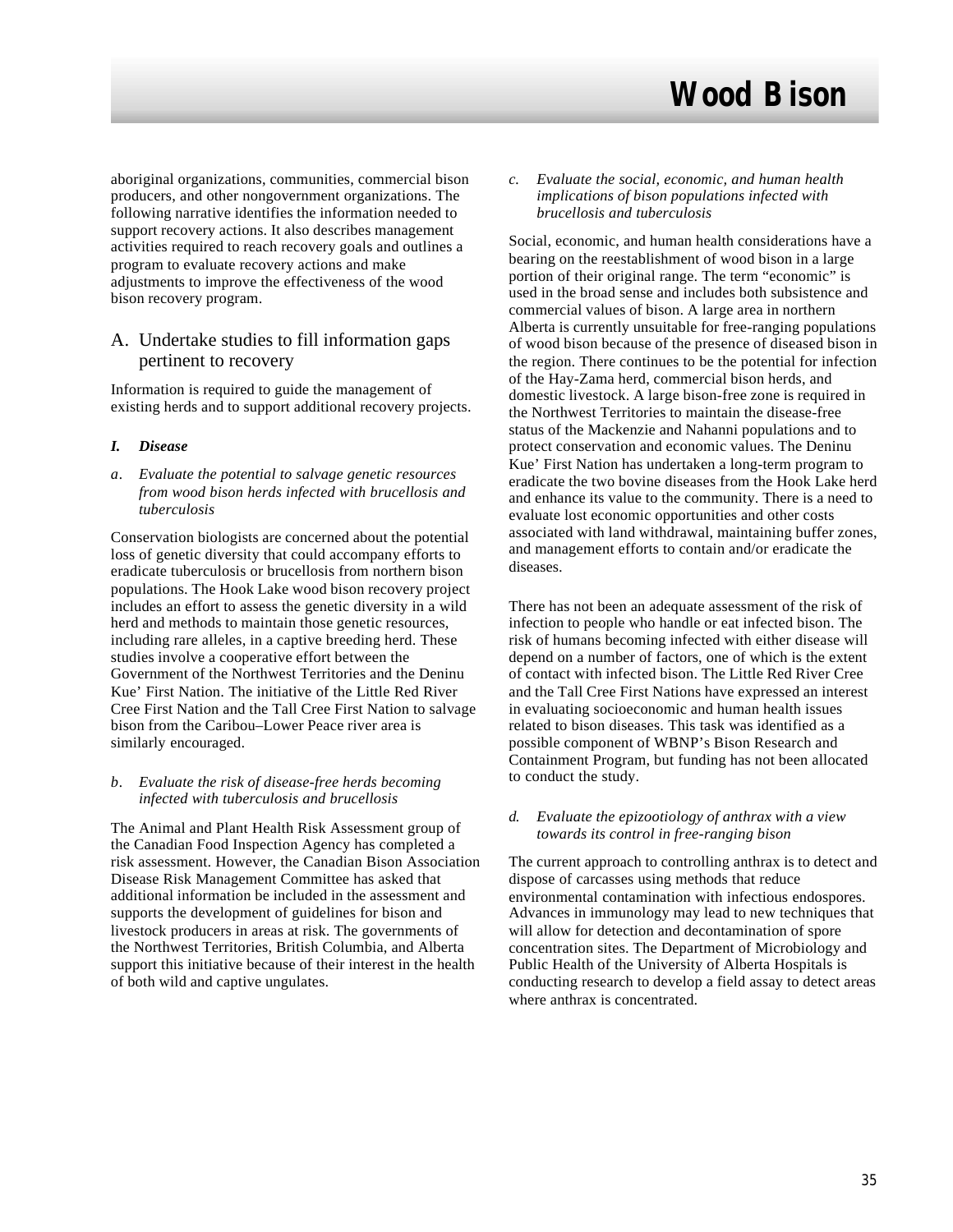### *II. Habitat*

*a. Evaluate integration of bison habitat management with forestry, oil and gas development, reclamation of industrial sites, and other land uses*

Much of Canada's original wood bison range is undergoing development of natural resources. There is potential to create and improve habitat associated with forestry, oil and gas development, and reclamation. The potential for modifying the amount and quality of wood bison habitat should be examined.

There are several opportunities to test the feasibility of using industrial land use development to benefit bison, including the following:

- 1) Small forest clearcuts are being seeded with grass to provide forage for the Nahanni wood bison herd in the Liard Valley in the Northwest Territories. An oil and gas exploration company operating west of the Liard River and north of Fort Liard, Northwest Territories, will be seeding seismic lines, road allowances, and drilling sites with a forage mixture suitable for bison.
- 2) Similar reclamation activities on well sites and linear corridors resulted in the establishment of meadow vegetation in the Etthithun Lake area in northeastern British Columbia. These meadows were considered in appraising the capability of the area for wood bison. Any future reintroductions in northeastern British Columbia will likely utilize similar habitats to some degree.
- 3) The Little Red River Cree and the Tall Cree First Nations have expressed a desire to work with forestry companies to improve habitat for bison near WBNP.
- 4) Syncrude Canada Ltd. is proposing to include up to 9% meadow habitat for bison in a restored landscape mosaic including forest, grasslands, and wetlands in an area of about 250  $\text{km}^2$  near Fort McMurray. At the request of the Government of Alberta, Syncrude reduced the proposed grassland area of the reclaimed landscape from 20% to 9%. A Conservation and Reclamation Plan has been submitted for approval.
- 5) The Recovery Team recommends that oil sands reclamation sites be restored in ways that will increase the amount of available wood bison habitat. At present, bison habitat is fenced and the wood bison are privately owned. However, continuing participation of project managers in the recovery program could lead to establishment of a wild herd that would benefit conservation and recovery of wood bison, should the northern diseased bison issue be resolved.

#### *b. Evaluate the use of prescribed fire for habitat management*

Habitat management practices that could maintain or improve the northern meadow complex, the key habitat for bison, could be better understood. Many meadows have been grazed only lightly or not at all in the recent past, and accumulated plant litter and encroachment by woody plants have reduced forage production. Evaluation of the potential for using prescribed burning to create or improve bison habitat is an important area for study. However, factors other than fire may play a role in habitat renewal, particularly in low-lying meadows where periodic flooding may maintain graminoid communities. Therefore, studies on the hydrology of the Lower Peace River in Alberta, the Peace–Athabasca Delta, and the SRL are seen as important research initiatives.

*c. Evaluate the rate of alienation or withdrawal of bison habitat associated with agricultural development*

The commercial bison industry is expanding, particularly in northeastern British Columbia and northern Alberta. There has been no formal assessment of its effects on availability of habitat for free-ranging wood bison. However, potential problems and solutions are being discussed with the agricultural community in British Columbia.

#### *III. Predation and competition*

*a. Continue to assess the role of predation in limiting bison populations and ecological effects on other species*

Empirical evidence from one area in Canada suggests that large numbers of bison may indirectly affect populations of other large herbivores. Larter et al*.* (1994) hypothesized that the large number of bison in the Mackenzie population supported an increase in wolf numbers, resulting in increased predation on moose. However, bison coexist with high densities of moose and/or other ungulates in several areas, and there appears to be relatively little interaction between wolf and bison populations when the number of bison is near the MVP. The interrelationships between predators and prey in systems where multiple species are present are variable and complex (Gasaway et al*.* 1983; Seip 1992). Interactions among bison, moose, caribou, and predator populations deserve further research. Potentially important research topics include niche partitioning and overlap between herbivore species, numerical and functional responses of predators to bison populations, and effects of predation on alternative prey species in relation to wood bison population size.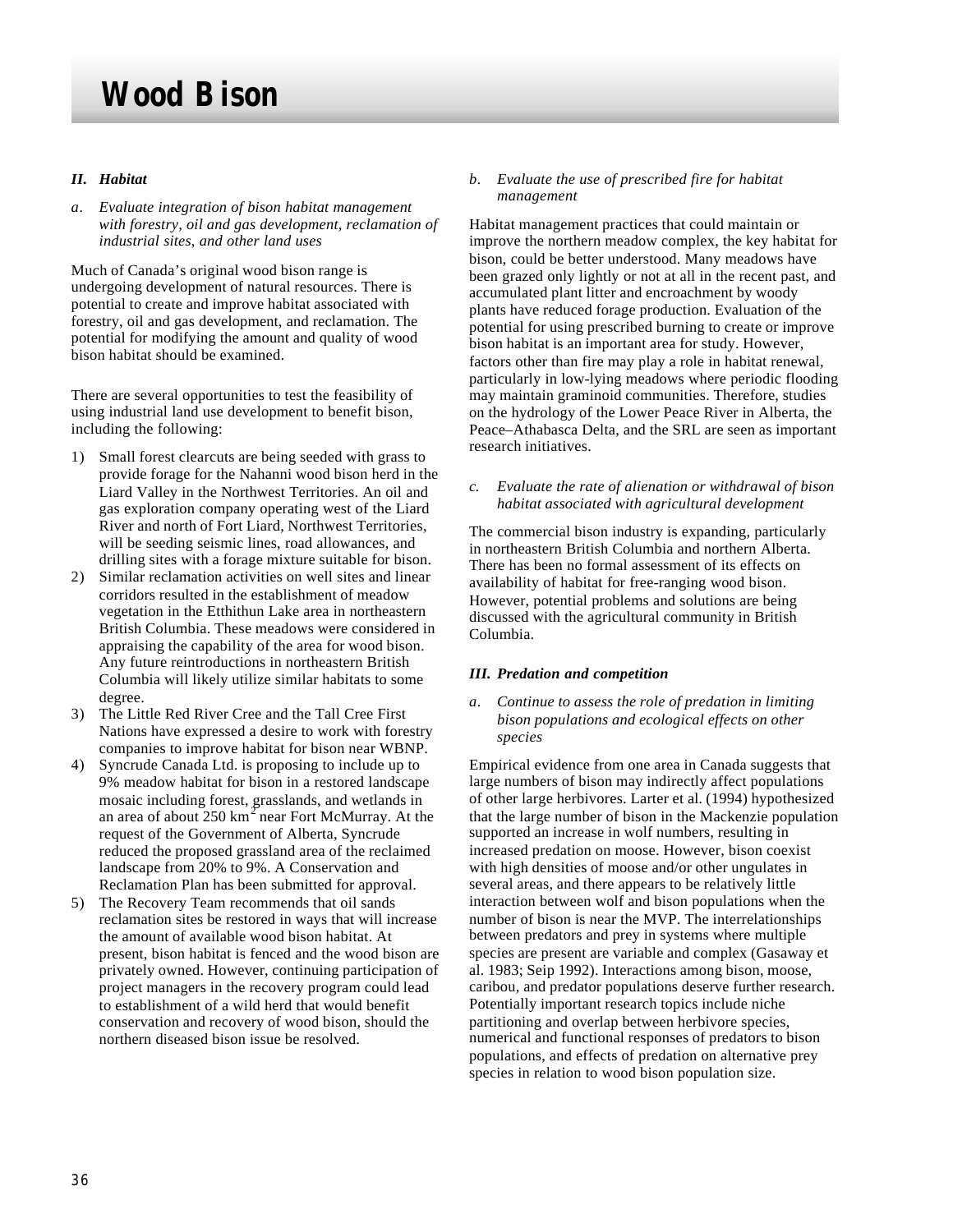### *IV. Genetics*

#### *a. Evaluate approaches to maintain or enhance genetic diversity in wood bison populations*

Both plains bison and wood bison survived a period of extremely low numbers, or genetic "bottlenecks." Evaluation of effects on genetic variation within and between populations will contribute towards improving genetic management of both wild and captive breeding herds.

#### B. Implement actions in support of recovery

#### *I. Ecological actions*

Recommended management actions address limiting factors while respecting conservation of biodiversity and human needs. Individual populations should be maintained at or above 400 wood bison where habitat will support this number.

*a. Manage habitat with techniques such as prescribed fire, integrated land management plans, and reclamation of industrial development sites, to meet population objectives*

Meadows provide important habitat for wood bison. When hunting or other mortality factors are appropriately managed, bison can thrive where natural resource development has created meadow habitat. Several examples exist where habitat management has occurred in conjunction with natural resource development.

Prescribed fire is being applied in the Northwest Territories to improve and expand bison habitat for the Mackenzie and the SRL populations. Prescribed fire and habitat improvement by logging have been carried out in the Liard River Valley in British Columbia and the Northwest Territories. These initiatives are consistent with the goals and objectives of the recovery plan.

The Recovery Team recommends that wood bison conservation objectives be incorporated in Syncrude's reclamation efforts, allowing for the establishment of populations on reclaimed oil sands lands. This would contribute to the national conservation and recovery program for wood bison.

*b. Plan for disease management in the event of an outbreak of anthrax, tuberculosis, brucellosis, or other diseases in a disease-free herd*

Contingency plans are needed to deal with the possible outbreak of diseases in a disease-free herd. The Northwest Territories has developed an emergency response plan for anthrax. The objectives are to minimize the extent of contamination of bison range and reduce the risk of human exposure to anthrax spores. Contingency plans for outbreaks of diseases other than anthrax are strongly recommended.

#### *II. Intensive management techniques*

*a. Augment free-ranging populations where necessary and feasible*

Supplementation of existing herds in Canada is seen as a priority for the allocation of animals from captive breeding herds. Surplus wood bison from EINP can be used to augment disease-free wild populations or for other conservation initiatives as requested by conservation agencies. Consideration should be given to augmenting the Nordquist herd and the Chitek Lake herd. Periodic censuses are necessary to monitor the status of each population.

- *b. Establish new populations*
- 1. Reestablish an additional wood bison herd in northeastern British Columbia

A renewed effort is being made to establish a wood bison herd in the Etthithun Lake area in British Columbia. The herd will initially be maintained in a fenced area. A free-ranging population is to be established once conditions are suitable.

#### 2. Reintroduce wood bison to Alaska

An additional herd exceeding the MVP could result from a reintroduction of wood bison to the Yukon Flats or other areas in Alaska. The Recovery Team recommends that Canada support the Alaskan proposal by providing technical assistance and disease-free wood bison from EINP. The Yukon Flats area is capable of supporting a population that would contribute significantly to the restoration of the subspecies within its original range, thereby enhancing the global security of wood bison. Some policy issues still need to be resolved before this project can be implemented.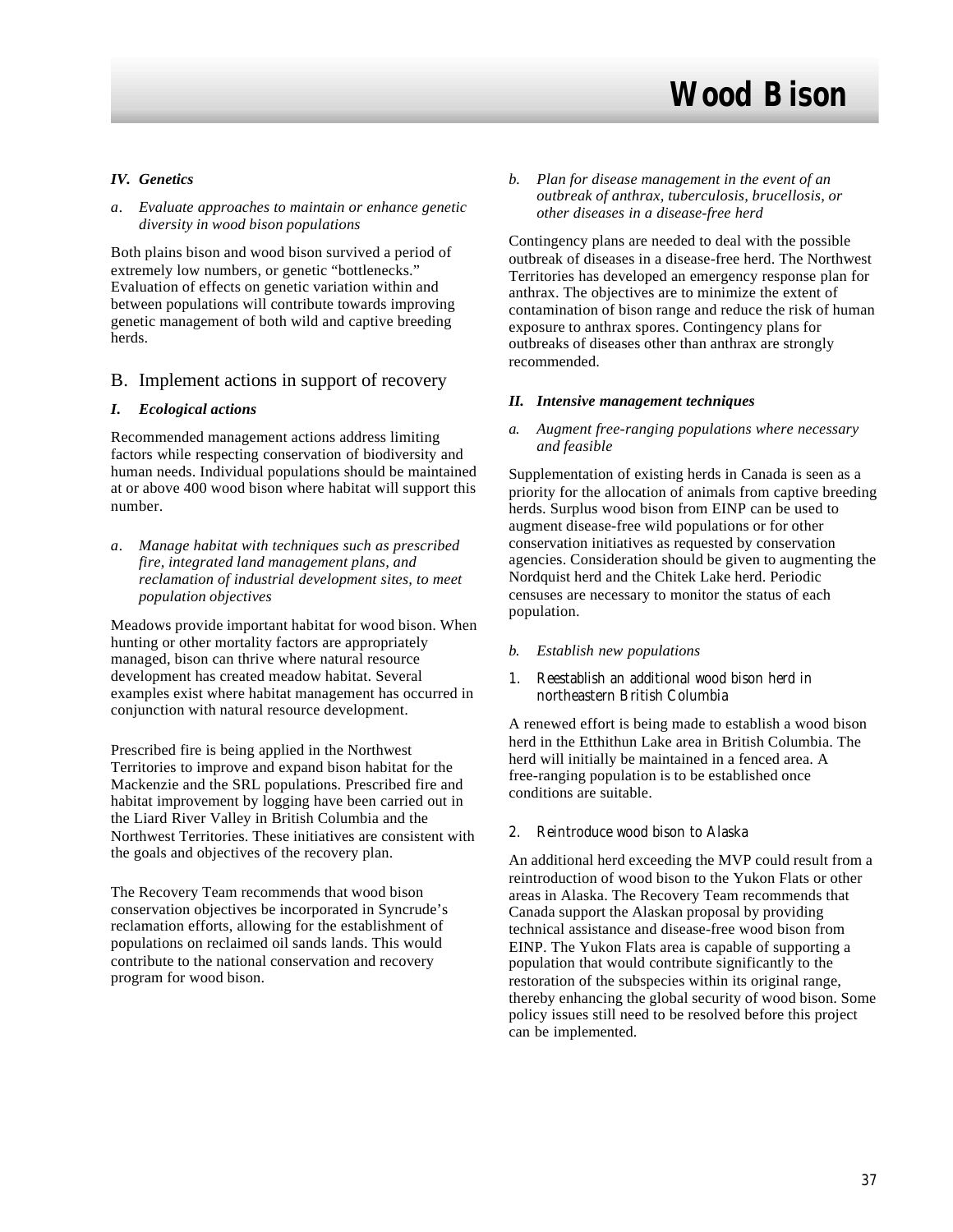3. Transfer wood bison to Pleistocene Park, Sakha Republic (Yakutia), Russia

The Pleistocene Park proposal is supported because it will contribute to the global security of wood bison. This international research project will require planning and cooperation by Canada and the Republic of Sakha (Yakutia), Russia. Funding for the project is being sought.

4. Reestablish populations in unoccupied areas of original range in Canada

The original range of wood bison in the Yukon and Northwest Territories extended nearly to the Arctic Ocean (Figure 1). Additional bison habitat appears to exist in the Lower Mackenzie Valley, near Wha Ti (Lac la Martre) in the Northwest Territories, and as far north as the Old Crow Flats in the Yukon. Studies are required to confirm the availability and quality of additional sites in the Yukon and Northwest Territories. In Alberta, there may be additional suitable habitat south of WBNP that could support wood bison. Reestablishing wood bison populations in these areas would contribute to the security of the subspecies in the wild. The continued presence of populations infected with tuberculosis and brucellosis in Alberta presents an obstacle to reestablishing additional wood bison herds in some areas. The support and participation of local communities are important prerequisites for successful reintroduction projects in these jurisdictions.

#### *c. Maintain disease-free breeding herds as sources of stock to establish or augment wild herds*

Although there has been steady progress towards the recovery goal of at least four wild herds of 400 wood bison each, there is a continuing need to propagate wood bison for conservation and recovery projects. The EINP herd serves as the national breeding herd for recovery projects. Wild populations that have exceeded the MVP should also be considered as a source of stock for recovery projects and for increasing genetic diversity in other herds. The Mackenzie herd is the largest free-ranging, disease-free wood bison population. It represents a significant gene pool that could be used to augment or reestablish other populations. The management plan developed by the Government of the Northwest Territories in 1987 states that wood bison could be made available for translocation (Government of the Northwest Territories 1987). Public agencies wishing to establish herds should be aware of this policy.

#### *d. Establish policies for use of wood bison from breeding herds*

The Recovery Team recommends the following priorities for the transfer of wood bison from source herds:

- 1) Establish wild herds in original range within Canada.
- 2) Augment existing wild, disease-free herds in original range within Canada.
- 3) Establish or augment wild herds outside of original range within Canada.
- 4) Establish or augment wild herds in original range outside of Canada.
- 5) Establish or augment wild herds outside original range outside of Canada.
- 6) Contribute to captive operations that have conservation objectives (priority is given to projects undertaken by First Nations).
- 7) Contribute to scientific research institutions.
- 8) Contribute to zoos for display and captive breeding.
- 9) If there is no further opportunity to contribute to projects falling under the above eight priorities, sell surplus bison to the commercial industry. Revenue from the sale of animals from public herds should be dedicated to wood bison conservation.
- *e. Protect disease-free populations from infection by tuberculosis and brucellosis*
- 1. Maintain a buffer zone for Northwest Territories herds

A comprehensive solution to the management issues posed by diseased populations will not be developed until current disease research is completed. Interim risk management measures should be continued or put into place to reduce the risk of infection of disease-free bison herds in the region. The Government of the Northwest Territories and Heritage Canada should continue to guard against interchange between disease-free herds and infected populations in WBNP.

2. Protect the Hay-Zama population

The Hay-Zama herd is currently free-ranging in the northwestern corner of Alberta. It was established with disease-free stock from EINP and is protected in a designated Wildlife Management Area. Bison can be hunted without restriction in the area between the Wildlife Management Area and WBNP. Maintaining low numbers of bison adjacent to WBNP reduces the risk of diseases being transferred to the disease-free Hay-Zama herd and to captive bison and livestock in the region. Alberta will maintain this policy until the disease reservoir is no longer a threat. The Recovery Team recognizes that although this interim approach to disease management is necessary, the recovery of disease-free wood bison herds would be more beneficial to the ecosystem, would better serve the interests of local communities, and should continue to be the ultimate goal.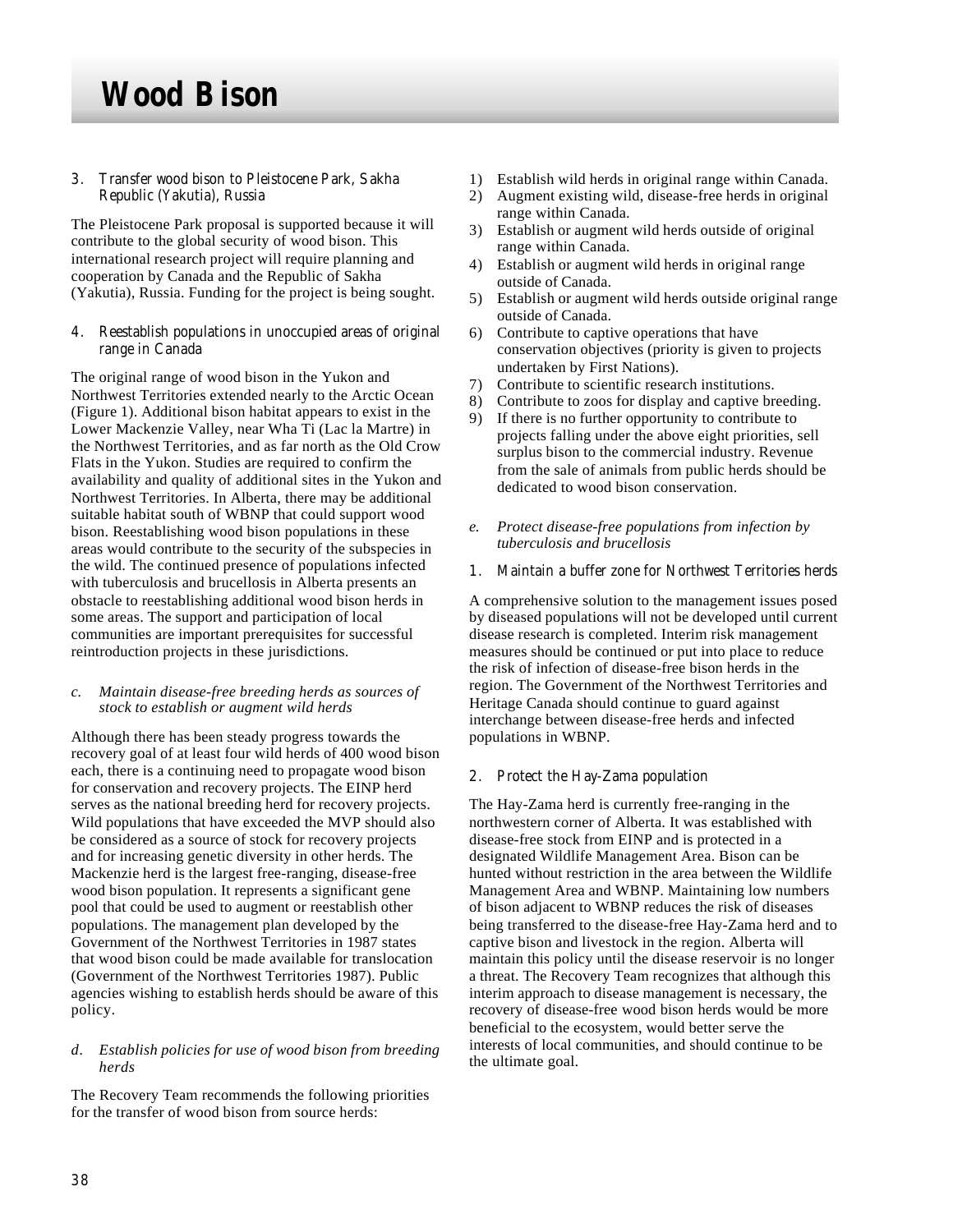#### 3. Monitor disease status of herds

Periodic testing of disease-free herds should be carried out to determine and confirm disease-free status. Serological and histopathological monitoring of disease status, especially brucellosis and tuberculosis, should be conducted, particularly where there is the risk of contact with infected herds.

#### *f. Establish captive breeding herds using bison salvaged from herds infected with brucellosis and tuberculosis*

The successful establishment of an additional disease-free captive breeding herd using a large number of wood bison captured in the wild will make a major contribution to the national recovery program. This is being attempted with bison removed from the Hook Lake herd in the SLR. The Little Red River Cree First Nation and the Tall Cree First Nation are considering a similar project involving the Wentzel Lake herd.

#### *g. Reestablish disease-free populations in areas occupied by herds infected with brucellosis and tuberculosis*

Although WBNP comprises only a small percentage of wood bison range in Canada, the presence of diseased bison in and adjacent to the park effectively precludes the establishment of disease-free wood bison herds in a much larger area. Eradication of these diseases is necessary if the area is to support disease-free populations in the future. A pilot study would be an effective means of assessing techniques for disease eradication. The Government of the Northwest Territories and the Deninu Kue' First Nation have undertaken a program to reestablish a disease-free wood bison population in the eastern SRL. They implemented a conservative approach involving habitat management, capture and antibiotic treatment of bison calves, periodic disease testing, and establishment of a captive breeding herd. Methods to eliminate the infected parent population and reestablish a disease-free herd in the wild are being developed.

#### *h. Prevent further hybridization between plains bison and wood bison in the wild*

1. Monitor and manage the Pink Mountain herd in northeastern British Columbia

Two wood bison herds were recently reestablished in northeastern British Columbia. However, the size and range of the Pink Mountain plains bison herd have increased. Separation between plains bison and wood bison must be maintained to prevent hybridization. A primary goal of the 2000 BC Bison Management Plan is to prevent interbreeding between plains and wood bison

(Harper et al. 2000). Recommended actions include the designation of separate wood bison and plains bison management areas as well as limiting the number of plains bison to approximately 1800 adults. If plains bison move beyond designated boundaries, the Government of British Columbia will limit distribution using hunting by licensed hunters, aboriginal hunters, or Ministry staff. Similarly, if plains bison escape from ranches in northeastern British Columbia, actions authorized in statute and policy will be used to remove the animals from the wild.

2. Disallow the introduction of plains bison to the Yukon and Northwest Territories

The Yukon and Northwest Territories have established policies that prevent importation of plains bison for the purpose of establishing captive or free-ranging herds. Participating jurisdictions should maintain such policies.

3. Establish designated wood bison management areas that exclude conflicting land uses

Agricultural development is expanding in northern Alberta and northeastern British Columbia. Free-ranging bison populations are generally not compatible with large-scale livestock and crop production. Therefore, habitat designated for free-ranging wood bison should be protected from extensive agricultural development.

4. Regulate bison ranching where it conflicts with recovery of free-ranging wood bison herds

Commercial bison ranches are expanding in parts of original wood bison range, particularly in the agricultural corridor along the Peace River. This is creating a potential problem for wood bison recovery. Existing legislation and policies are inadequate to ensure containment of captive commercial bison. Wildlife management agencies should regulate bison ranching and other wildlife ranching to safeguard wild herds and their habitat. Alberta does not currently have legal authority to address this issue. However, British Columbia, the Northwest Territories, Yukon, and Alaska have legislative authority to regulate bison as wildlife.

The cooperative development of improved regulations governing confinement will benefit commercial bison producers as well as agricultural and wildlife agencies. Contact between commercial bison of known disease-free status and free-ranging bison of unknown disease status may result in a change in federal disease-free health status of commercial herds. Existing legislation addresses stray livestock, including bison, but improvements might include more stringent fencing standards and a requirement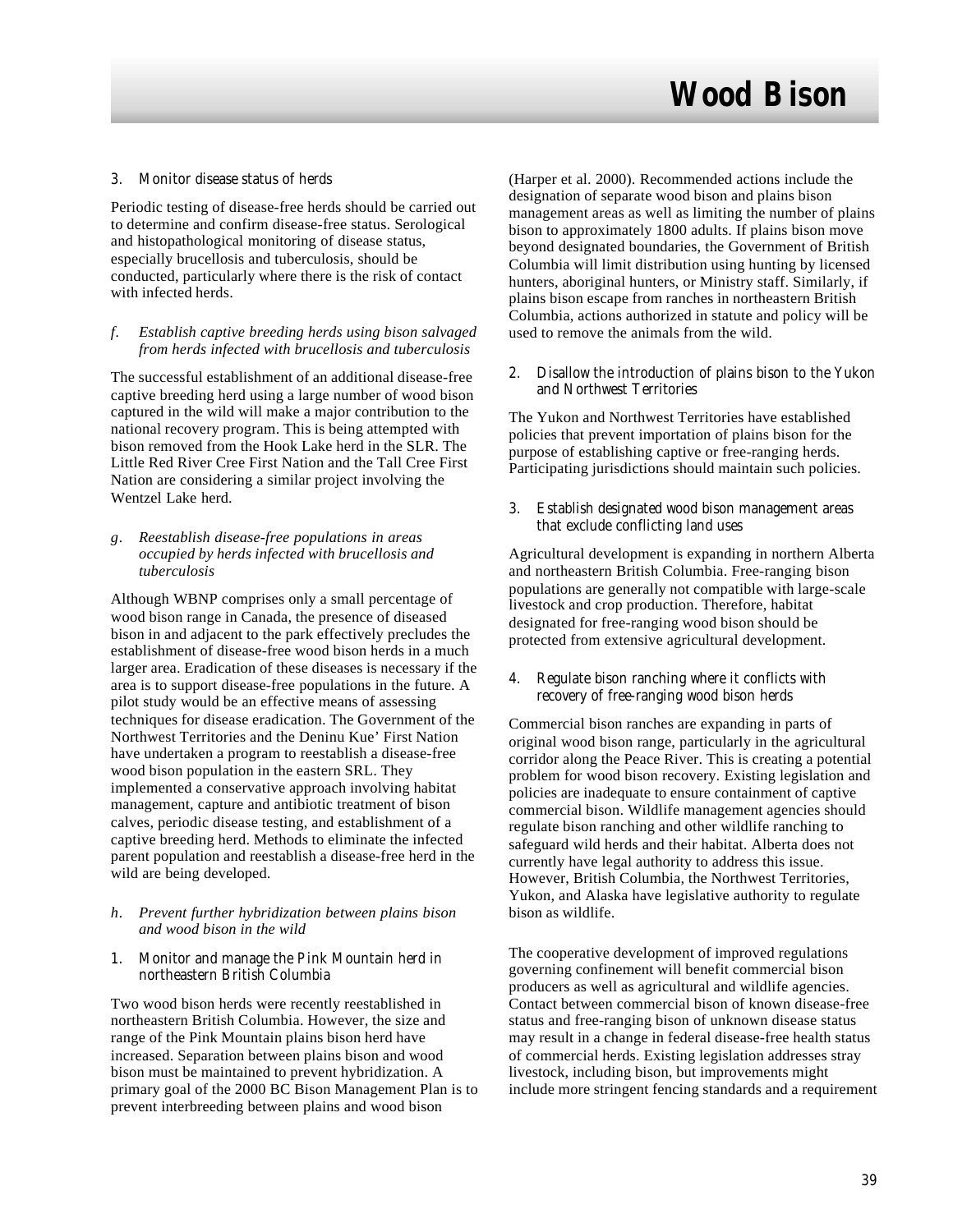to mark/brand captive stock and to report escapes within a specified time. Inclusion of stipulations on recapture methods and time constraints would also be beneficial.

#### *i. Enhance the genetic diversity of the Yukon herd by translocating wood bison from the Mackenzie population*

The Government of Yukon has made a request to obtain up to six young bulls from the Mackenzie population to enhance the genetic diversity of the wild herd in the Nisling River Valley. The exact number to be translocated should be sufficient to provide a meaningful contribution to the genetic diversity of the wild population. The published management plan for the Yukon herd proposes that a translocation should occur after the year 2000 (Government of Yukon 1998).

### *III. Sociopolitical actions*

*a. Encourage development of a long-range plan to resolve problems associated with brucellosis and tuberculosis*

The governments of British Columbia, Alberta, the Northwest Territories, and Canada should collaborate with the Canadian Bison Association and environmental and conservation organizations in managing and eradicating bovine tuberculosis and brucellosis from free-ranging herds. It is recognized that this difficult issue cannot be resolved within the context of the recovery plan. However, the eradication of brucellosis and tuberculosis from free-ranging bison, accompanied by genetic conservation and recovery of disease-free wild herds, is a desirable long-range goal. The Recovery Team can enhance prospects for the long-term survival of wood bison by facilitating the reestablishment of additional disease-free populations in northern Canada and Alaska and by encouraging research on the epidemiology of brucellosis and tuberculosis and related conservation issues.

*b. Develop population management plans that integrate conservation and recovery values with the needs of rural communities*

Free-ranging, disease-free wood bison populations have the potential to contribute significantly to the economic well-being of rural communities through ecotourism, subsistence and trophy hunting, and the sale of value-added products, such as heads, hides, meat, and possibly live animals. Many of these uses are consistent with rural lifestyles, including aboriginal cultures, in the boreal forest region. Where appropriate, population recovery and management plans should reflect the utilitarian value of wood bison to local communities. Wildlife management agencies should recognize the

interests of First Nations in the recovery of wood bison in the boreal forest region. Efforts should be made to ensure that local communities and First Nations are involved in shaping the management of wood bison populations in local areas. However, public consultation should be broad and include other interest groups as well.

Bison management plans have been developed for wood bison in British Columbia (Harper et al. 2000) and for the Mackenzie (Government of the Northwest Territories 1987), Hook Lake (Deninoo Wildlife and Resources Committee 1991), and Yukon herds (Government of Yukon 1998).

#### *c. Foster recovery of disease-free wood bison in the Caribou–Lower Peace river area in Alberta*

The Little Red River Cree First Nation and the Tall Cree First Nation have developed a long-term vision for the recovery of disease-free wood bison in the Caribou–Lower Peace river area. These two First Nations communities are proposing to undertake biological studies and the salvage of bison from the Wentzel Lake herd as part of the Caribou–Lower Peace Aboriginal Model Forest program. The Recovery Team supports the following initiatives in the area:

- 1) establishing an interim (five-year) protection area for bison north of the Peace River in the range of the Wentzel Lake herd, after which the area would be opened to hunting if brucellosis and/or tuberculosis are still present in the population;
- 2) assessing the disease status of the Wentzel Lake population;
- 3) capturing animals to salvage wood bison genetics from the Wentzel Lake herd;
- 4) establishing a disease-free captive breeding herd with animals captured from the Wentzel Lake area;
- 5) establishing a captive breeding herd south of the Peace River using disease-free wood bison from EINP and/or other sources; and
- 6) the eventual recovery of a free-ranging, disease-free wood bison population in the Caribou–Lower Peace river area.

## C. Evaluate the effectiveness of recovery actions

#### *I. Monitor population status and trend*

The status and trend of each population of wood bison should be regularly monitored.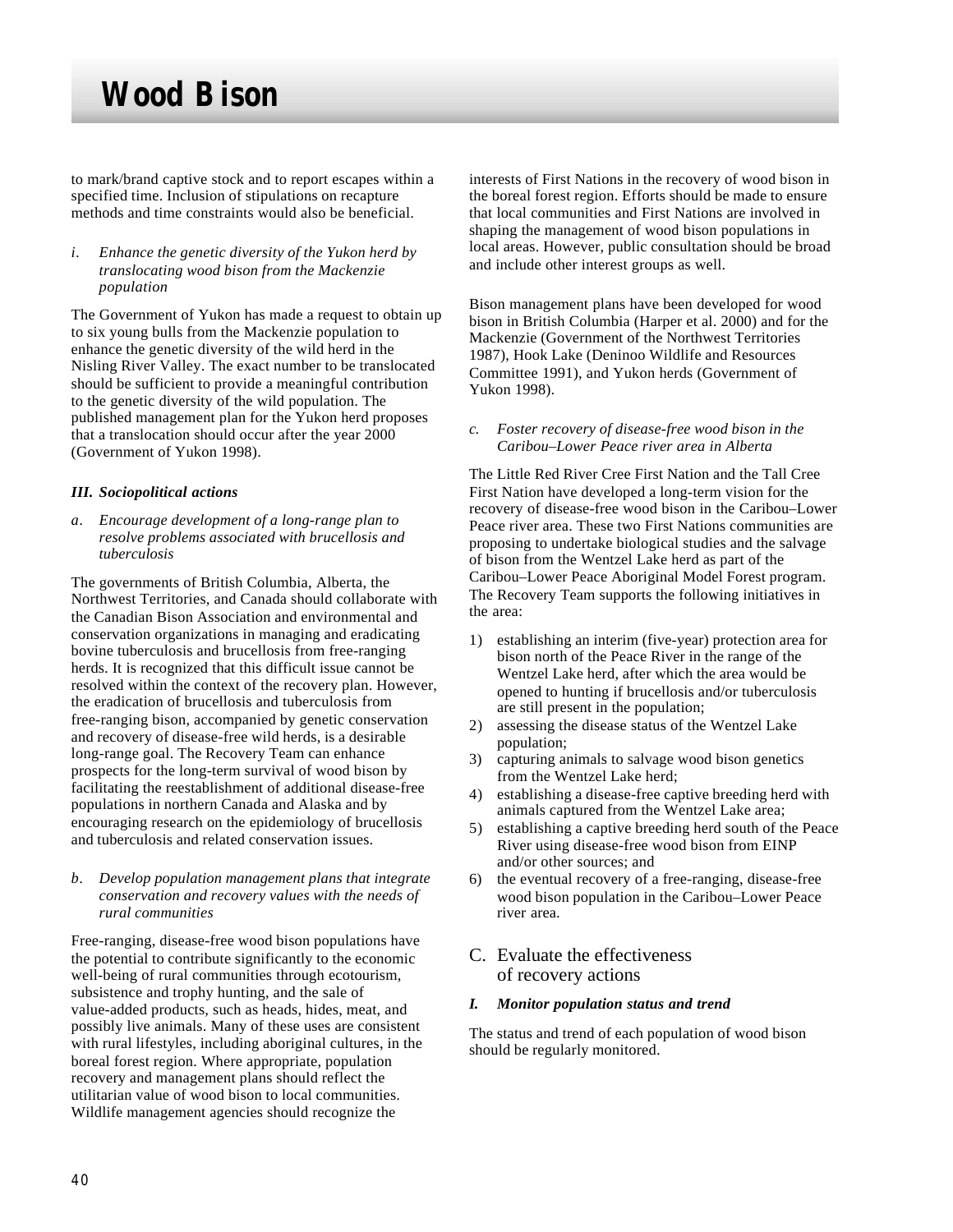#### *II. Monitor the habitat and land base available for wood bison*

Management agencies should evaluate the effects of agricultural or industrial development, forestry, and habitat enhancement projects on habitat available for wood bison.

#### *III. Evaluate management alternatives for populations infected with tuberculosis and brucellosis, including inaction, interim containment, and efforts to eradicate disease*

The effectiveness of efforts to control or eradicate tuberculosis and brucellosis and their effect on genetic resources, ecological processes, and other conservation values should be evaluated.

### *IV. Arrange periodic meetings of the Recovery Team*

The Wood Bison Recovery Team should meet annually, or as required, to review the status and management of wood bison relative to recovery objectives identified in this recovery plan.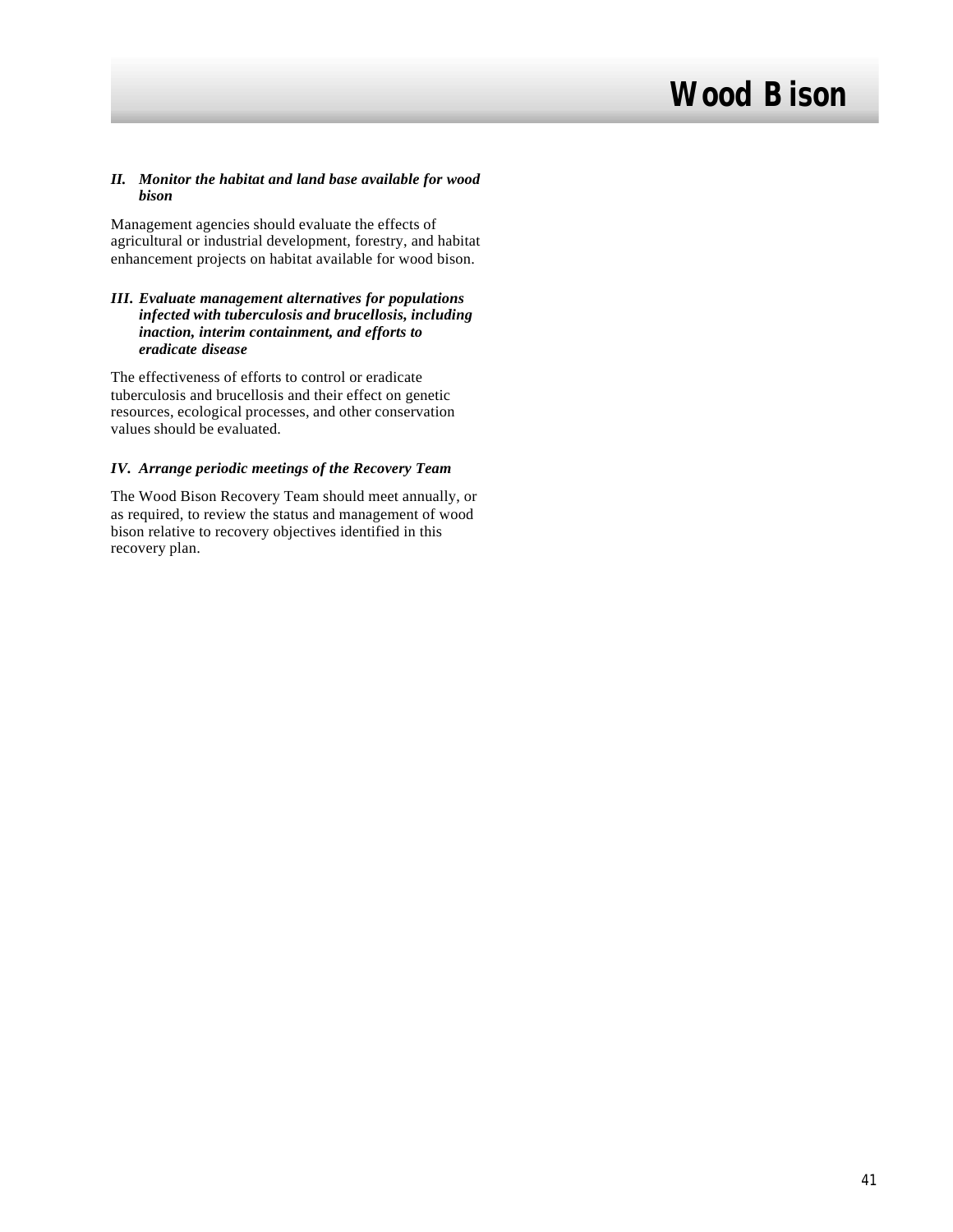# *Section III* **Implementation schedule**

The implementation schedule outlines recovery tasks for the entire recovery period and ranks them in order of priority. It will be used in the regular monitoring of activities and as a basis for funding recovery measures. The various tasks are grouped together under general categories, and their description is taken from the outline of tasks. The schedule sets out objectives and tasks in most cases, identifies the responsible agencies, and provides estimates of funding and person-years required. Tasks will be revised regularly based on results and new information and opportunities.

Recovery priorities are defined as follows:

**Priority 1:** An action required to reestablish a population or to prevent its extirpation or irreversible decline in the foreseeable future.

**Priority 2:** An action required to prevent a significant decline in population or habitat quality or other significant negative trends short of extirpation.

**Priority 3:** Other actions necessary to achieve recovery and reclassification of the subspecies in Canada.

| follows:     | Ac ro nyms used in the implement ation sched ule are as                                                        |
|--------------|----------------------------------------------------------------------------------------------------------------|
| <b>ADFG</b>  | Alaska De part ment of Fish and Game                                                                           |
| AE           | Alberta Environment                                                                                            |
| <b>BCME</b>  | British Columbia Ministry of Environment,<br>Lands and Parks                                                   |
| CBA          | Canadian Bison Association                                                                                     |
| <b>CFIA</b>  | Ca na dian Food In spection Agency                                                                             |
| <b>CWS</b>   | Canadian Wildlife Service                                                                                      |
| <b>DCH</b>   | Department of Canadian Heritage, Bison<br>Research and Containment Program                                     |
| DG           | Deh Gah Gotie Coun cil (in cludes the Fort<br>Providence Resources Man age ment Board)                         |
| <b>DKFN</b>  | Deninu Kue' First Nation (in cludes the Fort<br>Resolution Aboriginal Wildlife Harvesters'<br>Committee)       |
| <b>DRWED</b> | De part ment of Re sources, Wild life and<br>Economic De velopment, Government of the<br>Northwest Territories |
| <b>EINP</b>  | Elk Island National Park                                                                                       |
| <b>MDNR</b>  | Manitoba Department of Natural Resources                                                                       |
| thd          | to be de ter mined                                                                                             |
| <b>UAH</b>   | University of Alberta Hospitals, Department<br>of Microbiology and Public Health                               |
| UC           | Univer sity of Cal gary                                                                                        |
| WBRT         | Wood Bi son Re covery Team                                                                                     |
| <b>YTG</b>   | Yukon Territorial Government                                                                                   |
|              |                                                                                                                |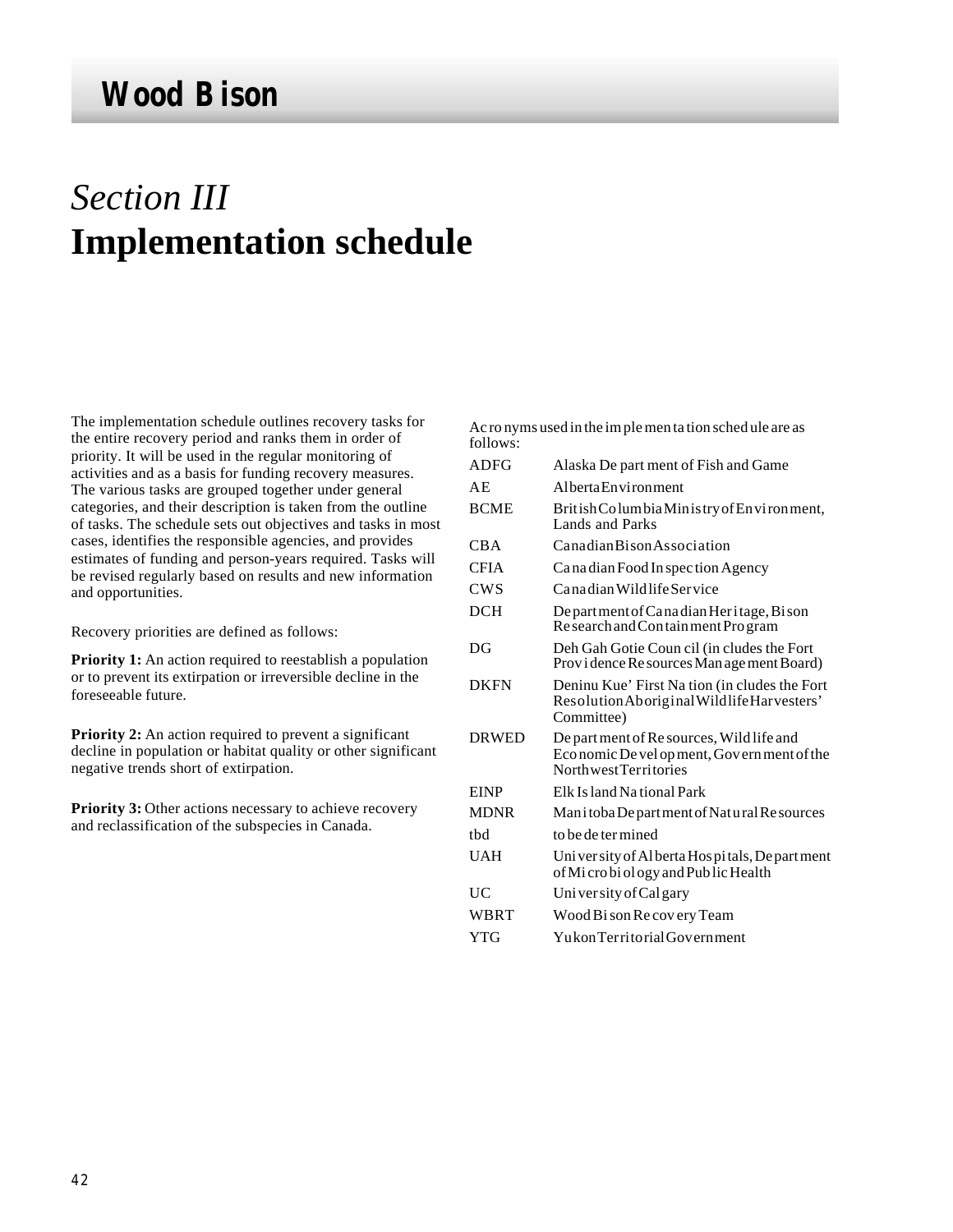| Responsibility                                                           |                | $Estimated costs$ ( $K/PY^b$ )                            |                                          |                                          |                                                                         |                                              |                                                         |                                                         |                                                         |
|--------------------------------------------------------------------------|----------------|-----------------------------------------------------------|------------------------------------------|------------------------------------------|-------------------------------------------------------------------------|----------------------------------------------|---------------------------------------------------------|---------------------------------------------------------|---------------------------------------------------------|
| Action                                                                   | Priority       | Lead                                                      | Coop.                                    | Target<br>date                           |                                                                         |                                              | 1999/2000 2000/2001 2001/2002 2002/2003 2003/0204       |                                                         |                                                         |
| 1. Studies to fill gaps                                                  |                |                                                           |                                          |                                          |                                                                         |                                              |                                                         |                                                         |                                                         |
| I. Disease                                                               |                |                                                           |                                          |                                          |                                                                         |                                              |                                                         |                                                         |                                                         |
| a. Genetic sal vage of dis eased herds                                   | 1              | <b>DRWED</b> <sup>c</sup>                                 | <b>DKFN</b>                              | 2001/02                                  | 165.0/2.0                                                               | 165.0/2.0                                    | 165.0/2.0                                               | 165.0/2.0                                               |                                                         |
| b. Evaluate risk of healthy herds be coming<br>infected                  | 1              | UC                                                        | <b>CBA</b><br>CFIA<br>AE<br><b>DRWED</b> | 2000/01                                  | 53.0/1.5                                                                | 33.0/1.5                                     |                                                         |                                                         |                                                         |
| c. Implications of infected herds                                        | 2              | tbd                                                       |                                          |                                          |                                                                         |                                              |                                                         |                                                         |                                                         |
| d. Epizootiology of an thrax                                             | 3              | <b>DRWED</b>                                              | UAH<br>$_{\rm DG}$                       | Ongoing                                  | 10.0/0.2                                                                | 7.5/0.2                                      | 7.5/0.2                                                 | 7.5/0.2                                                 | 7.5/0.2                                                 |
| II. Habitat                                                              |                |                                                           |                                          |                                          |                                                                         |                                              |                                                         |                                                         |                                                         |
| a. In te gration with resource and land use                              | 2              | <b>YTG</b>                                                | UC                                       | 2000/01                                  | 35.0/0.3                                                                | 15.0/0.3                                     |                                                         |                                                         |                                                         |
| b. Evaluate prescribed fire                                              | $\overline{c}$ | tbd                                                       |                                          |                                          |                                                                         |                                              |                                                         |                                                         |                                                         |
| c. Agriculturaldevelopmentandhabitat<br>loss                             | 3              | tbd                                                       |                                          |                                          |                                                                         |                                              |                                                         |                                                         |                                                         |
| III.Predationandcompetition                                              |                |                                                           |                                          |                                          |                                                                         |                                              |                                                         |                                                         |                                                         |
| a. Predation                                                             | 3              | <b>DRWED</b>                                              |                                          | 2000/01                                  | 7.0/0.4                                                                 | 7.0/0.4                                      |                                                         |                                                         |                                                         |
| <b>IV.</b> Genetics                                                      |                |                                                           |                                          |                                          |                                                                         |                                              |                                                         |                                                         |                                                         |
| a. Geneticdiversity                                                      | $\overline{c}$ | tbd                                                       |                                          | 2001/02                                  |                                                                         |                                              | 3.0/0.2                                                 |                                                         |                                                         |
| 2. Implementactions                                                      |                |                                                           |                                          |                                          |                                                                         |                                              |                                                         |                                                         |                                                         |
| I. Ecologicalactions                                                     |                |                                                           |                                          |                                          |                                                                         |                                              |                                                         |                                                         |                                                         |
| a. Man age hab it at (prescribed fire,<br>integrated plans, reclamation) | 1              | <b>EINP</b><br><b>MDNR</b><br><b>DRWED</b><br><b>BCME</b> | <b>CWS</b>                               | Ongoing<br>Ongoing<br>Ongoing<br>Ongoing | 15.0/0.2<br>3.5/0.1<br>100.0/3.0<br>5.0/0.1<br>$\overline{\phantom{0}}$ | 15.0/0.2<br>3.5/0.1<br>100.0/3.0<br>50.0/0.5 | 15.0/0.2<br>3.5/0.1<br>100.0/3.0<br>50.0/0.5<br>2.0/0.2 | 15.0/0.2<br>3.5/0.1<br>100.0/3.0<br>50.0/0.5<br>2.0/0.2 | 15.0/0.2<br>3.5/0.1<br>100.0/3.0<br>50.0/0.5<br>2.0/0.2 |
| b. Plan for dis ease man age ment                                        | 1              | <b>EINP</b>                                               |                                          |                                          | $- / 0.1$                                                               | $- / 0.1$                                    |                                                         |                                                         |                                                         |
| II. Intensivemanagement                                                  |                |                                                           |                                          |                                          |                                                                         |                                              |                                                         |                                                         |                                                         |
| a. Augment populations with surplus bison                                | 1              | <b>EINP</b>                                               | <b>BCME</b>                              |                                          | 40.0/0.4<br>20.0/0.4                                                    | 40.0/0.4<br>70.0/0.5                         | 40.0/0.4                                                | 40.0/0.4                                                | 40.0/0.4                                                |
| b. Establishnewpopulations                                               | 1              | ADFG <sup>d</sup><br><b>BCME</b><br><b>CWS</b>            |                                          |                                          | Ongoing/ $0.5$                                                          | 1.0/0.1                                      | 2.0/0.1                                                 | 2.0/0.1                                                 | 2.0/0.1                                                 |
| c. Maintain disease-free breeding herds                                  | 1              | tbd                                                       |                                          |                                          |                                                                         |                                              |                                                         |                                                         |                                                         |
| d. Policies for use of breeding herds                                    | 3              | tbd                                                       |                                          |                                          |                                                                         |                                              |                                                         |                                                         |                                                         |
| e. Protectdisease-freepopulations                                        | 1              | <b>DRWED<sup>e</sup></b>                                  | DCH                                      | Ongoing                                  | 69.0/0.5                                                                | 69.0/0.5                                     | 69.0/0.5                                                | 69.0/0.5                                                | 69.0/0.5                                                |
| f. Establish cap tive breeding herds                                     | 1              | tbd                                                       |                                          |                                          |                                                                         |                                              |                                                         |                                                         |                                                         |
| g. Reestablishdisease-freepopulations                                    | 1              | tbd                                                       |                                          |                                          |                                                                         |                                              |                                                         |                                                         |                                                         |
| h. Preventfurtherhybridization                                           | $\mathbf{1}$   | <b>EINP</b><br><b>BCME</b>                                |                                          | Ongoing                                  | 50.0/0.4<br>10.0/0.2                                                    | 50.0/0.4<br>10.0/0.2                         | 10.0/0.2<br>10.0/0.2                                    | 10.0/0.2<br>10.0/0.2                                    | 10.0/0.2<br>10.0/0.2                                    |
| i. Exchange of an imals to enhance genetic<br>diversity                  | 2              | <b>YTG</b>                                                |                                          | 2003                                     | $\overline{\phantom{0}}$                                                |                                              | $5.0/-$                                                 | $5.0/-$                                                 | $5.0/-$                                                 |
| III.Sociopolitical                                                       |                |                                                           |                                          |                                          |                                                                         |                                              |                                                         |                                                         |                                                         |
| a. Long-term plan to re solve dis ease is sue                            | $\mathbf{1}$   | tbd                                                       |                                          |                                          |                                                                         |                                              |                                                         |                                                         |                                                         |
| b. Man age ment plans and needs of local<br>communities                  | $\overline{c}$ | <b>DRWED</b><br>YTG<br><b>BCME</b>                        |                                          | Ongoing<br>Ongoing<br>Ongoing            | 5.0/0.1<br>$5.0/-$<br>10.0/0.2                                          | 5.0/0.1<br>$5.0 -$<br>5.0/0.1                | 5.0/0.1<br>$5.0/-$<br>5.0/0.1                           | 5.0/0.1<br>$5.0 -$<br>5.0/0.1                           | 5.0/0.1<br>$5.0 -$<br>5.0/0.1                           |
| c. Foster recovery of bison in<br>Car i bou-Lower Peace river area       | 2              | tbd                                                       |                                          |                                          |                                                                         |                                              |                                                         |                                                         |                                                         |

*Con tinued on next page*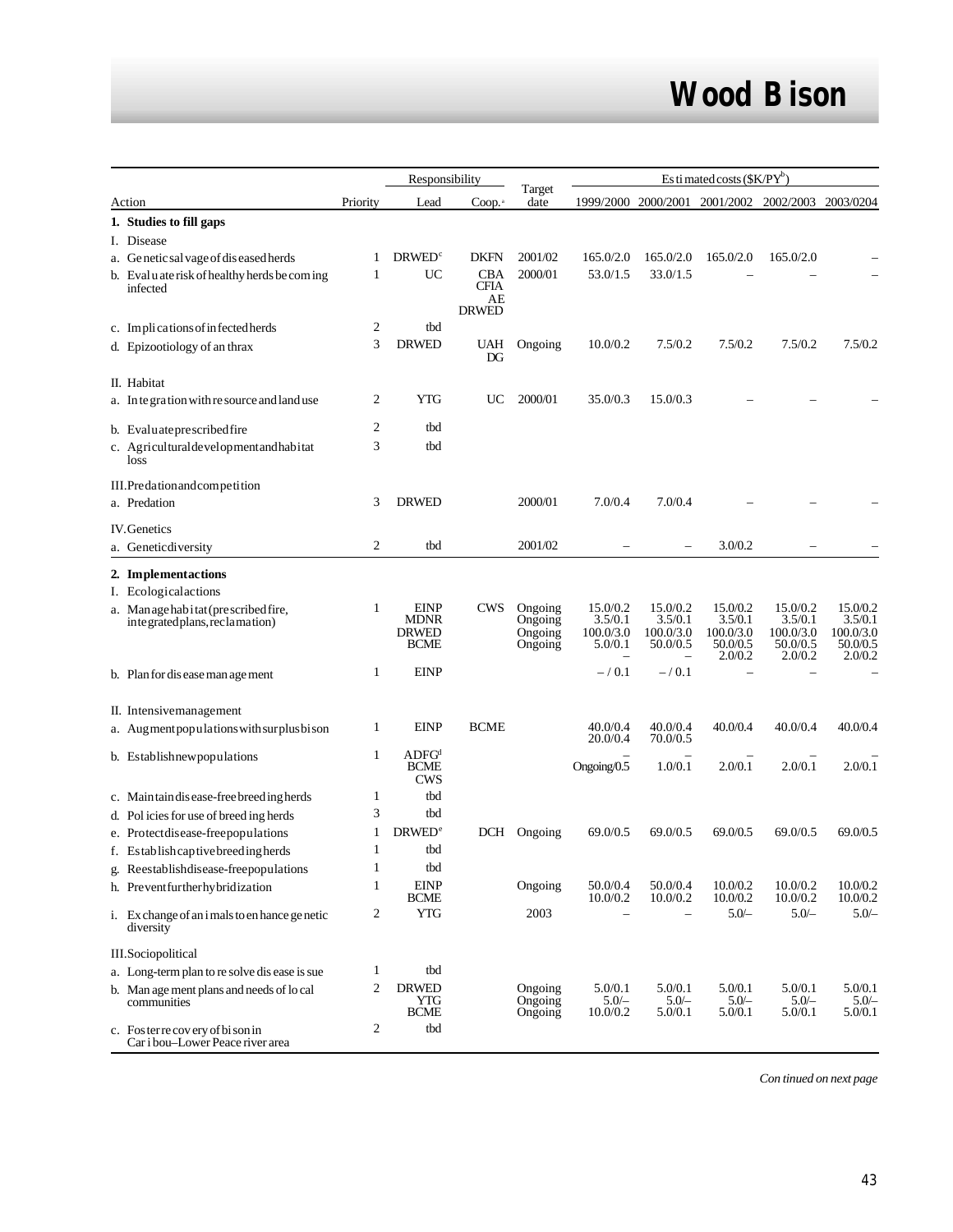|                                                  |          | Responsibility                                                                |                                                         |                | Estimated costs $(SK/PY^b)$                           |                                                      |                                                       |                                                       |                                                       |
|--------------------------------------------------|----------|-------------------------------------------------------------------------------|---------------------------------------------------------|----------------|-------------------------------------------------------|------------------------------------------------------|-------------------------------------------------------|-------------------------------------------------------|-------------------------------------------------------|
| Action                                           | Priority | Lead                                                                          | Coop.                                                   | Target<br>date | 1999/2000                                             | 2000/2001                                            | 2001/2002                                             | 2002/2003                                             | 2003/0204                                             |
| 3. Evaluation                                    |          |                                                                               |                                                         |                |                                                       |                                                      |                                                       |                                                       |                                                       |
| I. Population status and trend                   |          | <b>EINP</b><br><b>DRWED</b> <sup>f</sup><br><b>MDNR</b><br>YTG<br><b>BCME</b> |                                                         | Ongoing        | 5.0/0.1<br>30.0/0.3<br>6.0/0.1<br>25.0/0.3<br>8.0/0.2 | 5.0/0.1<br>5.0/0.1<br>6.0/0.1<br>25.0/0.3<br>8.0/0.2 | 5.0/0.1<br>5.0/0.1<br>6.0/0.1<br>25.0/0.3<br>20.0/0.3 | 5.0/0.1<br>5.0/0.1<br>6.0/0.1<br>25.0/0.3<br>20.0/0.3 | 5.0/0.1<br>5.0/0.1<br>6.0/0.1<br>25.0/0.3<br>20.0/0.3 |
| II. Monitorhabitat and land base                 |          | YTG<br><b>BCME</b>                                                            |                                                         | Ongoing        | $3.0/-$<br>30.0/0.5                                   | $3.0/-$<br>10.0/0.2                                  | $3.0/-$<br>5.0/0.2                                    | $3.0/-$<br>5.0/0.2                                    | $3.0/-$<br>5.0/0.2                                    |
| III. Evaluate disease management<br>alternatives | 2        | <b>EINP</b>                                                                   |                                                         |                | 7.0/0.2                                               | 7.0/0.2                                              | 7.0/0.2                                               | 7.0/0.2                                               | 7.0/0.2                                               |
| IV. Periodic meetings of WBRT                    | 3        | <b>WBRT</b>                                                                   | <b>CWS</b><br><b>DRWED</b><br><b>YTG</b><br><b>BCME</b> | Ongoing        | 2.0/0.2<br>1.0/0.1<br>$1.0 -$<br>1.0/0.1              | 2.0/0.2<br>1.0/0.1<br>$1.0/-$<br>1.0/0.1             | 2.0/0.2<br>1.0/0.1<br>$1.0/-$<br>1.0/0.1              | 2.0/0.2<br>1.0/0.1<br>$1.0/-$<br>1.0/0.1              | 2.0/0.2<br>1.0/0.1<br>$1.0/-$<br>1.0/0.1              |
| <b>TOTALS</b>                                    |          |                                                                               |                                                         |                | 721.5/12.7                                            | 725.0/12.2                                           | 578.0/9.7                                             | 575.0/9.5                                             | 410.0/7.5                                             |

Five-year grand to tal =  $$3009500$  and  $51.6$  per son-years

 $\delta^{a}$  Cooperators.<br>b Es ti mated costs in thou sands of dol lars and per son-years com mit ted by an agency. c

Sub ject to an nual bud get pro cess.<br>Im ple men ta tion of the Yu kon Flats pro ject is un cer tain at pres ent due to pol icy ques tions within the U.S. Fish and Wild life Ser vice. Fi nan cial com mitd ments can not be made un til these is sues are re solved.

An nual mon i tor ing of the Bi son Control Area Pro gram is funded co oper a tively (50:50 costshare) by the Govern ment of the North west Ter ri tories, Depart ment of Re sources, Wild life and Eco nomic De vel op ment,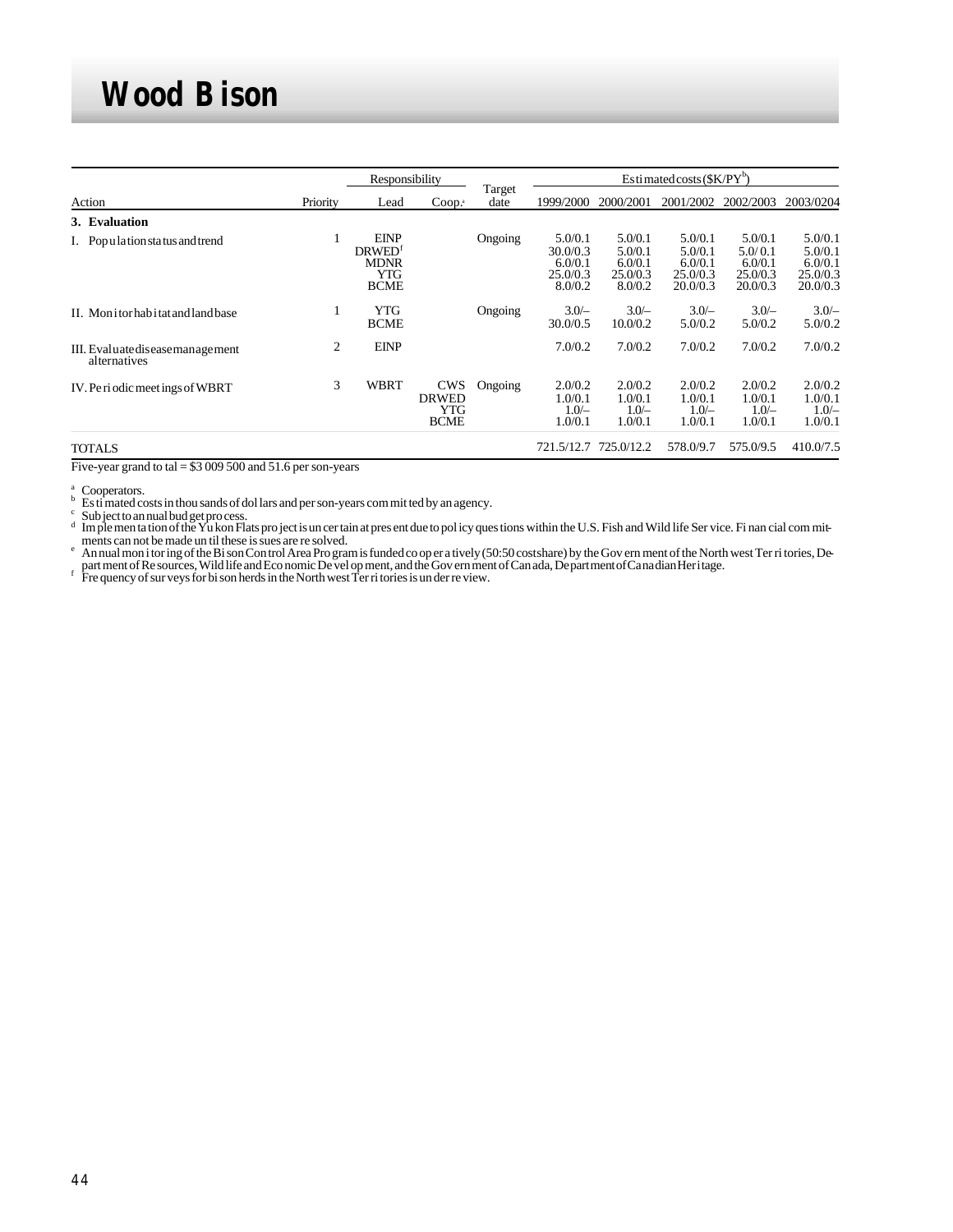# *Section IV* **Literature cited**

- **Alaska Department of Fish and Game. 1994.** Reintroducing wood bison to the Upper Yukon Valley, Alaska: A feasibility assessment. Unpublished report (Fairbanks, AK). 94 pp.
- **Alberta Forestry, Lands and Wildlife. 1989.** Alberta's Fish and Wildlife reply to Northern Diseased Bison Assessment Panel information requirements. Pages 110–126 *in* Northern Diseased Bison Environmental Assessment Panel: Compendium of government submissions and technical specialist reports in response to the Panel information requirements document. Federal Environmental Assessment Review Office (Ottawa, ON).
- **Allen, J.A. 1876.** The American bisons, living and extinct. *Memoirs of the Museum of Comparative Zoology* 4: 1–246. Cambridge University Press (Cambridge, UK).
- **Archipov, N.D. 1989.** Drevnye Kul'tury Iakutii. Izdatel'stvo, Yakutsk.
- **Avise, J.C. and R.M. Ball, Jr. 1990.** Principles of genealogical concordance in species concepts and biological taxonomy. Pages 45–67 *in* D. Futuyma and J. Autonovics (Editors): *Oxford surveys in evolutionary biology*. Oxford University Press (Cambridge, UK).
- **Banfield, A.W.F. and N.S. Novakowski. 1960.** The survival of the wood bison (*Bison bison athabascae* Rhoads) in the Northwest Territories. *Natural History Papers No. 8*. Natural Museum of Man, August 30, 1960. 6 pp.
- **Berger, M., R.O. Stephenson, P. Karczmarczyk, and C.C. Gates. 1995.** Habitat inventory of the Yukon Flats as potential wood bison range. Unpublished report. Alaska Department of Fish and Game (Fairbanks, AK). 38 pp.
- **Bhambhani, R. and J. Kuspira. 1969.** The somatic karyotypes of American bison and domestic cattle. *Canadian Journal of Genetics and Cytology* 11: 243–249.
- **Blood, D.C., O.M. Radostits, J.A. Henderson, J.H. Arundel, and C.C. Gay. 1983.** *Veterinary medicine — A textbook of disease in cattle, sheep, goats and horses.* 6th edition. Baillere, Tindall (London, UK). 1310 pp.
- **Bork, A.M., C.M. Strobeck, F.C. Yeh, R.J. Hudson, and R.K. Salmon. 1991.** Genetic relationship of wood and plains bison based on restriction fragment length polymorphisms. *Canadian Journal of Zoology* 69: 43–48.
- **Broughton, S. 1987.** Diseases affecting bison. Pages 34–38 *in* H.W. Reynolds and A.W.L. Hawley (Editors): *Bison ecology in relation to agricultural development in the Slave River lowlands, NWT*. Occasional Paper No. 63. Canadian Wildlife Service (Ottawa, ON).
- **Campbell, C., I.D. Campbell, C.B. Blyth, and J.H. McAndrews. 1994.** Bison extirpation may have caused aspen expansion in western Canada. *Ecography* 17: 360–362.
- **Carbyn, L.N. and T. Trottier. 1988.** Description of wolf attacks on bison calves in Wood Buffalo National Park. *Arctic* 41: 297–302.
- **Carbyn, L.N., D. Huisman, E. Street, and D. Anions. 1989.** An analysis of the decline of bison in Wood Buffalo National Park from 1971 to 1981 and a review of the status to 1989. Unpublished report. Canadian Wildlife Service (Edmonton, AB). 268 pp.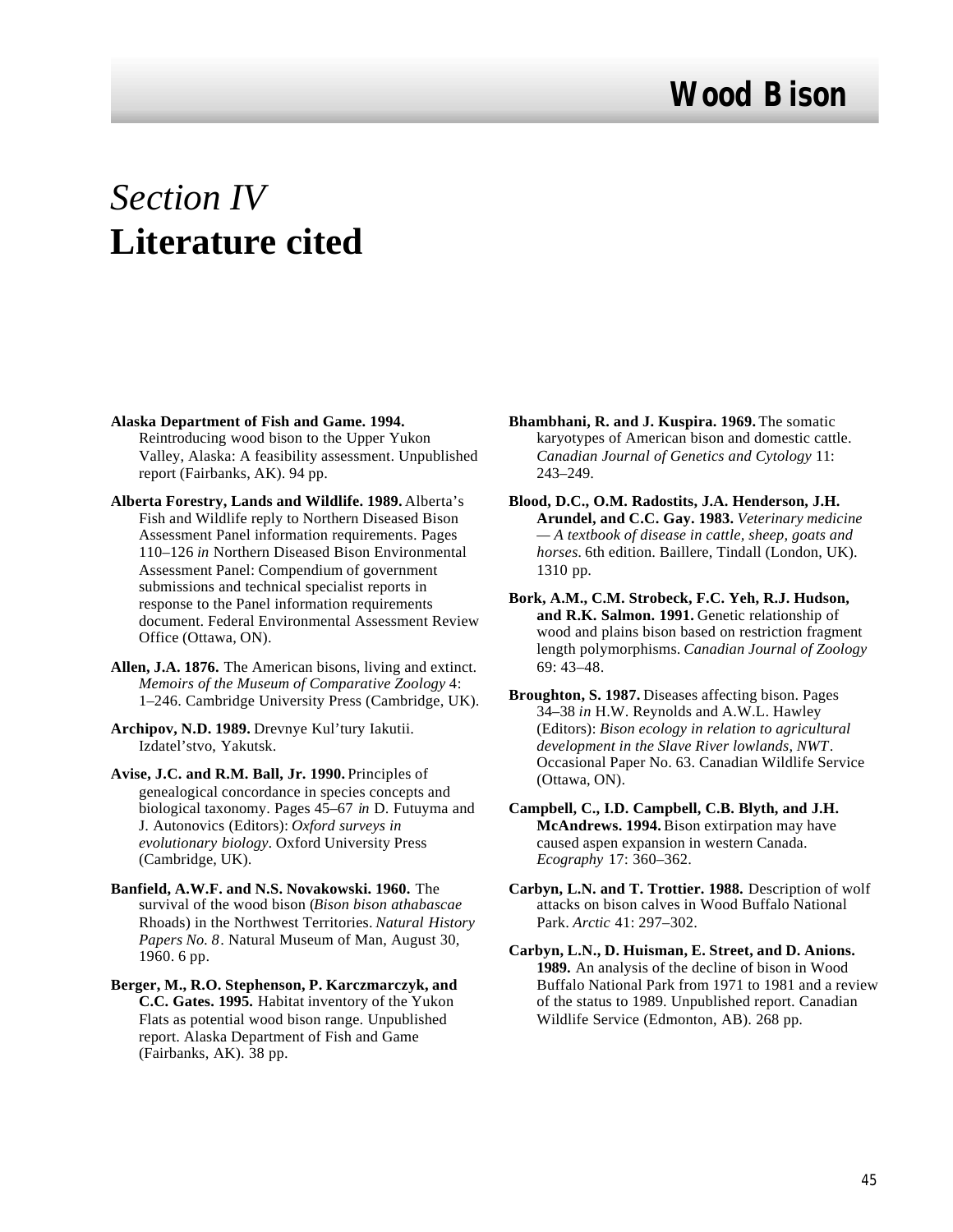- **Carbyn, L.N., S.M. Oosenbrug, and D.W. Anions. 1993.** Wolves, bison and the dynamics related to the Peace–Athabasca Delta in Canada's Wood Buffalo National Park. *Canadian Circumpolar Research Series No. 4.* Canadian Circumpolar Institute, University of Alberta (Edmonton, AB). 270 pp.
- **Carbyn, L.N., N. Lunn, and K. Timoney. 1998.** Trends in the distribution and abundance of bison in Wood Buffalo National Park. *Wildlife Society Bulletin* 26: 463–470.
- **Chapin III, F.S., M.C. Chapin, and S.A. Zimov. 1997.** Preliminary proposal for a bison reintroduction to northeast Siberia. Unpublished report. Department of Integrative Biology, University of California (Berkeley, CA). 41 pp.
- **Chowns, T., C. Gates, and F. Lepine. 1998.** Large scale free burning to improve wood bison habitat in northern Canada. Pages 205–210 *in* L. Irby and J. Knight (Editors): *International symposium on bison ecology and management in North America.* Bozeman, MT, 4–7 June 1997. Montana State University (Bozeman, MT).
- **Clarke, C.H.D. c. 1945.** Biological reconnaissance of the lands adjacent to the Alaska Highway in northern British Columbia and the Yukon Territory. Unpublished report in the National Archives of Canada, RG 85 collection, Vol. 1191, file 400-2, Parts  $1-2.$
- **Cook, F.R. and D. Muir. 1984.** The Committee on the Status of Endangered Wildlife in Canada (COSEWIC): history and progress. *The Canadian Field-Naturalist* 98: 63–70.
- **Cronin, M.A. 1986.** Genetic relationships between white-tailed deer, mule deer, and other large mammals inferred from mitochondrial DNA analysis. M.Sc. thesis. Montana State University (Bozeman, MT). 49 pp.
- **Cronin, M.A. 1991.** Mitochondrial-DNA phylogeny of deer (Cervidae). *Journal of Mammalogy* 72: 533–566.
- **Cronin, M.A., D.A. Palmisciano, E.R. Vyse, and D.G. Cameron. 1991.** Mitochondrial DNA in wildlife forensic science: species identification of tissues. *Wildlife Society Bulletin* 19: 94–105.
- **Davis, D.S., J.W. Templeton, T.A. Ficht, J.D. Williams, J.D. Kopek, and L.G. Adams. 1990.** *Brucella abortus* in captive bison. I. Serology, bacteriology, pathogeneses and transmission to cattle. *Journal of Wildlife Disease* 26: 360–371.
- **Davis, D.S., J.W. Templeton, T.A. Ficht, J.D. Huber, R.D. Angus, and L.G. Adams. 1991.** *Brucella abortus* in bison. II. Evaluation of strain 19 vaccination of pregnant cows. *Journal of Wildlife Disease* 27: 258–264.
- **Deninoo Wildlife and Resources Committee. 1991.** Hook Lake wood bison management plan. Report prepared by the Deninoo Wildlife and Resources Committee, July 1991. Deninoo Kue First Nation (Fort Resolution, NT). 27 pp.
- **Dragon, D. and B. Rennie. 1995.** The ecology of anthrax spores: Tough but not invincible*. Canadian Veterinary Journal* 36: 295–301.
- **Elliott, J.P. 1989.** A proposal for the reintroduction of wood bison to British Columbia. Unpublished report. British Columbia Ministry of Environment, Lands and Parks (Victoria, BC). 15 pp.
- **Environment Canada. 1990.** *A Wildlife Policy for Canada.* Canadian Wildlife Service for Wildlife Ministers' Council of Canada (Ottawa, ON). 29 pp.
- **Flerov, C.C. 1965.** Comparative craniology of recent representatives of the genus *Bison*. *Bulletin of the Moscow Nature Society* LXX(1). Department of Biology. 17 pp.
- **Flerov, K.K. 1979.** Systematics and evolution. Pages 9–127 *in* V.E. Sokolov (Editor): *European bison. Morphology, systematics, evolution, ecology.* Nauka Publishers (Moscow).
- **Fuller, W.A. 1962.** The biology and management of the bison of Wood Buffalo National Park. *Wildlife Management Bulletin Series 1*, 16: 1–52. Canadian Wildlife Service.
- **Gainer, R. 1985**. Free-roaming bison in northern Alberta. *Alberta Naturalist* 15: 86–87.
- **Gasaway, W.C., R.O. Stephenson, J.L. Davis, P.E.K. Shepherd, and O.E. Burris. 1983.** Interrelationships of wolves, prey and man in interior Alaska. *Wildlife Monographs 84*. 50 pp.
- **Gates, C.C. 1992.** Cursory evaluation of the habitat potential of the Yukon River Flats, Alaska, for a reintroduction of wood bison. Unpublished report for the Alaska Department of Fish and Game (Fairbanks, AK). 42 pp.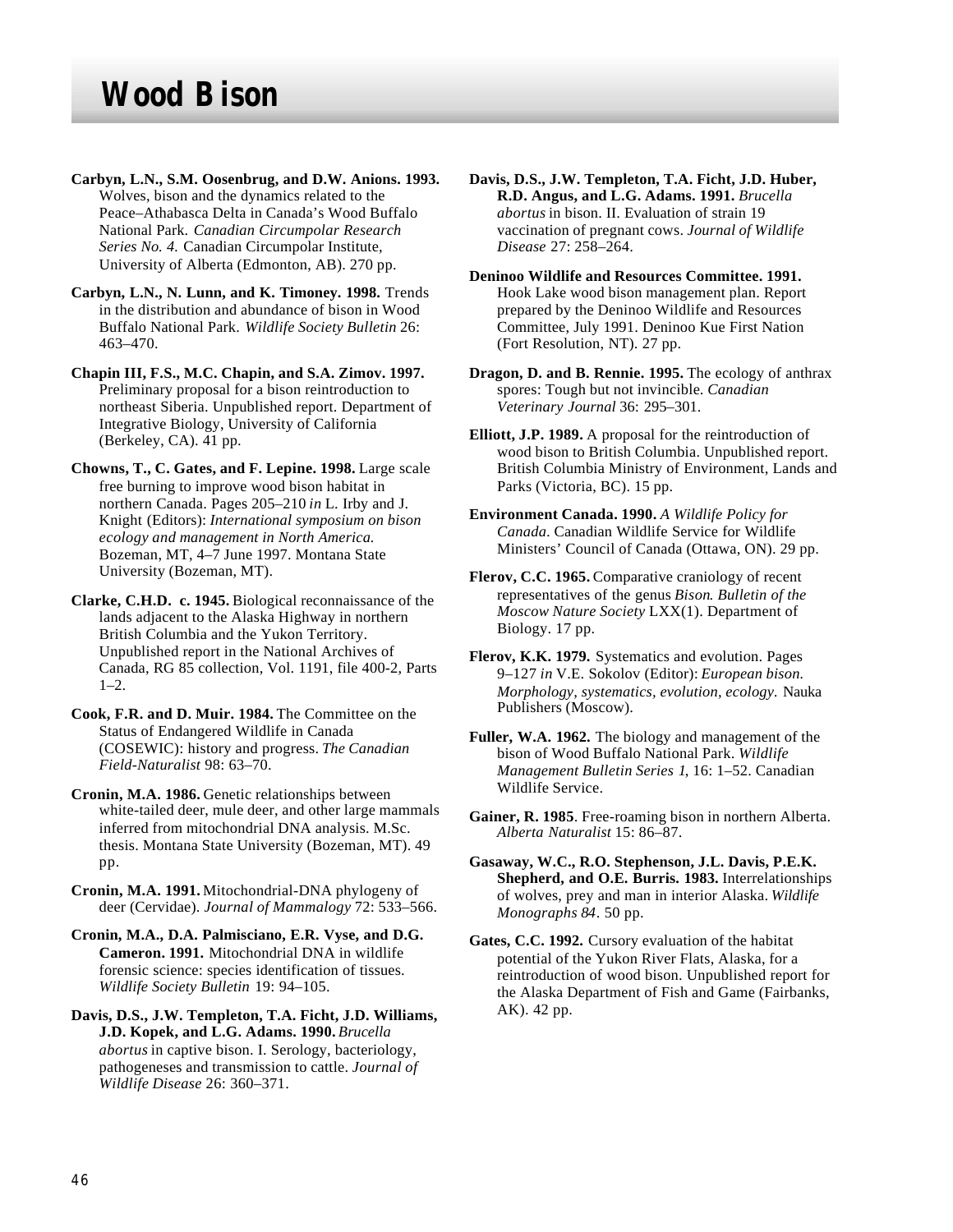- **Gates, C.C. 1993.** Biopolitics and pathobiology: Diseased bison in northern Canada. Pages 271–288 *in* R.E. Walker (Symposium organizer and compiler): *Proceedings of the North American public bison herds symposium.* Lacrosse, WI, 27–29 July 1993. Custer State Park (Custer, SD).
- **Gates, C.C. and N.C. Larter. 1990.** Growth and dispersal of an erupting large herbivore population in northern Canada: The Mackenzie wood bison (*Bison bison athabascae*). *Arctic* 43: 231–238.
- **Gates, C.C., N.C. Larter, and P.E. Komers. 1991.** Size and composition of the Mackenzie wood bison population in 1989. File Report No. 93. Northwest Territories Department of Renewable Resources. 24 pp.
- **Gates, C., T. Chowns, and H. Reynolds. 1992.** Wood Buffalo at the crossroads. *Alberta: Studies in the Arts and Sciences* 3: 139–165. University of Alberta Press (Edmonton, AB).
- **Gates, C.C., B. Elkin, and D. Dragon. 1995.** Investigation, control and epizootiology of anthrax in an isolated, free-roaming bison population in northern Canada. *Canadian Journal of Veterinary Research* 59: 256–264.
- **Gates, C.C., B.T. Elkin, and D.C. Beaulieu. 1998.** Initial results of an attempt to eradicate bovine tuberculosis and brucellosis from a wood bison herd in northern Canada. Pages 221–228 *in* L. Irby and J. Knight (Editors): *International symposium on bison ecology and management in North America.* Bozeman, MT, 4–7 June 1997. Montana State University (Bozeman, MT).
- **Geist, V. 1991.** Phantom subspecies: the wood bison *Bison bison athabascae* Rhoads 1897 is not a valid taxon, but an ecotype. *Arctic* 44: 283–300.
- **Geist, V. and P. Karsten. 1977.** The wood bison (*Bison bison athabascae* Rhoads 1989) in relation to hypotheses on the origin of the American bison (*Bison bison* Linnaeus). *Zeitschrift für Saugetierkunde* 42: 119–127.
- **Government of the Northwest Territories. 1987**. Mackenzie wood bison management plan. Department of Renewable Resources, Government of the Northwest Territories (Yellowknife, NT). 20 pp.
- **Government of Yukon. 1998.** Yukon bison management plan 1998–2003. Unpublished report. Department of Renewable Resources, Government of Yukon (Whitehorse, YK). 20 pp.
- **Graham, M. 1924.** Finding range for Canada's buffalo. *The Canadian Field-Naturalist* 38: 189.
- **Groves, C.P. 1981.** Systematic relationships in the Bovini (Artiodactyla, Bovidae). *Zeitschrift für zoologischen Systematik und Evolutionsforschung* 19: 264–278.
- **Guthrie, R.D. 1990.** *Frozen fauna of the Mammoth Steppe. The Story of Blue Babe*. University of Chicago Press (Chicago, IL). 323 pp.
- **Harington, C.R. 1977.** Pleistocene mammals of the Yukon Territory. Ph.D. dissertation. University of Alberta (Edmonton, AB). 1060 pp.
- **Harington, C.R. 1990**. Arctic bison. *Biome* 10(2): 4. Canadian Museum of Nature (Ottawa, ON).
- **Harper, F. 1925.** Letter to the editor of the Canadian Field-Naturalist. *The Canadian Field- Naturalist* 39: 45.
- **Harper, W.L., J.P. Elliott, I. Hatter, and H. Schwantje. 2000.** Management plan for wood bison in British Columbia. British Columbia Ministry of Environment, Lands and Parks (Victoria, BC). 43 pp.
- **Hartl, G.B. and F. Reimoser. 1988.** Biochemical variation in Roe deer (*Capreolus capreolus L.*): Are r-strategists among deer genetically less variable than k-strategists? *Heredity* 6: 221–227.
- **Hewitt, C.G. 1921.** The buffalo or bison: Its present, past, and future. Pages 113–142 *in* C.G. Hewitt: *The conservation of the wildlife of Canada*. Charles Scribner's Sons (New York, NY).
- **Howell, A.B. 1925.** Letter to the editor of the Canadian Field-Naturalist from the Corresponding Secretary of the American Society of Mammalogists, 13 April 1925. *The Canadian Field-Naturalist* 39: 118.
- **IUCN. 1980.** *World conservation strategy: Living resource conservation for sustainable development*. With support from the United Nations Environment Programme and the World Wildlife Fund. International Union for Conservation of Nature and Natural Resources, Gland, Switzerland.
- **IUCN. 1987.** Translocation of living organisms: IUCN position statement, 4 September 1987. International Union for Conservation of Nature and Natural Resources, Gland, Switzerland. 20 pp.
- **Janecek, L.L., R.L. Honeycutt, R.M. Adkins, and S.K. Davis. 1996.** Mitochondrial gene sequences and the molecular systematics of the Artiodactyl subfamily Bovinae. *Molecular Phylogenetics Evolution* 6: 107–119.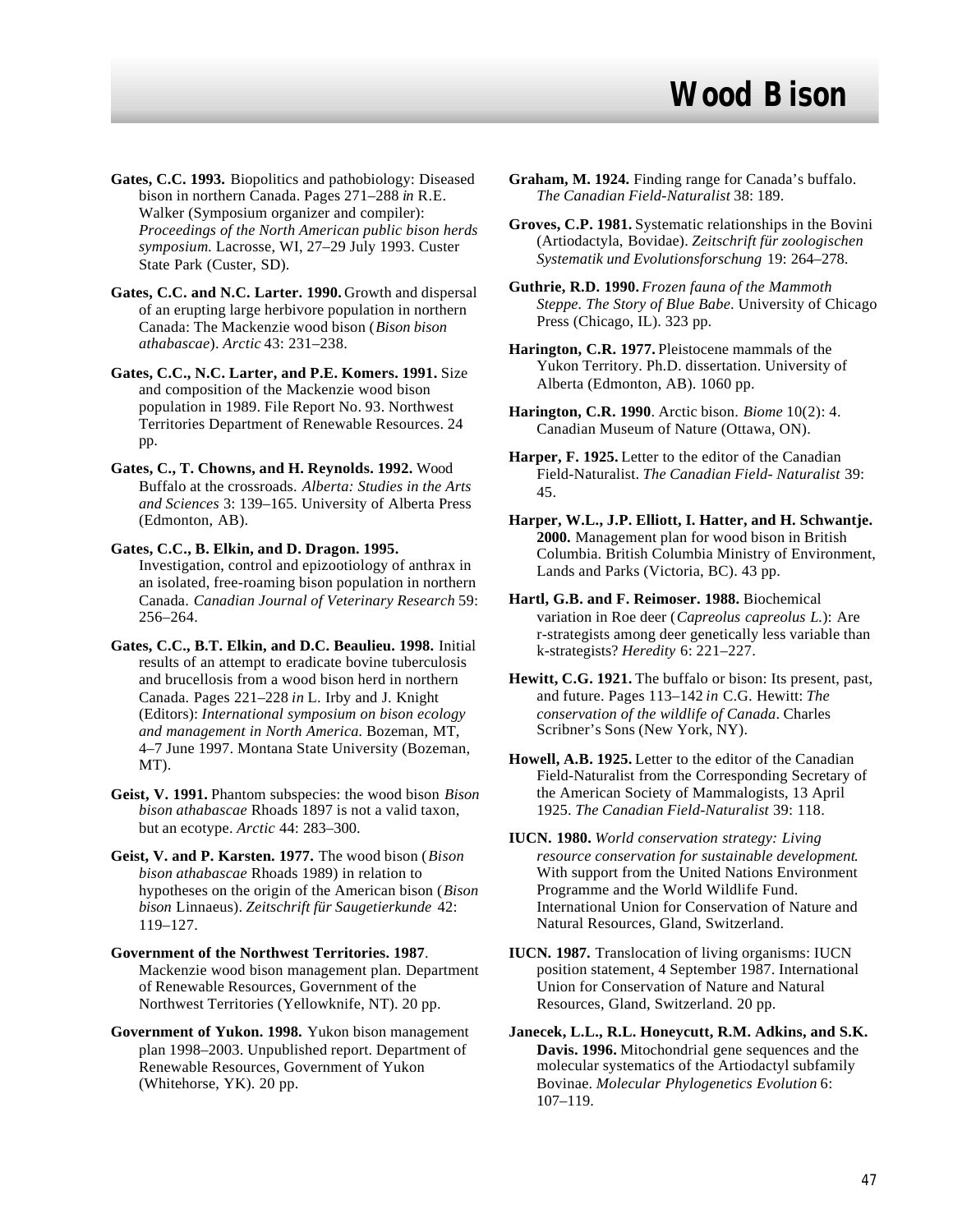**Joly, D., F.A. Leighton, and F. Messier. 1998.** Tuberculosis and brucellosis infection of bison in Wood Buffalo National Park, Canada: preliminary results. Pages 23–31 *in* L. Irby and J. Knight (Editors): *International symposium on bison ecology and management in North America.* Bozeman, MT, 4–7 June 1997. Montana State University (Bozeman, MT).

**Jones, C., R.S. Hoffmann, D.W. Rice, R.J. Baker, M.D. Engstrom, R.D. Bradley, D.J. Schmidly, and C.A. Jones. 1997.** Revised checklist of North American mammals north of Mexico, 1997. *Occasional Papers No. 173.* Museum of Texas Tech University. 24 pp.

**Karsten, P. 1975.** Don't be buffaloed...by a bison: history of Alberta herds. *Dinny's Digest, Calgary Zoological Society* 2: 3–13.

**Larter, N.C. and C.C. Gates. 1991.** Diet and habitat selection of wood bison in relation to seasonal change in forage quantity and quality*. Canadian Journal of Zoology* 69: 2677–2685.

**Larter, N.C., A.R.E. Sinclair, and C.C. Gates. 1993.** Dynamics of the Mackenzie wood bison population. Pages 260–270 *in* R.E. Walker (Symposium organizer and compiler): *Proceedings of the North American public bison herds symposium.* Lacrosse, WI, 27–29 July 1993. Custer State Park (Custer, SD).

**Larter, N.C., A.R.E. Sinclair, and C.C. Gates. 1994.** The response of predators to an erupting bison, *Bison bison athabascae*, population. *The Canadian Field-Naturalist* 108: 318–327.

**Lazarev, P.A., G.G. Boeskorov, and A.I. Tomskaya. 1998.** Mlekopitauschie Antropogena Yakutii. Yu.V. Labutin (Editor), Sibirskoe otdelenie Rossiiskoi Akademii Nauk. Yakutskii Nauchnyi Centr, Yakutsk.

**Lotenberg, G. 1996.** History of wood bison in the Yukon; a reevaluation based on traditional knowledge and written records. Unpublished report for Yukon's Renewable Resources Department. Boreal Research Associates (Whitehorse, YK). 23 pp. + appendices.

**Lothian, W.F. 1979.** *A history of Canada's national parks. Vol. III*. Parks Canada, Supply and Service Canada (Ottawa, ON). 118 pp.

**Lothian, W.F. 1981.** *A history of Canada's national parks. Vol. IV.* Parks Canada, Supply and Service Canada (Ottawa, ON). 154 pp.

**MacGregor, J.G. 1952.** *The land of twelve foot Davis. (A history of the Peace River Country.)* The Institute of Applied Art Ltd. (Edmonton, AB). 394 pp.

- **Mayr, E. 1963.** *Animal species and evolution.* Harvard University Press. 797 pp.
- **McDonald, J.N. 1981.** *North American bison, their classification and evolution.* University of California Press (Berkeley, CA). 316 pp.
- **Meagher, M. 1989.** Range expansion by bison of Yellowstone National Park*. Journal of Mammalogy* 70: 670–675.

**Messier, F. 1989.** Effects of bison population changes on wolf–prey dynamics in and around Wood Buffalo National Park. Pages 229–262 *in* Northern Diseased Bison Environmental Assessment Panel: Compendium of government submissions and technical specialists reports in response to the Panel information requirements document. Federal Environmental Assessment Review Office (Ottawa, ON). 295 pp.

**Miyamoto, M.M., S.M. Tanhauser, and P.J. Laipis. 1989.** Systematic relationships in the artiodactyl tribe Bovini (Family Bovidae), as determined from mitochondrial DNA sequences. *Systematic Zoology* 38: 342–349.

**Morton, K. 1999.** Wood bison re-introduction Hay/Zama herd progress report — April 1999. Unpublished report. Natural Resources Service, Alberta Environmental Protection (High Level, AB). 21 pp.

**Newmark, W.D. 1987.** A land-bridge island perspective on mammalian extinctions in western North American parks. *Nature* 325: 430–432.

**Northern Diseased Bison Environmental Assessment Panel. 1990.** Northern diseased bison. *Report No. 35 of the Environmental Assessment Panel*. August 1990. Federal Environmental Assessment Review Office (Hull, QC). 47 pp.

**Novakowski, N.S. 1957.** Aerial re-survey of bison in Wood Buffalo National Park and surrounding areas, 1957. Unpublished report CWSC-216. Canadian Wildlife Service (Edmonton, AB). 12 pp.

**O'Brien, S.J. and E. Mayr. 1991.** Bureaucratic mischief: recognizing endangered species and subspecies. *Science* 231: 1187–1188.

**Ogilvie, W. 1893.** Report on the Peace River and tributaries in 1891. Annual report. Department of Interior Canada for 1892, part 7. 144 pp.

**Orlov, V.N. and Chudinovokaya [initials unknown]. 1979.** Chromosome set of European bison and other bovini. Pages 435–441 *in* V.E. Sokolov (Editor): *European bison. Morphology, systematics, evolution, ecology*. Nauka Publishers (Moscow).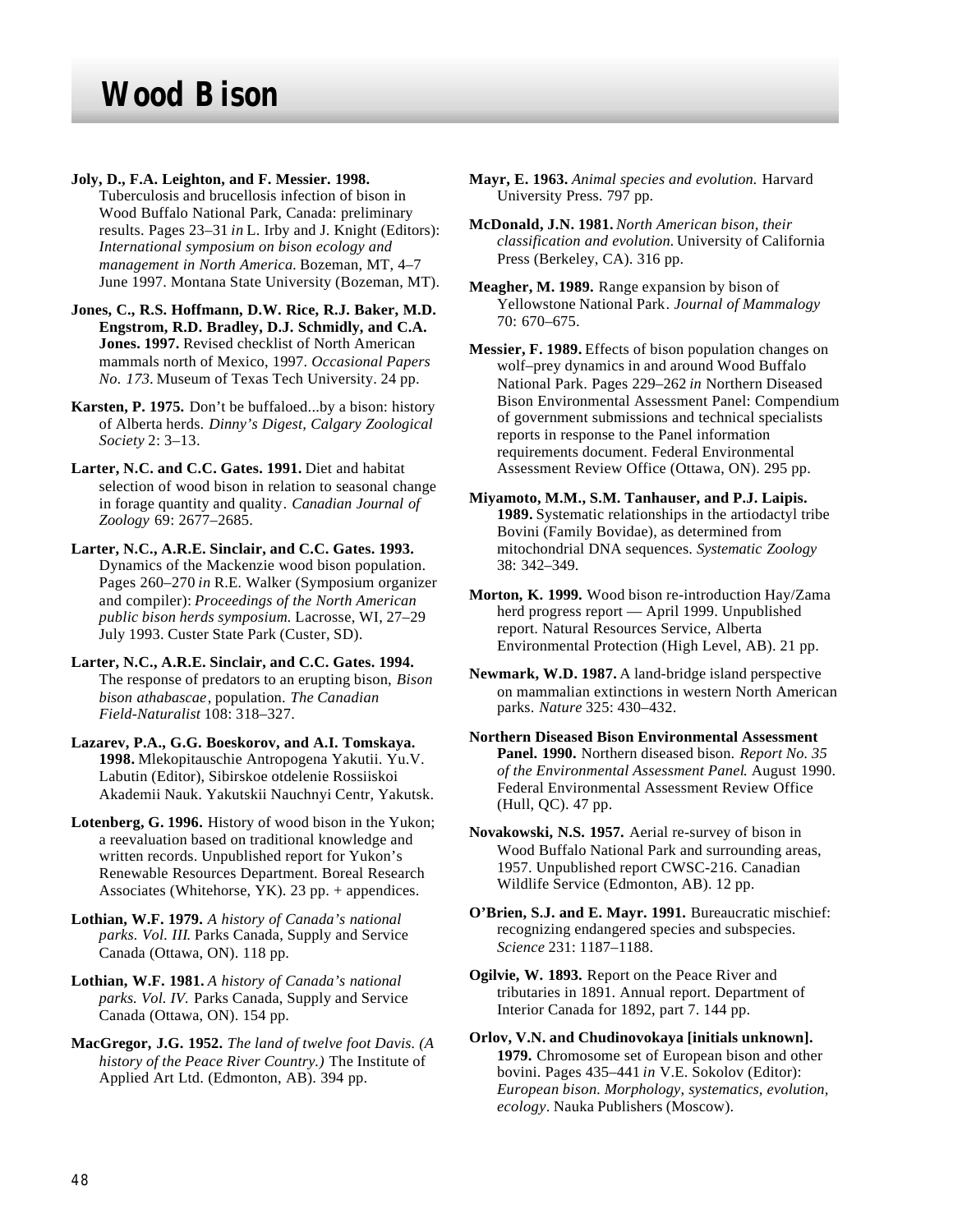- **Pamilo, P. and M. Nei. 1988.** Relationships between gene trees and species trees. *Molecular Biology and Evolution* 5: 568–583.
- **Pauls, R.W., J. Peden, and G.M. Wagner. 1999**. Syncrude/Fort McKay wood bison project: 1993–1997. Unpublished report prepared for Syncrude Canada Ltd. (Fort McMurray, AB). Sections 1–8 and 21 appendices.
- **Peden, D.G. and G.J. Kraay. 1979.** Comparison of blood characteristics in plains bison, wood bison, and their hybrids*. Canadian Journal of Zoology* 57: 1778–1784.
- **Pollard, D.F. and M.R. McKechnie. 1986**. *World conservation strategy — Canada. A report on achievements in conservation.* Conservation and Protection, Environment Canada (Ottawa, ON). 61 pp.
- **Quinlan, A.E. 1999.** Prescribed fire and vegetation dynamics in northern boreal sedge-grass meadows of the Slave River Lowlands, Northwest Territories. M.Sc. thesis. University of Alberta (Edmonton, AB). 111 pp.
- **Raup, H.M. 1933.** Range conditions in the Wood Buffalo Park of western Canada with notes on the history of the wood bison*. Special Publication of the American Committee for International Wild Life Protection. Vol. I, No.* 2. 52 pp. + map.
- **Reynolds, H.W. 1982.** Range assessment of the Nisling River valley, Yukon Territory, as habitat for wood bison. Unpublished report. Canadian Wildlife Service (Edmonton, AB). 64 pp.
- **Reynolds, H.W. and A.W.L. Hawley (Editors). 1987.** *Bison ecology in relation to agricultural development in the Slave River Lowlands, NWT.* Occasional Paper No. 63. Canadian Wildlife Service (Ottawa, ON). 74 pp.
- **Reynolds, H.W., R.M. Hansen, and D.G. Peden. 1978.** Diets of the Slave River Lowlands bison herd, Northwest Territories, Canada. *Journal of Wildlife Management* 42: 581–590.
- **Reynolds, H.W., J.R. McGillis, and R. Glaholt. 1980.** Range assessment of the Liard–South Nahanni Rivers Region, Northwest Territories, as habitat for wood bison. Unpublished report. Canadian Wildlife Service (Edmonton, AB). 39 pp.
- **Rhoads, S.N. 1897.** Notes on living and extinct species of North American Bovidae. *Proceedings of the Academy of Natural Sciences* 49: 483–502.
- **Rusanov, B.S. 1975.** Iskapaemye bizony Iakutii. Iakutskoe Knizhnoe Izdatel'stvo, Yakutsk.
- **Samuel, W.M. 1987.** Moving the zoo or the potential introduction of a dangerous parasite into Alberta with its translocated host. Pages 85–92 *in* L. Renecker (Editor): *Focus on a new industry*. Proceedings of the Alberta Game Growers' Association Conference 1, 1987.
- **Saunders, W.E. 1925.** Letter to the editor of the Canadian Field-Naturalist. *The Canadian Field-Naturalist* 39: 118.
- **Schultz, J. 1888.** *The Great Mackenzie Basin*. Report of the Select Committee of the Senate Appointed to Enquire into the Resources of the Great Mackenzie Basin. Session 1888. Ottawa (ON). Taken from *The Senate Debates*, Ottawa, 27 March 1888, pages 218–244 [cited in Raup 1933].
- **Seip, D.R. 1992.** Factors limiting woodland caribou populations and their interrelationships with wolves and moose in southeastern British Columbia*. Canadian Journal of Zoology* 70: 1494–1503.
- **Seton, E.T. 1886.** The wood buffalo. *Proceedings of the Royal Canadian Institute, Series 3*, Vol. 3, No. 31: 114–117.
- **Siebert, V.F. 1925.** Some notes on Canada's so-called wood buffalo. *The Canadian Field-Naturalist* 39: 204–206.
- **Simpson, G.G. 1961.** Principles of animal taxonomy. Columbia University Press (New York, NY). 247 pp.
- **Skinner, M.F. and O.C. Kaisen. 1947.** The fossil *Bison* of Alaska and preliminary revision of the genus. *Bulletin of the American Museum of Natural History* 89: 123–256 + Plates 8–26.
- **Soper, J.D. 1941.** History, range and home life of the northern bison. *Ecological Monographs* 11: 347–412.
- **Soule, M.E. 1987.** *Viable populations for conservation.* Cambridge University Press (Cambridge, UK). 189 pp.
- **Stephenson, R.O., S.C. Gerlach, R.D. Guthrie, C.R. Harington, R.O. Mills, and G. Hare. 2001.** Wood bison in late Holocene Alaska and adjacent Canada: Paleontological, archaeological and historical records. Pages 125–159 *in* S.C. Gerlach and M.S. Murray (Editors): *People and wildlife in northern North America: Essays in honor of R. Dale Guthrie.* British Archaeological Reports, International Series 994.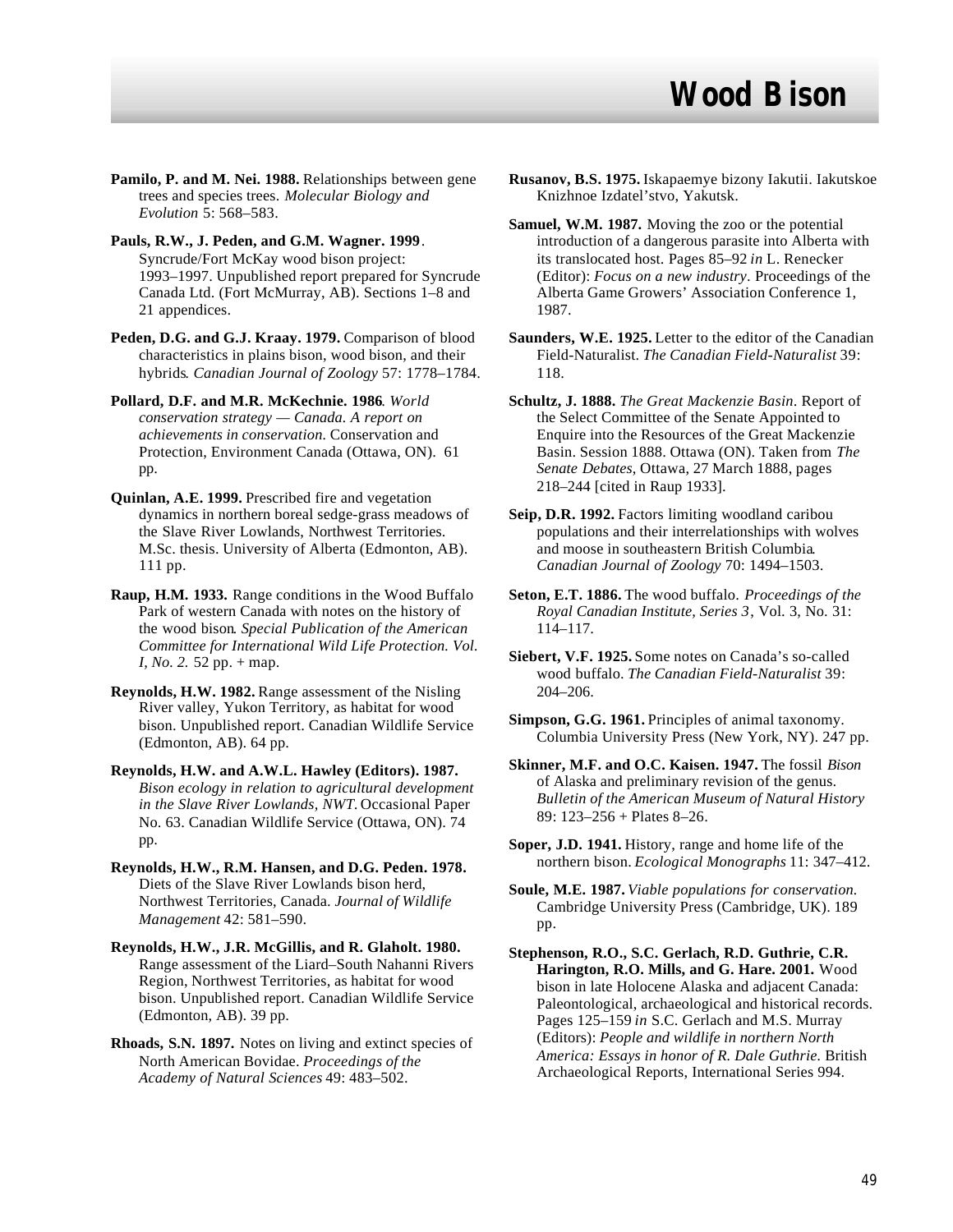- **Strobeck, C., R.O. Polziehn, and R. Beech. 1993.** Genetic relationship between wood and plains bison assayed using mitochondrial DNA sequence. Pages 209–227 *in* R.E. Walker (Symposium organizer and compiler): *Proceedings of the North American public bison herds symposium*. Lacrosse, WI, 27–29 July 1993. Custer State Park (Custer, SD). 444 pp.
- **Tessaro, S.V. 1988.** A descriptive and epizootiologic study of brucellosis and tuberculosis in bison in northern Canada. Ph.D. thesis. University of Saskatchewan (Saskatoon, SK). 320 pp.
- **Tessaro, S.V. 1989.** Review of the diseases, parasites and miscellaneous pathological conditions of North American bison. *Canadian Veterinary Journal* 30: 416–422.
- **Tessaro, S.V., L.B. Forbes, and C. Turcotte. 1990.** A survey of brucellosis and tuberculosis in bison in and around Wood Buffalo National Park, Canada. *Canadian Veterinary Journal* 31: 174–180.
- **Tessaro, S.V., C.C. Gates, and L.B. Forbes. 1992.** The brucellosis and tuberculosis status of wood bison in the Mackenzie Bison Sanctuary, Northwest Territories, Canada. *Canadian Journal of Veterinary Research* 57: 231–235.
- **Thoen, C.O., K.J. Throlson, L.D. Miller, E.M. Hines, and R.L. Morgan. 1988.** Pathogenesis of *Mycobacterium bovis* infection in American bison. *American Journal of Veterinary Research* 49: 1861–1865.
- **Van Camp, J. 1987.** Predation on bison. Pages 25–33 *in* H.W. Reynolds and A.W.L. Hawley (Editors): *Bison ecology in relation to agriculture development in the Slave River lowlands, NWT*. Occasional Paper No. 63. Canadian Wildlife Service (Ottawa, ON). 74 pp.
- **Van Camp, J. and G.W. Calef. 1987.** Population dynamics of bison. Pages 21–23 *in* H.W. Reynolds and A.W.L. Hawley (Editors): *Bison ecology in relation to agriculture development in the Slave River lowlands, NWT*. Occasional Paper No. 63. Canadian Wildlife Service (Ottawa, ON). 74 pp.
- **Van Gelden, R.G. 1977.** Mammalian hybrids and generic limits. *American Museum Noviates,* No. 2635. American Museum of Natural History. 25 pp.
- **van Zyll de Jong, C.G. 1986.** A systematic study of recent bison, with particular consideration of the wood bison. *National Museum of Natural Sciences Publication in Natural Science No. 6.* 69 pp.
- **van Zyll de Jong, C.G. 1993.** Origin and geographic variation of recent North American bison. *Alberta: Studies in the Arts and Sciences* 3(2): 21–35. University of Alberta Press (Edmonton, AB).
- **van Zyll de Jong, C.G., C. Gates, H. Reynolds, and W. Olson. 1995.** Phenotypic variation in remnant populations of North American bison. *Journal of Mammalogy* 76: 391–405.
- **Wall, A.D., S.K. Davis, and B.M. Reed. 1992.** Phylogenetic relationships in the subfamily bovinae (Mammalia – Artiodactyla) based on ribosomal DNA. *Journal of Mammalogy* 73: 262–275.
- **Wilson, A.C., R.L. Cann, S.M. Carr, M. George, U.B. Gyllensten, K.M. Helm-Gychowski, R.G. Higuchi, S.R. Palumbi, E.M. Prager, R.D. Sage, and M. Stoneking. 1985.** Mitochondrial DNA and two perspectives on evolutionary genetics. *Biological Journal of the Linnean Society* 26: 375–400.
- **Wilson, D.E. and D.M. Reeder (Editors). 1993.** *Mammal species of the World.* Smithsonian Institution Press (Washington, DC). 1206 pp.
- **Wilson, G. and C. Strobeck. 1999.** Genetic variation within and relatedness among wood and plains bison populations. *Genome* 42: 483–496.
- **Wood Bison Recovery Team. 1987.** Status report on endangered wildlife in Canada 1987: Wood bison. Canadian Wildlife Service (Ottawa, ON). 87 pp.
- **Ying, K.L. and D.G. Peden. 1977.** Chromosomal homology of wood bison and plains bison. *Canadian Journal of Zoology* 55: 1759–1762.
- **Zamora, L.E. 1983.** An analysis of bison erythrocyte antigens and blood proteins. M.Sc. thesis. Texas A and M University (College Station, TX). 94 pp.
- **Zimov, S.A., V.I. Chuprynin, A.P. Oreshko, F.S. Chapin III, J.F. Reynolds, and M.C. Chapin. 1995.** Steppe–tundra transition: A herbivore-driven biome shift at the end of the Pleistocene. *The American Naturalist* 146: 765–794.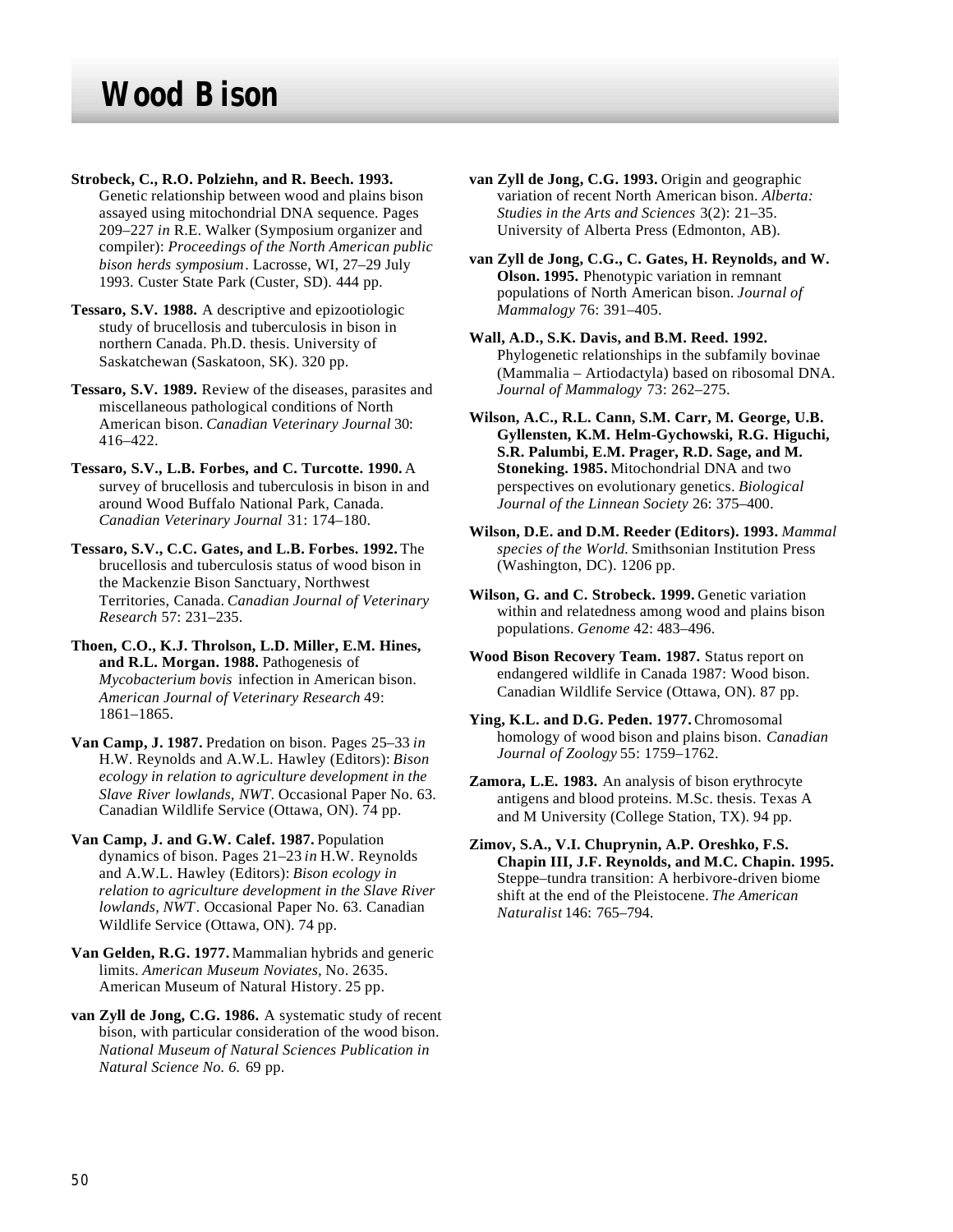# **Previous National Recovery Plans**

| 1. Canadian Whooping Crane Recovery Plan                                                                      | December 1987  |
|---------------------------------------------------------------------------------------------------------------|----------------|
| 2. Anatum Pere grine Fal con Recovery Plan                                                                    | October 1988   |
| 3. National Recovery Plan for the Baird's Sparrow                                                             | April 1993     |
| 4. National Recovery Plan for the Rose ate Tern                                                               | June 1993      |
| 5. National Recovery Plan for the Greater Prairie-Chicken                                                     | October 1993   |
| 6. National Recovery Plan for the Whooping Crane (1994 update)                                                | January 1994   |
| 7. National Recovery Plan for the Log ger head Shrike                                                         | March 1994     |
| 8. National Recovery Plan for the Mar bled Murrelet                                                           | May 1994       |
| 9. Na tional Re covery Plan for the Gaspésie Caribou                                                          | November 1994  |
| 10. National Recovery Plan for the Van couver Island Marmot                                                   | December 1994  |
| 11. Na tional Re covery Plan for the Ferruginous Hawk                                                         | December 1994  |
| 12. Na tional Re covery Plan for the Har le quin Duck in East ern North America                               | March 1995     |
| 13. Na tional Re covery Plan for the Burrowing Owl                                                            | April 1995     |
| 14. Na tional Recovery Plan for the New found land Marten                                                     | Au gust 1995   |
| 15. Na tional Re covery Plan for the Swift Fox                                                                | April 1996     |
| 16. Na tional Re covery Plan for the Blanchard's Cricket Frog                                                 | March 1997     |
| 17. Na tional Re covery Plan for the Henslow's Sparrow                                                        | Au gust 1997   |
| 18. Na tional Re covery Plan for Blandings Tur tle ( <i>Emydoidea blandingii</i> ) Nova Sco tia population    | January 1999   |
| 19. National Recovery Plan for the Vancouver Island Marmot (Marmota vancouverensis) 2000 Update               | May 2000       |
| 20. National Recovery Plan for Acadian Flycatcher (Empidonax virescens) and Hooded Warbler (Wilsonia citrina) | No vember 2000 |